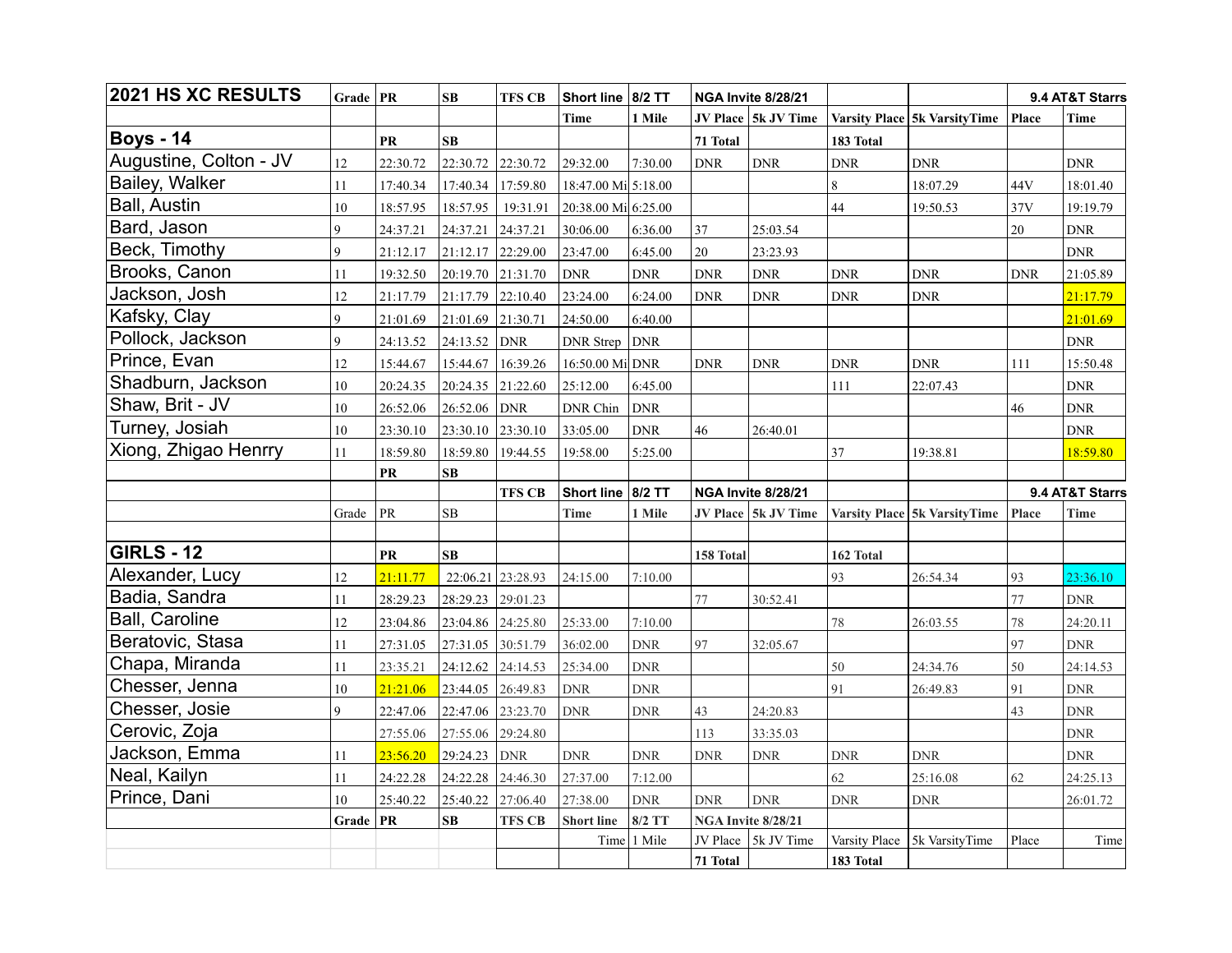| <b>2021 HS XC RESULTS</b> | Grade   PR  |           | SB               | Mill Panther Invite 9/4/21                 |                             |                             | Cookies & Quotes Invite 9/7/21 |                             |                      |            | <b>Athens Academy 202</b>   |                             |                             |
|---------------------------|-------------|-----------|------------------|--------------------------------------------|-----------------------------|-----------------------------|--------------------------------|-----------------------------|----------------------|------------|-----------------------------|-----------------------------|-----------------------------|
|                           |             |           |                  | 1 Mile                                     | 2 Mile                      | Place                       | JV 5k Time   JV Place          |                             | V 5k Time V Place    |            | CB                          | <b>Time Last Time</b>       |                             |
| <b>Boys - 14</b>          |             | PR        | SB               |                                            |                             | 266 Total                   |                                | 48 Total                    |                      | 105 Total  |                             | 2020                        | 2021                        |
| Augustine, Colton - JV    | 12          | 22:30.72  | 22:30.72         | DNR                                        | <b>DNR</b>                  | <b>DNR</b>                  | 22:45.32                       | 3                           |                      |            | 22:45.32                    | 25:01.72                    | 22:40.46                    |
| Bailey, Walker            | 11          | 17:40.34  | 17:40.34 5:48.49 |                                            | 11:47.62                    | 95                          |                                |                             | 18:19.53             | 5          | 18:19.53                    | 18:51.02                    | 17:50.66                    |
| <b>Ball, Austin</b>       | 10          | 18:57.95  | 18:57.95 5:56.00 |                                            | 12:28.74                    | 169                         |                                |                             | 19:40.21             | 15th       | 19:40.21                    | 19:11.43                    | 18:57.95                    |
| Bard, Jason               | 9           | 24:37.21  | 24:37.21 DNR     |                                            | <b>DNR</b>                  | <b>DNR</b>                  | 24:37.21                       | 11                          |                      |            | 24:37.21                    | <b>DNR</b>                  | 24:43.19                    |
| Beck, Timothy             | 9           | 21:12.17  | $21:12.17$ DNR   |                                            | $\mathop{\rm DNR}\nolimits$ | <b>DNR</b>                  | 22:47.67                       |                             |                      |            | 22:47.67                    | <b>DNR</b>                  | 21:34.08                    |
| Brooks, Canon             | 11          | 19:32.50  | 20:19.70 6:20.70 |                                            | 13:32.90                    | 233                         |                                |                             | 22:09.41             | 58th       | 21:31.70                    | 19:32.50                    | 21:04.45                    |
| Jackson, Josh             | 12          | 21:17.79  | 21:17.79         | 6:20.68                                    | 13:25.69                    | 242                         |                                |                             | 22:48.42             | 68         | 22:48.32                    | 22:01.88                    | 21:54.72                    |
| Kafsky, Clay              | 9           | 21:01.69  | 21:01.69 6:20.49 |                                            | 13:25.22                    | 231                         |                                |                             | 21:30.71             | 50th       | 21:30.71                    | <b>DNR</b>                  | 20:35.65                    |
| Pollock, Jackson          | 9           | 24:13.52  | 24:13.52 DNR     |                                            | <b>DNR</b>                  | <b>DNR</b>                  | 27:03.67                       | 20                          |                      |            |                             | <b>DNR</b>                  | $\mathop{\rm DNR}\nolimits$ |
| Prince, Evan              | 12          | 15:44.67  | 15:44.67 4:53.80 |                                            | 10:10.27                    | $\overline{7}$              |                                |                             | 16:49.78             | $1st$      | 16:39.26                    | 16:25.47                    | <b>DNR</b>                  |
| Shadburn, Jackson         | $10\,$      | 20:24.35  | 20:24.35         | DNR                                        | <b>DNR</b>                  | <b>DNR</b>                  | <b>DNR</b>                     | <b>DNR</b>                  | <b>DNR</b>           | <b>DNR</b> | <b>DNR</b>                  | <b>DNR</b>                  | 20:57.85                    |
| Shaw, Brit - JV           | 10          | 26:52.06  | 26:52.06         | DNR                                        | $\mathop{\rm DNR}\nolimits$ | <b>DNR</b>                  | <b>DNR</b>                     | $\mathop{\rm DNR}\nolimits$ | ${\rm DNR}$          | <b>DNR</b> | $\mathop{\rm DNR}\nolimits$ | $\mathop{\rm DNR}\nolimits$ | $\mathop{\rm DNR}\nolimits$ |
| Turney, Josiah            | 10          | 23:30.10  | 23:30.10         | DNR                                        | <b>DNR</b>                  | <b>DNR</b>                  | 27:05.64                       | 21                          |                      |            | <b>DNR</b>                  | <b>DNR</b>                  | 24:42.54                    |
| Xiong, Zhigao Henrry      | 11          | 18:59.80  | 18:59.80 5:48.32 |                                            | 12:11.45                    | 152                         |                                |                             | 19:44.55             | 17th       | 19:44.55                    | 19:48.97                    | 19:49.62                    |
|                           |             | <b>PR</b> | SB               |                                            |                             |                             |                                |                             |                      |            |                             |                             |                             |
|                           |             |           |                  |                                            | Mill Panther Invite 9/4/21  |                             | Cookies & Quotes Invite 9/7/21 |                             |                      |            |                             | <b>Athens Academy 202</b>   |                             |
|                           | Grade       | PR        | $\rm SB$         | 1 Mile                                     | 2 Mile                      | Place                       | <b>JV 5k Time   JV Place</b>   |                             | V 5k Time V Place    |            | CB                          | Time Last Time              |                             |
|                           |             |           |                  |                                            |                             |                             |                                |                             |                      |            |                             | 2020                        | 2021                        |
| <b>GIRLS - 12</b>         |             | PR        | SB               |                                            |                             | 209 Total                   |                                | 20 Total                    |                      | 76 Total   |                             |                             |                             |
| Alexander, Lucy           | 12          | 21:11.77  | 22:06.21 7:15.71 |                                            | 15:14.16                    | 136                         | 25:06.85                       | 18th                        | 25:06.85             | 18th       |                             | 21:54.93                    | 23:19.21                    |
| Badia, Sandra             | $1\,1$      | 28:29.23  | 28:29.23 DNR     |                                            | $\mathop{\rm DNR}\nolimits$ | <b>DNR</b>                  | 29:01.23                       | 1st                         |                      |            |                             | <b>DNR</b>                  | 27:31.80                    |
| <b>Ball, Caroline</b>     | 12          | 23:04.86  | 23:04.86         |                                            | 15:27.79                    | 151                         | 24:57.67                       | 16th                        | 24:57.67             | 16th       |                             | <b>DNR</b>                  | 23:22.84                    |
| Beratovic, Stasa          | $1\,1$      | 27:31.05  | 27:31.05 DNR     |                                            | <b>DNR</b>                  | $\mathop{\rm DNR}\nolimits$ | 30:51.79                       | 7th                         |                      |            |                             | <b>DNR</b>                  | <b>DNR</b>                  |
| Chapa, Miranda            | $11\,$      | 23:35.21  | 24:12.62 7:18.49 |                                            | 15:27.77                    | 149                         |                                |                             | 24:47.46             | 14th       |                             | 24.11.12                    | 23:35.21                    |
| Chesser, Jenna            | $10\,$      | 21:21.06  | 23:44.05         | <b>DNR</b>                                 | ${\rm DNR}$                 | <b>DNR</b>                  |                                |                             | 27:43.38             | 31         |                             | 21:21.06                    | $\mathop{\rm DNR}\nolimits$ |
| Chesser, Josie            | 9           | 22:47.06  | 22:47.06         | <b>DNR</b>                                 | $\mathop{\rm DNR}\nolimits$ | <b>DNR</b>                  |                                |                             | 24:04.65             | 10th       |                             | $\mathop{\rm DNR}\nolimits$ | <b>DNR</b>                  |
| Cerovic, Zoja             |             | 27:55.06  | 27:55.06         | <b>DNR</b>                                 | $\mathop{\rm DNR}\nolimits$ | <b>DNR</b>                  | 31:22.15                       | 9th                         |                      |            |                             | <b>DNR</b>                  | <b>DNR</b>                  |
| Jackson, Emma             | $11\,$      | 23:56.20  | 29:24.23         | <b>DNR</b>                                 | $\mathop{\rm DNR}\nolimits$ | <b>DNR</b>                  | <b>DNR</b>                     | <b>DNR</b>                  |                      |            | <b>DNR</b>                  | 25:42.12                    | 30:46.84                    |
| Neal, Kailyn              | 11          | 24:22.28  | 24:22.28         | 7:19.83                                    | 15:32.43                    | 156                         |                                |                             | 25:59.72             | 21th       |                             | $\mathop{\rm DNR}\nolimits$ | 24:32.19                    |
| Prince, Dani              | 10          | 25:40.22  | 25:40.22         | 7:40.48                                    | 16:35.38                    | 190                         |                                |                             | 30:51.09             | 56th       |                             | 25:45.05                    | $\mathop{\rm DNR}\nolimits$ |
|                           | Grade $ PR$ |           | SB               | 9.4 AT&T Starrs Mill Panther Invite 9/4/21 |                             |                             | Cookies & Quotes Invite 9/7/21 |                             |                      |            |                             |                             |                             |
|                           |             |           |                  | 1 Mile                                     | 2 Mile                      |                             | Place JV 5k Time               |                             | JV Place $V$ 5k Time | V Place    | CB                          |                             |                             |
|                           |             |           |                  |                                            |                             | 266 Total                   |                                | 48 Total                    |                      | 105 Total  |                             |                             |                             |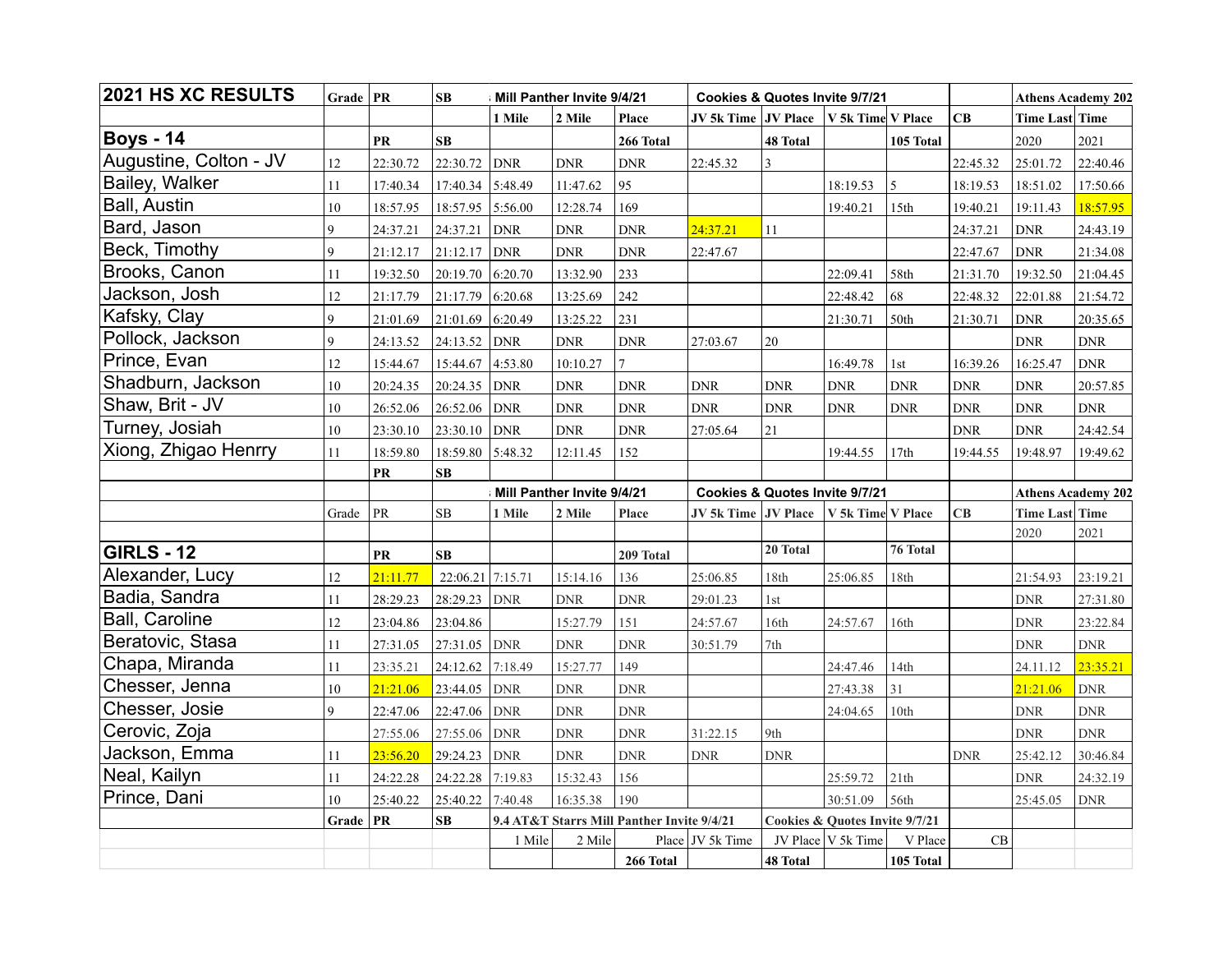| 2021 HS XC RESULTS                 | Grade   PR       |           | SB                     | 19/17               |            |                                         | Heros Invite @ TFS          |                       |                 |                      | <b>Alexander/Asics</b> |                  |                      | <b>Athens Christian (Kent)</b> |
|------------------------------------|------------------|-----------|------------------------|---------------------|------------|-----------------------------------------|-----------------------------|-----------------------|-----------------|----------------------|------------------------|------------------|----------------------|--------------------------------|
|                                    |                  |           |                        |                     | 1Mile      | Time last Y Time                        |                             | Improve               | Place           | <b>TFS CB</b>        | Time                   | Place            | Time                 | 2020                           |
| <b>Boys - 14</b>                   |                  | <b>PR</b> | $\mathbf{S}\mathbf{B}$ | Improve             |            |                                         |                             |                       |                 |                      |                        |                  |                      |                                |
| Augustine, Colton - JV             | 12               | 22:30.72  | 22:30.72 2:21          |                     | 7:02       | 23:27.29                                | 22:30.72                    | 1:03                  | 18/52           | 22:30.72             |                        |                  | <b>DNR</b>           | 24:24.02                       |
| Bailey, Walker                     | 11               | 17:40.34  | $17:40.34$ 1:01        |                     | 5:59       | 20:08.37                                | 17:59.80                    | 2:09                  | 2/52            | 17:59.80             | 17:44.65               | 9/149            | 18:05.28             | 19:47.24                       |
| <b>Ball, Austin</b>                | 10 <sup>10</sup> | 18:57.95  | $18:57.95$ :13         |                     | 6:20       | 22:03.26                                | 19:57.90                    | 2:06                  | 8/52            | 19:40.21             | 20:01.85               | 65/149           | 19:41.34             | <b>DNR</b>                     |
| Bard, Jason                        | $\mathbf{Q}$     | 24:37.21  | $24:37.21$ NA          |                     | 8:15       | <b>DNR</b>                              | <b>DNR</b>                  | NA                    |                 | 24:37.21             | 24:14.28               | 134/149          | 25:13.91             | DNR                            |
| Beck, Timothy                      | 9                | 21:12.17  | $21:12.17$ NA          |                     | 7:02       | <b>DNR</b>                              | 22:29.00                    | NA                    | 17/52           | 22:29.00             | 21:38.25               | 107/149          | 21:55.36             | <b>DNR</b>                     |
| Brooks, Canon                      | 11               | 19:32.50  | 20:19.70 add 1:32      |                     | 6:40       | 21:46.28                                | <b>DNR</b>                  | NA                    |                 | 21:31.70             |                        |                  | 21:43.19             | 21:45.32                       |
| Jackson, Josh                      | 12               | 21:17.79  | $21:17.79$ :07         |                     | 6:57       | 22:52.02                                | 22:10.40                    | 0:42                  | 15/52           | 22:10.40             | 21:26.66               | 101/149          | 23:04.40             | 25:10.25                       |
| Kafsky, Clay                       | 9                | 21:01.69  | $21:01.69$ NA          |                     | 6:32       | <b>DNR</b>                              | 21:34.80                    | NA                    | 14/52           | 21:30.71             |                        |                  | 21:52.48             | <b>DNR</b>                     |
| Pollock, Jackson                   | 9                | 24:13.52  | $24:13.52$ NA          |                     | NA         | <b>DNR</b>                              | <b>DNR</b>                  | NA                    |                 |                      |                        |                  | 24:13.52             | <b>DNR</b>                     |
| Prince, Evan                       | 12               | 15:44.67  | $15:44.67$ NA          |                     | $\rm NA$   | 17:22.69                                | DNR                         | $\rm NA$              |                 | 16:39.26             | 15:44.67               | 11/239(cha DNR   |                      | <b>DNR</b>                     |
| Shadburn, Jackson                  | 10               | 20:24.35  | 20:24.35 NA            |                     | 6:32       | <b>DNR</b>                              | 21:22.60                    | $\rm NA$              | 13/52           | 21:22.60             | 21:17.21               | 96/149           | 21:24.24             | <b>DNR</b>                     |
| Shaw, Brit - JV                    | 10 <sup>10</sup> | 26:52.06  | 26:52.06 NA            |                     | $\rm NA$   | <b>DNR</b>                              | <b>DNR</b>                  | <b>NA</b>             |                 | <b>DNR</b>           |                        |                  | 26:52.06             | DNR                            |
| Turney, Josiah                     | 10               | 23:30.10  | 23:30.10 NA            |                     | 7:47       | <b>DNR</b>                              | 23:30.10                    | <b>NA</b>             | 22/52           | 23:30.10             |                        |                  | <b>DNR</b>           | <b>DNR</b>                     |
| Xiong, Zhigao Henrry               | 11               | 18:59.80  | 18:59.80   w/n 1sec    |                     | 6:30       | <b>DNR</b>                              | 20:07.65                    | <b>NA</b>             | 10/52           | 19:44.55             | 19:13.50               | 40/149           |                      | 19:25.46 21:44.84              |
|                                    |                  | <b>PR</b> | SB                     |                     |            |                                         | Heros Invite @ TFS          |                       |                 |                      | <b>Alexander/Asics</b> |                  |                      | <b>Athens Christian (Kent)</b> |
|                                    |                  |           |                        | 1 9/17              |            |                                         |                             |                       |                 |                      |                        |                  |                      |                                |
|                                    | Grade            | PR)       | SB                     |                     | 1Mile      | Time last Y Time                        |                             | Improve               | Place           | CB                   | Time                   | Place            | Time                 | 2020                           |
|                                    |                  |           |                        | Improve             |            |                                         | Heros Invite @ TFS          |                       |                 |                      | <b>Alexander/Asics</b> |                  |                      | <b>Athens Christian (Kei</b>   |
| <b>GIRLS - 12</b>                  |                  | PR        | SB                     |                     |            |                                         |                             |                       |                 |                      |                        |                  |                      |                                |
| Alexander, Lucy                    | 12               | 21:11.77  |                        | $22:06.21$ add 1:25 | 7:35       | 23:28.93                                | <b>DNR</b>                  | NA                    |                 | 23:28.93             |                        |                  |                      | 24:42.11 24:54.96              |
| Badia, Sandra                      | 11               | 28:29.23  | 28:29.23 DNR           |                     | 8:45       | $\mathop{\rm DNR}\nolimits$             | $\mathop{\rm DNR}\nolimits$ | NA                    |                 |                      |                        |                  | 30:08.44             |                                |
| <b>Ball, Caroline</b>              | 12               | 23:04.86  | 23:04.86 DNR           |                     | 7:35       | 26:28.75                                | 24:25.80                    | 2:03                  | 5/27            | 24:25.80             | 23:57.84               | 28/130           | 24:02.36             | 26:28.13                       |
| Beratovic, Stasa<br>Chapa, Miranda | 11               | 27:31.05  | 27:31.05 DNR           |                     | <b>DNR</b> | $\mathop{\rm DNR}\nolimits$             | <b>DNR</b>                  | $\rm NA$              |                 |                      |                        |                  | 28/38.19             | $\mathop{\rm DNR}\nolimits$    |
| Chesser, Jenna                     | 11               | 23:35.21  | $24:12.62$ :36         |                     | 7:35       | 26:20.04                                | 24:25.10                    | 1:55                  | 6/27            | 24:25.10             | 24:12.62               | 35/130           | 24:15.32             | 27:26.19                       |
| Chesser, Josie                     | 10               | 21:21.06  | 23:44.05 DNR           |                     | <b>DNR</b> | $\mathop{\rm DNR}\nolimits$             | <b>DNR</b>                  | NA                    |                 |                      |                        |                  | <b>DNR</b>           | <b>DNR</b>                     |
| Cerovic, Zoja                      | 9                | 22:47.06  | 22:47.06 DNR           |                     | <b>DNR</b> | <b>DNR</b>                              | 23:23.70                    | NA                    | 4/27            | 23:23.70             | 23:30.30               | 20/130           | 24:43.56             | <b>DNR</b>                     |
| Jackson, Emma                      |                  | 27:55.06  | 27:55.06 DNR           |                     | <b>DNR</b> | $\mathop{\rm DNR}\nolimits$             | 29:24.80                    | $\rm NA$              | 16/27           | 29:24.80             |                        |                  | 27:55.06             | <b>DNR</b>                     |
| Neal, Kailyn                       | 11               | 23:56.20  | 29:24.23 add 5:04      |                     | 8:46       | 29:24.23                                | <b>DNR</b>                  | NA                    |                 | <b>DNR</b>           |                        |                  |                      | 27:37.58                       |
|                                    | 11               | 24:22.28  | 24:22.28 DNR           |                     | 7:40       | $\mathop{\rm DNR}\nolimits$<br>28:14.37 | 24:46.30<br>27:06.40        | $\mathrm{NA}$<br>0:52 | $7/27$<br>12/27 | 24:46.30<br>27:06.40 | 25:23.14<br>27:30.90   | 57/130<br>85/130 | 25:21.41<br>28:07.14 | 27:18.37                       |
| Prince, Dani                       | 10               | 25:40.22  | 25:40.22 DNR           |                     | <b>DNR</b> |                                         |                             |                       |                 |                      |                        |                  |                      |                                |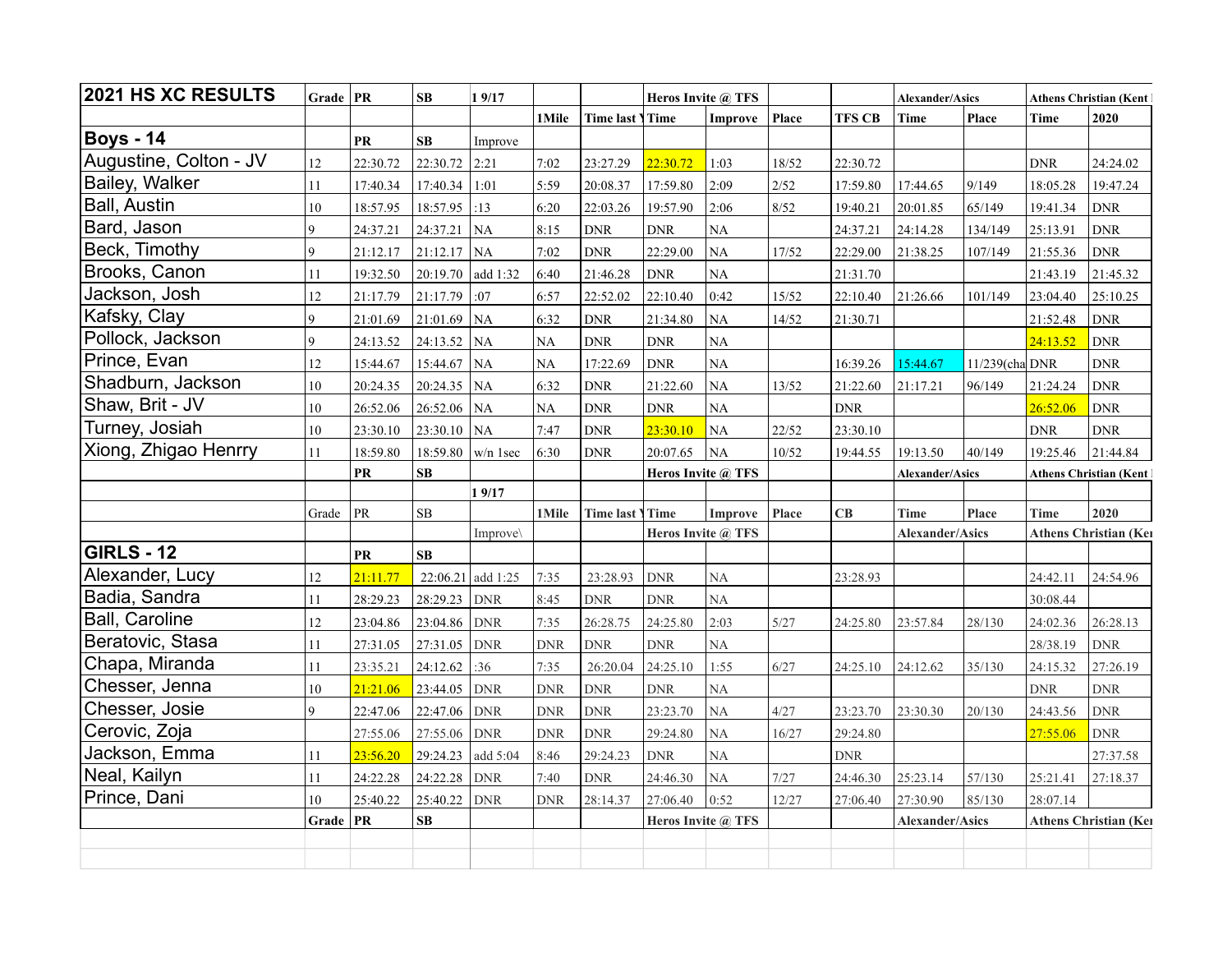| <b>2021 HS XC RESULTS</b> | Grade   PR  |                                                | SB<br><b>Kramer Classic)</b> |                        | <b>Harrier Harvest</b>      |                             |         | 8-A Pvt Region |                             |                             |       |                             |                        |
|---------------------------|-------------|------------------------------------------------|------------------------------|------------------------|-----------------------------|-----------------------------|---------|----------------|-----------------------------|-----------------------------|-------|-----------------------------|------------------------|
|                           |             |                                                |                              | Place                  |                             | improveme 2021 Time Place/  |         | 2021 CB        | Time 2020 Time              |                             | Place | 10/14 time 10/27-10/14      |                        |
| <b>Boys - 14</b>          |             | ${\bf PR}$                                     | $\mathbf{S}\mathbf{B}$       | total 175              | <b>DNR</b>                  |                             |         |                |                             |                             |       |                             | Improvement            |
| Augustine, Colton - JV    | 12          | 22:30.72                                       | 22:30.72                     | <b>DNR</b>             | <b>DNR</b>                  | 23:44.37                    | 118/142 | 22:30.72       | 23:27.29                    |                             |       | <b>DNR</b>                  |                        |
| Bailey, Walker            | 11          | 17:40.34                                       | 17:40.34                     | 2/175                  | 1:42                        | 17:40.34                    | 7/142   | 17:40.34       | 20:08.37                    | $17:56.11\,\text{V}$ 4/42 V |       | 18:05.28                    | 0:09                   |
| <b>Ball, Austin</b>       | 10          | 18:57.95                                       | 18:57.95                     | 26/175                 | <b>DNR</b>                  | 19:31.91                    | 27/142  | 19:31.91       | 22:03.26                    | 19:29.10V 16/42 V           |       | 19:41.34                    | 0:15                   |
| Bard, Jason               | 9           | 24:37.21                                       | 24:37.21                     | 129/175                | <b>DNR</b>                  | 22:50.29                    | 101/142 | 22:50.29       | <b>DNR</b>                  |                             |       | 25:13.91                    |                        |
| Beck, Timothy             | 9           | 21:12.17                                       | 21:12.17                     | 61/175                 | $\mathop{\rm DNR}\nolimits$ | 21:35.17                    | 71/142  | 21:35.17       | $\mathop{\rm DNR}\nolimits$ | $21:12.17J$ 4/25 JV         |       | 21:55.36                    | 0:43                   |
| Brooks, Canon             | 11          | 19:32.50                                       | 20:19.70                     | 56/175                 | 0.00.13                     | 20:57.57                    | 56/142  | 20:57.57       | 21:46.28                    | 20:19.70V 22/42 V           |       | 21:43.19                    | 1:24                   |
| Jackson, Josh             | 12          | 21:17.79                                       | 21:17.79                     | 95/175                 | 2:06                        | 22:31.46                    | 90/142  | 22:10.40       | 22:52.02                    | 23:03.89J 12/25 JV          |       | 23:04.40                    | 0:01                   |
| Kafsky, Clay              | 9           | 21:01.69                                       | 21:01.69                     | 60/175                 | <b>DNR</b>                  | 21:23.12                    | 67/142  | 21:23.12       | <b>DNR</b>                  | 20:31.37V 25/42 V           |       | 21:52.48                    | 1:21                   |
| Pollock, Jackson          | 9           | 24:13.52                                       | 24:13.52                     | 115/175                | <b>DNR</b>                  | 25:44.89                    | 133/142 | 25:44.89       | <b>DNR</b>                  | 27:04.99J 23/25 JV          |       | 24:13.52                    | 2:59                   |
| Prince, Evan              | 12          | 15:44.67                                       | 15:44.67                     | DNR                    | <b>DNR</b>                  | $\mathop{\rm DNR}\nolimits$ |         | 16:39.26       | 17:22.69                    | 16:25.77V 1/42 V            |       | $\mathop{\rm DNR}\nolimits$ |                        |
| Shadburn, Jackson         | 10          | 20:24.35                                       | 20:24.35                     | 50/175                 | <b>DNR</b>                  | 21:28.52                    | 70/142  | 21:22.60       | <b>DNR</b>                  | $20:24.35\sqrt{23/42}$ V    |       | 21:24.24                    | 1:00                   |
| Shaw, Brit - JV           | 10          | 26:52.06                                       | 26:52.06 145/175             |                        | <b>DNR</b>                  | <b>DNR</b>                  |         | <b>DNR</b>     | <b>DNR</b>                  | 26:57.04J 21/25 JV          |       | 26:52.06                    | plus $:05$             |
| Turney, Josiah            | $10\,$      | 23:30.10                                       | 23:30.10                     | DNR                    | <b>DNR</b>                  | 25:44.54                    | 134/142 | 23:30.10       | <b>DNR</b>                  | 25:03.28J 16/25 JV          |       | <b>DNR</b>                  |                        |
| Xiong, Zhigao Henrry      | 11          | 18:59.80                                       | 18:59.80                     | 23/175                 | 2:19                        | 19:45.04                    | 34/142  | 19:44.55       | <b>DNR</b>                  | 20:27.08V 24/42 V           |       | 19:25.46                    |                        |
|                           |             | PR                                             | $\mathbf{S}\mathbf{B}$       | <b>Kramer Classic)</b> |                             |                             |         |                |                             | 8-A Pvt Region              |       |                             |                        |
|                           |             |                                                |                              |                        |                             |                             |         |                |                             | Time                        | Place |                             | 10/14 time 10/27-10/14 |
|                           | Grade       | $\ensuremath{\mathop{\text{\rm PR}}\nolimits}$ | SB                           | Place                  | Improvement                 |                             |         | <b>TFS CB</b>  | Time last Y                 | <b>Time</b>                 |       |                             | Improveme              |
|                           |             |                                                |                              | nt Kramer Classic)     |                             |                             |         |                |                             | 8-A Pvt Region              |       |                             | 10/14 time 10/27-10/14 |
| GIRLS - 12                |             | ${\bf PR}$                                     | $\mathbf{S}\mathbf{B}$       | total128               |                             |                             |         |                |                             | Time                        | Place |                             | Improvem               |
| Alexander, Lucy           | 12          | 21:11.77                                       | 22:06.21 21/128              |                        | 0:12                        | 23:35.21                    | 16/107  | 23:28.93       | 23:28.93                    | 23:53.98V 20/38 V           |       | 24:42.11                    | 1:11                   |
| Badia, Sandra             | 11          | 28:29.23                                       | 28:29.23                     | 79/128                 |                             | 28:29.23                    | 70/107  | 28:29.23       | $\mathop{\rm DNR}\nolimits$ | 29:43.95J 11/18 JV          |       | 30:08.44                    | 0:25                   |
| Ball, Caroline            | 12          | 23:04.86                                       | 23:04.86                     | 13/128                 | 1:34                        | 27:45.01                    | 49/107  | 24:25.80       | 26:28.75                    | 23:04.86V 13/38 V           |       | 24:02.36                    | 0:58                   |
| Beratovic, Stasa          | 11          | 27:31.05                                       | 27:31.05                     | 67/128                 |                             | 28:29.89                    | 71/107  | 28:29.89       | <b>DNR</b>                  | $27:31.05J$ 4/18 JV         |       | 28/38.19                    | 0:54                   |
| Chapa, Miranda            | 11          | 23:35.21                                       | 24:12.62 18/128              |                        | 3:11                        | <b>DNR</b>                  |         | 24:14.53       | 26:20.04                    | 24:59.85V 27/38 V           |       | 24:15.32                    | 0:44                   |
| Chesser, Jenna            | 10          | 21:21.06                                       | 23:44.05                     |                        |                             | 27:45.13                    | 50/107  | 26:49.83       | <b>DNR</b>                  | 23:44.05V 19/38 V           |       | <b>DNR</b>                  |                        |
| Chesser, Josie            | 9           | 22:47.06                                       | 22:47.06 22/128              |                        |                             | 24:29.53                    | 21/107  | 23:23.70       | $\mathop{\rm DNR}\nolimits$ | 22:47.06V 10/38 V           |       | 24:43.56                    | 1:56                   |
| Cerovic, Zoja             |             | 27:55.06                                       | 27:55.06 59/128              |                        |                             | 30:16.37                    | 86/107  | 29:24.80       | $\mathop{\rm DNR}\nolimits$ | 30:06.66J 14/18 JV          |       | 27:55.06                    | 2:09                   |
| Jackson, Emma             | 11          | 23:56.20                                       | 29:24.23                     |                        |                             | <b>DNR</b>                  |         | <b>DNR</b>     | 29:24.23                    |                             |       |                             |                        |
| Neal, Kailyn              | 11          | 24:22.28                                       | 24:22.28 28/128              |                        | 1:53                        | 25:11.16                    | 26/107  | 24:46.30       | <b>DNR</b>                  | 24:22.28V 23/38 V           |       | 25:21.41                    | :59                    |
| Prince, Dani              | 10          | 25:40.22                                       | 25:40.22                     | 62/128                 |                             | 27:07.49                    | 47/107  | 27:06.40       | 28:14.37                    | 25:40.22V 29/38 V           |       | 28:07.14                    | 2:27                   |
|                           | Grade $ PR$ |                                                | SB                           | nt Kramer Classic)     |                             |                             |         | <b>TFS CB</b>  |                             | Time                        | Place |                             | Time Last t Improveme  |
|                           |             |                                                |                              |                        |                             |                             |         |                |                             | 8-A Pvt Region              |       | 10/14 time 10/27-10/14      |                        |
|                           |             |                                                |                              |                        |                             |                             |         |                |                             | <b>Time</b>                 | Place |                             | Improvement            |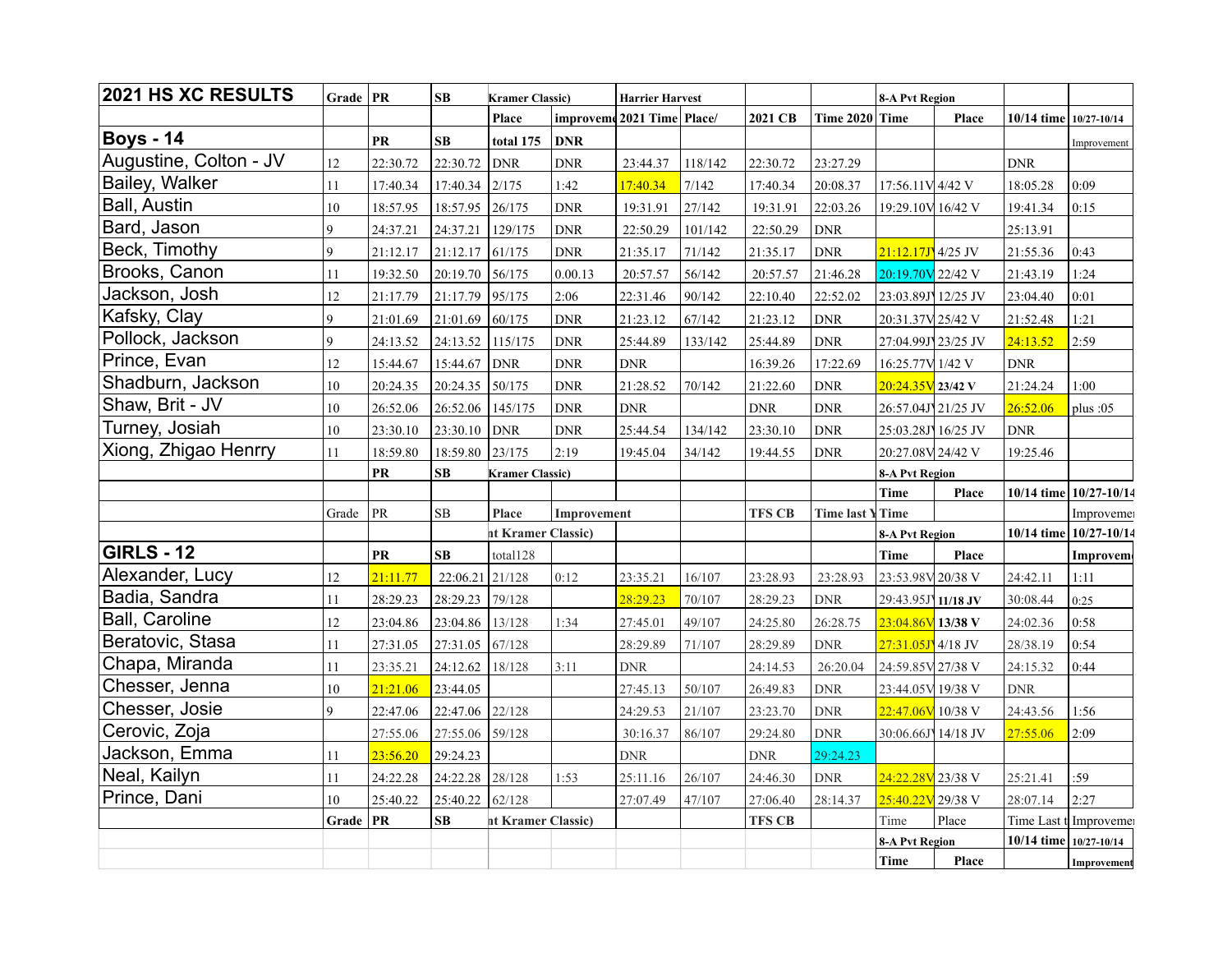|    |                                                                      | SB                                                                                                                                                                                |                                                                                                        | 2021 State Championship                                                                                                                                                                              |                                                                     |                              |  |                                                |                        |                          |  |
|----|----------------------------------------------------------------------|-----------------------------------------------------------------------------------------------------------------------------------------------------------------------------------|--------------------------------------------------------------------------------------------------------|------------------------------------------------------------------------------------------------------------------------------------------------------------------------------------------------------|---------------------------------------------------------------------|------------------------------|--|------------------------------------------------|------------------------|--------------------------|--|
|    |                                                                      |                                                                                                                                                                                   | <b>Results</b>                                                                                         | Place                                                                                                                                                                                                | <b>Time 2020</b>                                                    |                              |  | Place                                          |                        |                          |  |
|    | PR                                                                   | <b>SB</b>                                                                                                                                                                         |                                                                                                        |                                                                                                                                                                                                      |                                                                     |                              |  |                                                |                        |                          |  |
| 12 | 22:30.72                                                             | 22:30.72                                                                                                                                                                          |                                                                                                        |                                                                                                                                                                                                      |                                                                     |                              |  |                                                |                        |                          |  |
| 11 | 17:40.34                                                             | 17:40.34                                                                                                                                                                          | 18:34.73                                                                                               | 37/201                                                                                                                                                                                               | 19:56.22                                                            | 1:22                         |  |                                                |                        |                          |  |
| 10 | 18:57.95                                                             | 18:57.95                                                                                                                                                                          | 19:49.97                                                                                               | 90/201                                                                                                                                                                                               | 21:03.08                                                            |                              |  |                                                |                        |                          |  |
| 9  | 24:37.21                                                             | 24:37.21                                                                                                                                                                          |                                                                                                        |                                                                                                                                                                                                      |                                                                     |                              |  |                                                |                        |                          |  |
| 9  | 21:12.17                                                             | 21:12.17                                                                                                                                                                          |                                                                                                        |                                                                                                                                                                                                      |                                                                     |                              |  |                                                |                        |                          |  |
| 11 | 19:32.50                                                             | 20:19.70                                                                                                                                                                          | 20:28.27                                                                                               | 119/201                                                                                                                                                                                              | 20:44.67                                                            | 0:16                         |  |                                                |                        |                          |  |
| 12 | 21:17.79                                                             | 21:17.79                                                                                                                                                                          |                                                                                                        |                                                                                                                                                                                                      |                                                                     |                              |  |                                                |                        |                          |  |
| 9  | 21:01.69                                                             | 21:01.69                                                                                                                                                                          |                                                                                                        | 155/201                                                                                                                                                                                              | <b>DNR</b>                                                          |                              |  |                                                |                        |                          |  |
| 9  | 24:13.52                                                             | 24:13.52                                                                                                                                                                          |                                                                                                        |                                                                                                                                                                                                      |                                                                     |                              |  |                                                |                        |                          |  |
| 12 | 15:44.67                                                             | 15:44.67                                                                                                                                                                          | 16:35.07                                                                                               | 3/201                                                                                                                                                                                                | 17:39.73                                                            |                              |  |                                                |                        |                          |  |
| 10 | 20:24.35                                                             | 20:24.35                                                                                                                                                                          |                                                                                                        | 136/201                                                                                                                                                                                              | <b>DNR</b>                                                          |                              |  |                                                |                        |                          |  |
| 10 | 26:52.06                                                             | 26:52.06                                                                                                                                                                          |                                                                                                        |                                                                                                                                                                                                      |                                                                     |                              |  |                                                |                        |                          |  |
| 10 | 23:30.10                                                             | 23:30.10                                                                                                                                                                          |                                                                                                        |                                                                                                                                                                                                      |                                                                     |                              |  |                                                |                        |                          |  |
| 11 | 18:59.80                                                             |                                                                                                                                                                                   |                                                                                                        | 130/201                                                                                                                                                                                              | <b>DNR</b>                                                          |                              |  |                                                |                        |                          |  |
|    | <b>PR</b>                                                            | SB                                                                                                                                                                                |                                                                                                        |                                                                                                                                                                                                      |                                                                     |                              |  |                                                |                        |                          |  |
|    |                                                                      |                                                                                                                                                                                   |                                                                                                        |                                                                                                                                                                                                      |                                                                     |                              |  |                                                |                        |                          |  |
|    |                                                                      |                                                                                                                                                                                   |                                                                                                        |                                                                                                                                                                                                      |                                                                     |                              |  |                                                |                        |                          |  |
|    |                                                                      |                                                                                                                                                                                   |                                                                                                        |                                                                                                                                                                                                      |                                                                     |                              |  |                                                |                        |                          |  |
|    |                                                                      |                                                                                                                                                                                   |                                                                                                        |                                                                                                                                                                                                      |                                                                     |                              |  |                                                |                        |                          |  |
|    |                                                                      |                                                                                                                                                                                   |                                                                                                        |                                                                                                                                                                                                      |                                                                     |                              |  |                                                |                        |                          |  |
|    |                                                                      |                                                                                                                                                                                   |                                                                                                        |                                                                                                                                                                                                      |                                                                     |                              |  |                                                |                        |                          |  |
|    |                                                                      |                                                                                                                                                                                   |                                                                                                        |                                                                                                                                                                                                      |                                                                     |                              |  |                                                |                        |                          |  |
|    |                                                                      |                                                                                                                                                                                   |                                                                                                        |                                                                                                                                                                                                      |                                                                     |                              |  |                                                |                        |                          |  |
|    |                                                                      |                                                                                                                                                                                   |                                                                                                        |                                                                                                                                                                                                      |                                                                     |                              |  |                                                |                        |                          |  |
|    |                                                                      |                                                                                                                                                                                   |                                                                                                        |                                                                                                                                                                                                      |                                                                     |                              |  |                                                |                        |                          |  |
|    |                                                                      |                                                                                                                                                                                   |                                                                                                        |                                                                                                                                                                                                      |                                                                     |                              |  |                                                |                        |                          |  |
|    |                                                                      |                                                                                                                                                                                   |                                                                                                        |                                                                                                                                                                                                      |                                                                     |                              |  |                                                |                        |                          |  |
|    |                                                                      |                                                                                                                                                                                   |                                                                                                        |                                                                                                                                                                                                      |                                                                     |                              |  |                                                |                        |                          |  |
|    |                                                                      |                                                                                                                                                                                   |                                                                                                        |                                                                                                                                                                                                      |                                                                     |                              |  |                                                |                        |                          |  |
|    |                                                                      |                                                                                                                                                                                   |                                                                                                        |                                                                                                                                                                                                      |                                                                     |                              |  |                                                |                        |                          |  |
|    |                                                                      |                                                                                                                                                                                   |                                                                                                        |                                                                                                                                                                                                      |                                                                     |                              |  |                                                |                        |                          |  |
|    |                                                                      |                                                                                                                                                                                   | <b>Result</b>                                                                                          | Place                                                                                                                                                                                                | <b>Time 2020</b>                                                    |                              |  |                                                |                        |                          |  |
|    | Grade<br>$12\,$<br>11<br>12<br>11<br>11<br>10<br>9<br>11<br>11<br>10 | Grade $ PR$<br>PR<br>${\bf PR}$<br>21:11.77<br>28:29.23<br>23:04.86<br>27:31.05<br>23:35.21<br>21:21.06<br>22:47.06<br>27:55.06<br>23:56.20<br>24:22.28<br>25:40.22<br>Grade   PR | SB<br>$\mathbf{S}\mathbf{B}$<br>28:29.23<br>23:04.86<br>27:31.05<br>27:55.06<br>29:24.23<br>${\bf SB}$ | 21:38.74<br>20:54.74<br>18:59.80 20:47.75<br>nt<br><b>Result</b><br>22:06.21 23:35/52<br>24:12.62 23:57.99<br>23:44.05 23:44.41<br>22:47.06 22:54.22<br>24:22.28 25:31.29<br>25:40.22 25:57.27<br>nt | Place<br>65/193<br>81/193<br>76/193<br>49/193<br>126/193<br>137/193 | <b>Time 2020</b><br>22:06.21 |  | Improvem Results<br>Improvement<br>Improvement | $1:04$ 16:03.73 19/156 | <b>Meet of Champions</b> |  |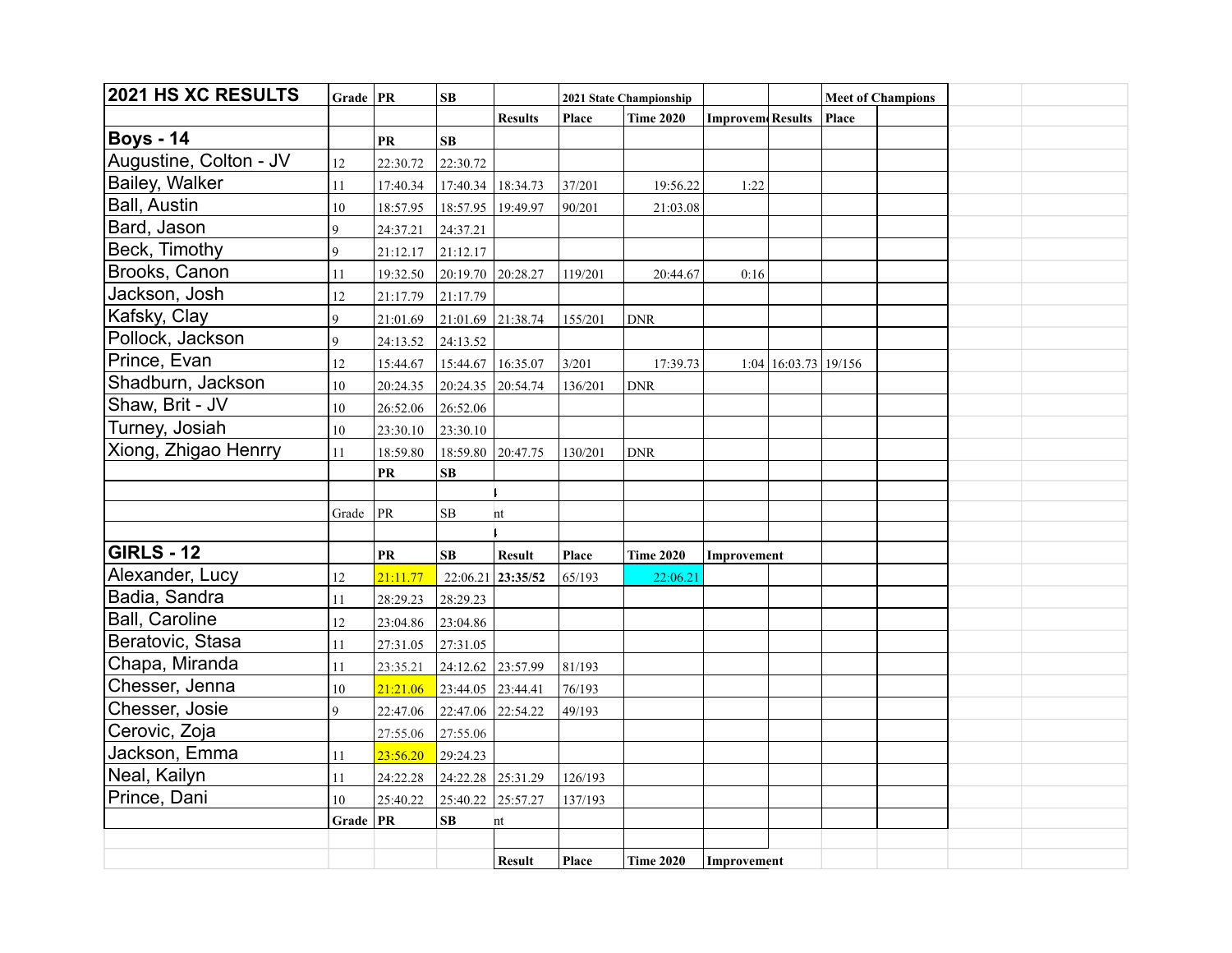| 2021 HS XC RESULTS     | Grade   PR |           | SB        |  |
|------------------------|------------|-----------|-----------|--|
|                        |            |           |           |  |
| <b>Boys - 14</b>       |            | PR        | SB        |  |
| Augustine, Colton - JV | 12         | 22:30.72  | 22:30.72  |  |
| Bailey, Walker         | 11         | 17:40.34  | 17:40.34  |  |
| Ball, Austin           | $10\,$     | 18:57.95  | 18:57.95  |  |
| Bard, Jason            | 9          | 24:37.21  | 24:37.21  |  |
| Beck, Timothy          | 9          | 21:12.17  | 21:12.17  |  |
| Brooks, Canon          | 11         | 19:32.50  | 20:19.70  |  |
| Jackson, Josh          | 12         | 21:17.79  | 21:17.79  |  |
| Kafsky, Clay           | 9          | 21:01.69  | 21:01.69  |  |
| Pollock, Jackson       | 9          | 24:13.52  | 24:13.52  |  |
| Prince, Evan           | 12         | 15:44.67  | 15:44.67  |  |
| Shadburn, Jackson      | $10\,$     | 20:24.35  | 20:24.35  |  |
| Shaw, Brit - JV        | 10         | 26:52.06  | 26:52.06  |  |
| Turney, Josiah         | $10\,$     | 23:30.10  | 23:30.10  |  |
| Xiong, Zhigao Henrry   | 11         | 18:59.80  | 18:59.80  |  |
|                        |            | PR        | SВ        |  |
|                        |            |           |           |  |
|                        | Grade      | <b>PR</b> | <b>SB</b> |  |
|                        |            |           |           |  |
| <b>GIRLS - 12</b>      |            | PR        | SB        |  |
| Alexander, Lucy        | 12         | 21:11.77  | 22:06.21  |  |
| Badia, Sandra          | 11         | 28:29.23  | 28:29.23  |  |
| <b>Ball, Caroline</b>  | 12         | 23:04.86  | 23:04.86  |  |
| Beratovic, Stasa       | $1\,1$     | 27:31.05  | 27:31.05  |  |
| Chapa, Miranda         | 11         | 23:35.21  | 24:12.62  |  |
| Chesser, Jenna         | $10\,$     | 21:21.06  | 23:44.05  |  |
| Chesser, Josie         | 9          | 22:47.06  | 22:47.06  |  |
| Cerovic, Zoja          |            | 27:55.06  | 27:55.06  |  |
| Jackson, Emma          | 11         | 23:56.20  | 29:24.23  |  |
| Neal, Kailyn           | 11         | 24:22.28  | 24:22.28  |  |
| Prince, Dani           | $10\,$     | 25:40.22  | 25:40.22  |  |
|                        | Grade      | PR        | SB        |  |
|                        |            |           |           |  |
|                        |            |           |           |  |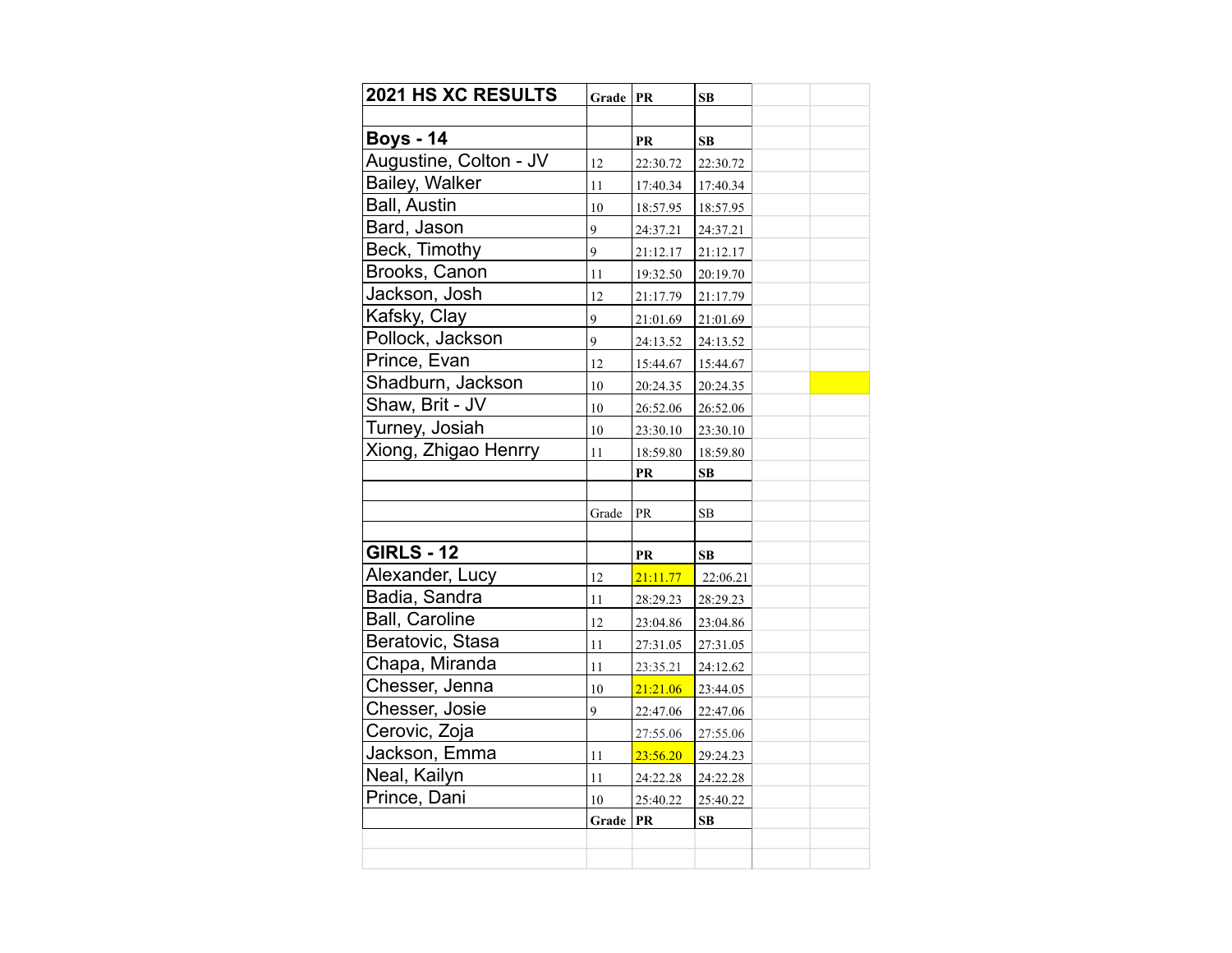| 2020 HS XC RESULTS       |                | 5k Imp  | <b>PR</b>         | $\mathbf{S}\mathbf{B}$           | <b>TFS CB</b> | <b>MOC</b> | <b>MOC</b> | <b>State 2020 Carrollton</b> |                              |                 | Nov 7, 20  |                   |
|--------------------------|----------------|---------|-------------------|----------------------------------|---------------|------------|------------|------------------------------|------------------------------|-----------------|------------|-------------------|
|                          |                |         |                   |                                  |               |            |            | <b>Drizzly</b>               |                              |                 |            |                   |
|                          | Grade          |         |                   |                                  |               | Time       | Place      | Place                        | Time                         | 1 <sub>mi</sub> | 2mi        | <b>Place 1634</b> |
| Augustine, Colton        | 11             | 1:37.82 |                   | 22:33.51 23:27.29                | 23:27.29      |            |            |                              |                              |                 |            |                   |
| <b>Bailey, Walker</b>    | 10             | 1:20.31 | 18:50.39          | 18:50.39                         | 19:56.23      |            |            | 99/205                       | 19:56.22                     | 6:02.00         | 12:29.00   |                   |
| <b>Ball, Austin</b>      | $\overline{9}$ | 3:24.92 | 19:11.43          | 19:11.43                         | 21:28.86      |            |            | 153/205                      | 21:03.08                     | 6:25.00         | 13:12.00   |                   |
| <b>Bourlet, Grey</b>     | 12             | 1:30.09 | 18:23.2           | 18:23.91                         | 19:05.11      |            |            | 68/205                       | 19:13.29                     | 5:50.00         | 12:13.00   |                   |
| <b>Brooks, Canon</b>     | 10             | 2:33.32 | 19:32.50          | 19:32.50                         | 21:31.70      |            |            | 136/205                      | 20:44.67                     | 6:25.00         | 13:10.00   |                   |
| Cody, Charlie            | 11             | 2:29.98 | 18:28.82          | 18:28.82                         | 19:39.66      |            |            | 74/205                       | 19:22.09                     | 6:02.00         | 12:26.00   |                   |
| Jackson, Josh            | 11             | 2:44.83 | 22:01.88          | 22:01.88                         | 22:52.02      |            |            |                              |                              |                 |            |                   |
| Kelly, Collin            | 12             | 2:26.40 | 19:28.96          | 19:28.96                         | 21:23.17      |            |            | 128/205                      | 20:33.38                     | 6:30.00         | 12:57.00   |                   |
| Moore, Blair             | 9              | 3:29.31 | 22:02.39          | 22:02.39                         | 23:13.47      |            |            |                              |                              |                 |            |                   |
| Mullis, Chaz             | 12             | 2:56.00 | 21:11.3           | 21:15.20                         | 21:50.12      |            |            |                              |                              |                 |            |                   |
| Prince, Evan (16 yo)     | 11             | 1:00.97 |                   | 15:42.72 SI 15:42.72 SR 16:39.26 |               | 15:53.27   | 10/153     | 17/205                       | 17:39.73                     | 5:01.00         | 10:20.00   |                   |
| Rickman, Henry           | 9              | 1:57.32 | 22:44.60          | 22:44.60                         | 25:10.91      |            |            |                              |                              |                 |            |                   |
| Shaw, Brit               | 9              | 2:57.22 | 19:52.94          | 19:52.94                         | 21:46.08      |            |            |                              |                              |                 |            |                   |
| Shaw, Tate               | 11             | 1:19.00 | 25:44.30          | 25:44.30                         | 27:03.30      |            |            |                              |                              |                 |            |                   |
| Sims, Eli                | 12             | 3:02.77 | 20:58.43          | 20:58.43                         | 21:33.74      |            |            |                              |                              |                 |            |                   |
| Wanner, Ethan            | 11             | 2:09.74 | 20:36.96          | 20:36.96                         | 21:19.79      |            |            |                              |                              |                 |            |                   |
| Xiong, Zhigao Henrry     | 10             | 2:39.39 | 19:43.69          | 19:43.69                         | 20:35.47      |            |            |                              |                              |                 |            |                   |
|                          |                |         |                   |                                  |               |            |            |                              |                              |                 |            |                   |
|                          |                | 5k Imp  | PR                | SB                               | <b>TFS CB</b> |            |            |                              |                              |                 |            |                   |
|                          |                |         |                   |                                  |               |            |            |                              |                              |                 |            |                   |
|                          |                |         |                   |                                  |               |            |            |                              |                              |                 |            |                   |
| Alexander, Lucy          | 11             | 3:06.43 | 21:11.77          | 21:11.77                         | 23:10.90      |            |            | 24/202                       | 22:06.21                     | 6:49.00         | 14:14.00   |                   |
| <b>Ball, Caroline</b>    | 11             | 1:27.82 | 25:04.58          | 25:04.58                         | 26:28.75      |            |            |                              |                              |                 |            |                   |
| Chapa, Miranda - JV only | 10             | 3:54.09 | 24:11.12          | 24:11.12                         | 26:20.04      |            |            |                              |                              |                 |            |                   |
| Chesser, Jenna           | 9              | 0:56.26 | 21:21.06          | 21:21.06                         | 23:22.60      |            |            |                              |                              |                 |            |                   |
| Jackson, Emma            | 10             | 3:22.27 | 23:56.20          | 25:42.12                         | 24:37.10      |            |            |                              |                              |                 |            |                   |
| Prince, Dani             | 9              | 5:18.50 |                   | $25:01.60$ $25:01.60$            | 28:14.37      |            |            |                              |                              |                 |            |                   |
| <b>Trotter, Kate</b>     | 10             | 3:37.73 |                   | $23:54.00$ 24:39.47              | 24:38.00      |            |            |                              |                              |                 |            |                   |
| Macy Murdock - Mgr       | 11             |         |                   |                                  |               |            |            |                              |                              |                 |            |                   |
|                          |                | 5k Imp  | PR                | SB                               | <b>TFS CB</b> | <b>MOC</b> | <b>MOC</b> |                              | <b>State 2020 Carrollton</b> |                 | Nov 7, 20: |                   |
|                          |                |         |                   |                                  |               |            |            |                              |                              |                 |            |                   |
|                          |                |         | <b>PR= Yellow</b> |                                  |               |            |            |                              |                              |                 |            |                   |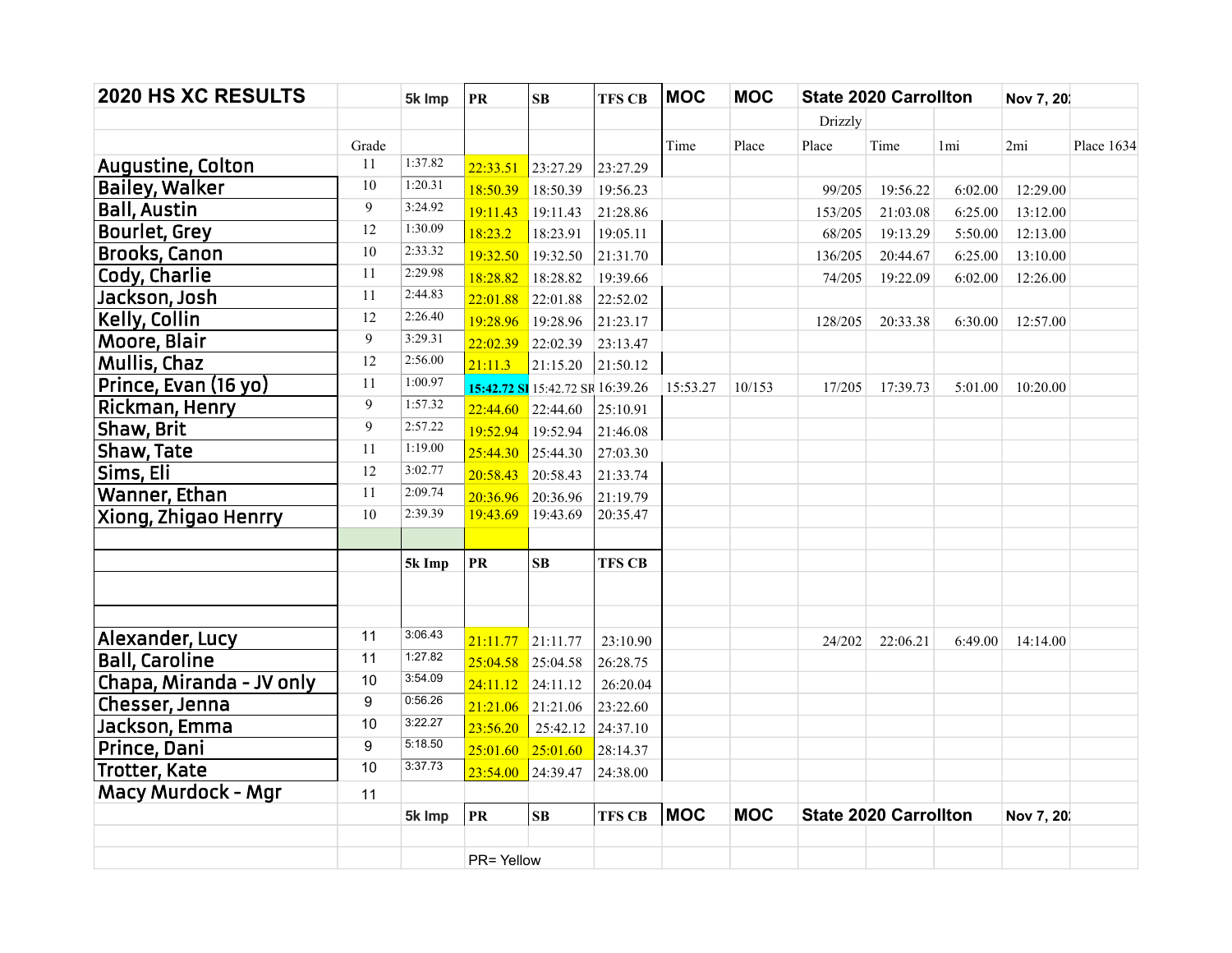| 2020 HS XC RESULTS       |                                                           |         |     |        |                                |         |                                       |                               |          |        |          | GA HS Meet of Cham 10/30 Regi- |
|--------------------------|-----------------------------------------------------------|---------|-----|--------|--------------------------------|---------|---------------------------------------|-------------------------------|----------|--------|----------|--------------------------------|
|                          |                                                           |         |     |        |                                |         |                                       | $11/2/2019$ Carrollton Frosty |          |        |          |                                |
|                          | Region rank State Rank GA rank Place 2019 Time 2019 Place |         |     |        |                                |         | Time                                  | 1mi                           | 2mi      | Place  | Time     | Place                          |
| Augustine, Colton        | 54                                                        | 441     |     |        |                                |         |                                       |                               |          |        |          | JV13/23                        |
| <b>Bailey, Walker</b>    | 15                                                        | 103     |     |        |                                | 99/205  | 19:56.22                              | 6:02.00                       | 12:29.00 |        |          | 14/40                          |
| <b>Ball, Austin</b>      | 20                                                        | 135     |     | 66/117 | 19:23.92                       | 153/205 | 21:03.08                              | 6:25.00                       | 13:12.00 |        |          | 21/40                          |
| Bourlet, Grey            | 12                                                        | 78      |     |        |                                | 68/205  | 19:13.29                              | 5:50.00                       | 12:13.00 |        |          | 10/40                          |
| Brooks, Canon            | 26                                                        | 159     |     |        |                                | 136/205 | 20:44.67                              | 6:25.00                       | 13:10.00 |        |          | 27/40                          |
| Cody, Charlie            | 13                                                        | 81      |     |        |                                | 74/205  | 19:22.09                              | 6:02.00                       | 12:26.00 |        |          | 12/40                          |
| Jackson, Josh            | 51                                                        | 408     |     |        |                                |         |                                       |                               |          |        |          | JV11/23                        |
| Kelly, Collin            | 25                                                        | 153     |     | 90/117 | 20:20.16                       | 128/205 | 20:33.38                              | 6:30.00                       | 12:57.00 |        |          | 23/40                          |
| Moore, Blair             | 52                                                        | 411     |     |        |                                |         |                                       |                               |          |        |          | JV9/23                         |
| Mullis, Chaz             | 43                                                        | 351     |     |        |                                |         |                                       |                               |          |        |          | JV7/23                         |
| Prince, Evan (16 yo)     | $\mathbf{1}$                                              | $2 - 5$ | 26  | 5/117  | 16:53.55                       | 17/205  | 17:39.73                              | 5:01.00                       | 10:20.00 | 10/153 | 15:53.27 | 1/40                           |
| Rickman, Henry           | 55                                                        | 457     |     |        |                                |         |                                       |                               |          |        |          | JV17/23                        |
| Shaw, Brit               | 31                                                        | 196     |     |        |                                |         |                                       |                               |          |        |          | JV3/23                         |
| Shaw, Tate               | 67                                                        |         |     |        |                                |         |                                       |                               |          |        |          | <b>DNR</b>                     |
| Sims, Eli                | 39                                                        | 306     |     |        |                                |         |                                       |                               |          |        |          | JV5/23                         |
| <b>Wanner, Ethan</b>     | 38                                                        | 271     |     |        |                                |         |                                       |                               |          |        |          | JV4/23                         |
| Xiong, Zhigao Henrry     | 28                                                        | 180     |     |        |                                |         |                                       |                               |          |        |          | JV1/23                         |
|                          |                                                           |         |     |        |                                |         |                                       |                               |          |        |          |                                |
|                          |                                                           |         |     |        |                                |         |                                       |                               |          |        |          |                                |
|                          |                                                           |         |     |        |                                |         |                                       |                               |          |        |          |                                |
|                          |                                                           |         |     |        | Place $2019$ Time $2019$ Place |         | State 11/7 Carrollton Drizzly<br>Time | 1mi                           | 2mi      |        |          |                                |
| Alexander, Lucy          | $\overline{4}$                                            | 24      | 388 |        | 36/109 22:15.46                | 24/202  | 22:06.21                              | 6:49.00                       | 14:14.00 |        |          | 3/39                           |
| <b>Ball, Caroline</b>    | 36                                                        | 210     |     |        |                                |         |                                       |                               |          |        |          | 28/39                          |
| Chapa, Miranda - JV only | 31                                                        | 162     |     |        |                                |         |                                       |                               |          |        |          | JV4/16                         |
| Chesser, Jenna           | 5                                                         | 27      | 438 |        |                                |         |                                       |                               |          |        |          | 11/39                          |
| Jackson, Emma            | 40                                                        | 246     |     |        |                                |         |                                       |                               |          |        |          | 31/39                          |
| Prince, Dani             | 35                                                        | 207     |     |        |                                |         |                                       |                               |          |        |          | 27/39                          |
| Trotter, Kate            | 32                                                        | 182     |     |        |                                |         |                                       |                               |          |        |          | <b>DNF</b>                     |
| Macy Murdock - Mgr       |                                                           |         |     |        |                                |         |                                       |                               |          |        |          |                                |
|                          |                                                           |         |     |        |                                |         |                                       |                               |          |        |          | GA HS Meet of Cham 10/30 Regi  |
|                          |                                                           |         |     |        |                                |         |                                       |                               |          |        |          |                                |
|                          |                                                           |         |     |        |                                |         |                                       |                               |          |        |          |                                |
|                          |                                                           |         |     |        |                                |         |                                       |                               |          |        |          |                                |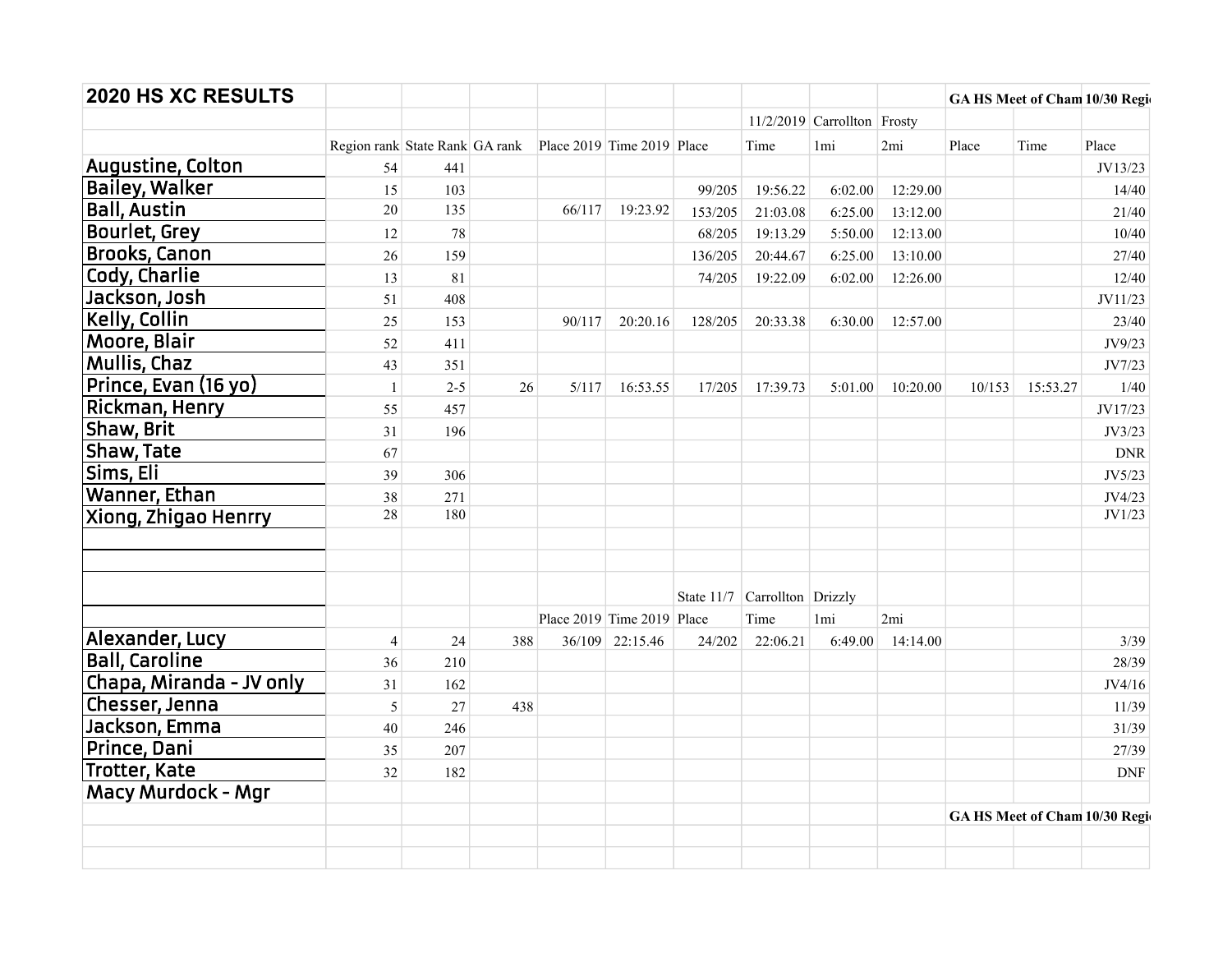| 2020 HS XC RESULTS       | ons AA     | Time       | 10/17 Athens Academy |            |            |                             | 10/13 Harrier Harvest |            |            | 10/6 West Hall HS        |            |                 |
|--------------------------|------------|------------|----------------------|------------|------------|-----------------------------|-----------------------|------------|------------|--------------------------|------------|-----------------|
|                          |            |            |                      |            |            |                             |                       |            |            |                          |            |                 |
|                          | Time       | 1 Mile     | Place                | 1 Mile     | 2 Mile     |                             | JV/Place 1 Mile       |            | 5k Time    | JVV/Place 1 Mile 5K Time |            |                 |
| Augustine, Colton        | 22:33.51   | 6:29.40    | 38/45                | 7:05       |            | 15:06 25:01.72              | JV 56/60              |            | 29:01.45   | JV 28/47                 |            | 7:00 24:58.00   |
| <b>Bailey, Walker</b>    | 18:50.39   | 5:58.00    | 9/45                 | 6:11       |            | 12:05 18:51.02              | 25/95                 |            | 19:56.23   | 25/86                    |            | $6:21$ 19:56.10 |
| <b>Ball, Austin</b>      | 19:28.69   | 5:59.00    | 12/45                | 6:10       |            | 12:10 19:11.43              | 52/95                 |            | 21:28.86   | 46/86                    |            | $6:25$ 20:54.90 |
| Bourlet, Grey            | 18:23.91   | 5:53.00    | DNR - sick DNR       |            | <b>DNR</b> | $\mathop{\rm DNR}\nolimits$ | 35/95                 |            | 20:34.67   | 17/86                    |            | 6:08 19:26.20   |
| Brooks, Canon            | 19:50.06   | 6:11.01    | 16/45                | 6:19       |            | 12:26 19:32.50              | JV 5/60               |            | 21:36.06   | 58/86                    |            | 6:36 21:37.40   |
| Cody, Charlie            | 18:28.82   | 5:56.20    | 8/45                 | 6:09       |            | 12:06 18:51.03              | 20/95                 |            | 19:39.66   | 23/86                    |            | 6:21   19:45.90 |
| Jackson, Josh            | 22:15.47   | 6:30.00    | 28/45                | 6:56       |            | 13:43 22:01.88              | 27/60                 |            | 24:26.81   | JV 14/47                 |            | $6:57$ 23:37.50 |
| Kelly, Collin            | 19:42.80   | 6:20.04    | 15/45                | 6:28       |            | 12:21 19:28.96              | 61/95                 |            | 21:52.15   | <b>DNR</b>               | <b>DNR</b> | <b>DNR</b>      |
| Moore, Blair             | 22:02.39   | 6:25.30    | 29/45                | 7:05       |            | 14:05 22:39.66              | JV 47/60              |            | 26:42.78   | JV 15/47                 |            | $6:59$ 23:41.60 |
| Mullis, Chaz             | 21:15.20   | 6:18.03    | 26/45                | 6:54       |            | 13:44 21:40.81              | JV 13/60              |            | 22:35.00   | JV 9/47                  |            | $6:43$ 23:05.00 |
| Prince, Evan (16 yo)     | 16:13.56   | 5:03.00    | 1/45                 | 5:09       |            | 10:20 16:25.47              | 2/95                  |            | 16:39.26   | 1/86                     |            | 5:21 16:53.20   |
| Rickman, Henry           | 24:45.78   | 7:23.00    | 35/45                | 7:21       |            | 14:40 23:14.15              | JV 54/60              |            | 28:32.38   | JV 24/47                 |            | $7:00$ 24:51.20 |
| Shaw, Brit               | 20:18.28   | 5:50.30    | 19/45                | 6:30       |            | 12:40 19:52.94              | 91/95                 |            | 25:28.68   | 33/86                    |            | $6:28$ 20:24.70 |
| Shaw, Tate               | <b>DNR</b> | <b>DNR</b> | <b>DNR</b>           | <b>DNR</b> | <b>DNR</b> | <b>DNR</b>                  | <b>DNR</b>            | <b>DNR</b> | <b>DNR</b> | <b>DNR</b>               | <b>DNR</b> | <b>DNR</b>      |
| Sims, Eli                | 20:58.43   | 6:12.11    |                      | <b>DNR</b> |            | <b>DNR</b>                  | JV 11/60              |            | 22:26.95   | JV 6/47                  |            | $6:43$ 22:44.80 |
| <b>Wanner, Ethan</b>     | 20:36.96   | 6:07.12    | 24/45                | 6:42       |            | 13:17 20:58.46              | JV 21/60              |            | 23:54.73   | JV 13/47                 |            | $6:28$ 23:21.90 |
| Xiong, Zhigao Henrry     | 19:43.69   | 5:49.20    | 18/45                | 6:08       |            | 12:19 19:48.97              | 43/95                 |            | 20:46.23   | 35/86                    |            | 6:36 20:30.70   |
|                          |            |            |                      |            |            |                             |                       |            |            |                          |            |                 |
|                          |            |            |                      |            |            |                             |                       |            |            |                          |            |                 |
|                          |            |            |                      |            |            |                             |                       |            |            |                          |            |                 |
|                          |            |            |                      |            |            |                             |                       |            |            |                          |            |                 |
|                          |            |            |                      |            |            |                             |                       |            |            |                          |            |                 |
| Alexander, Lucy          | 21:11.77   | 6:48.01    | 8/41                 | 6:51       |            | 13:49 21:54.93              | 10/84                 |            | 24:00.80   | 4/71                     |            | 7:24 22:58.30   |
| <b>Ball, Caroline</b>    | 25:04.58   | 7:16.00    | <b>DNR</b>           | <b>DNR</b> | <b>DNR</b> | <b>DNR</b>                  | <b>DNR</b>            | <b>DNR</b> | <b>DNR</b> | 40/71                    |            | 7:55 26:28.30   |
| Chapa, Miranda - JV only | 24:13.01   | 7:00.01    | 23/41                | 7:10       |            | 14:48 24:11.12              | JV 4/27               |            | 26:43.27   | JV 1/26                  |            | 7:34 25:36.30   |
| Chesser, Jenna           | 22:26.34   | 6:40.00    | 3/41                 | 6:37       |            | 13:33 21:21.06              | <b>DNR</b>            | <b>DNR</b> | <b>DNR</b> | <b>DNR</b>               | <b>DNR</b> | <b>DNR</b>      |
| Jackson, Emma            | 25:46.93   | 7:28.00    | 30/41                | 7:31       |            | 15:43 25:42.12              | 52/84                 |            | 28:54.02   | 56/71                    |            | $8:32$ 28:18.40 |
| Prince, Dani             | 25:01.60   | 7:45.00    | 31/41                | 7:34       |            | 15:54 25:45.02              | 64/84                 |            | 30:41.11   | 50/71                    |            | 8:30 27:25.60   |
| Trotter, Kate            | <b>DNF</b> | 7:12.10    | 25/41                | 7:10       |            | 15:16 24:39.47              | 43/84                 |            | 27:46.01   | 51/71                    |            | 8:32 27:36.90   |
| Macy Murdock - Mgr       |            |            |                      |            |            |                             |                       |            |            |                          |            |                 |
|                          | ons AA     | Time       | 10/17 Athens Academy |            |            |                             | 10/13 Harrier Harvest |            |            | 10/6 West Hall HS        |            |                 |
|                          |            |            |                      |            |            |                             |                       |            |            |                          |            |                 |
|                          |            |            |                      |            |            |                             |                       |            |            |                          |            |                 |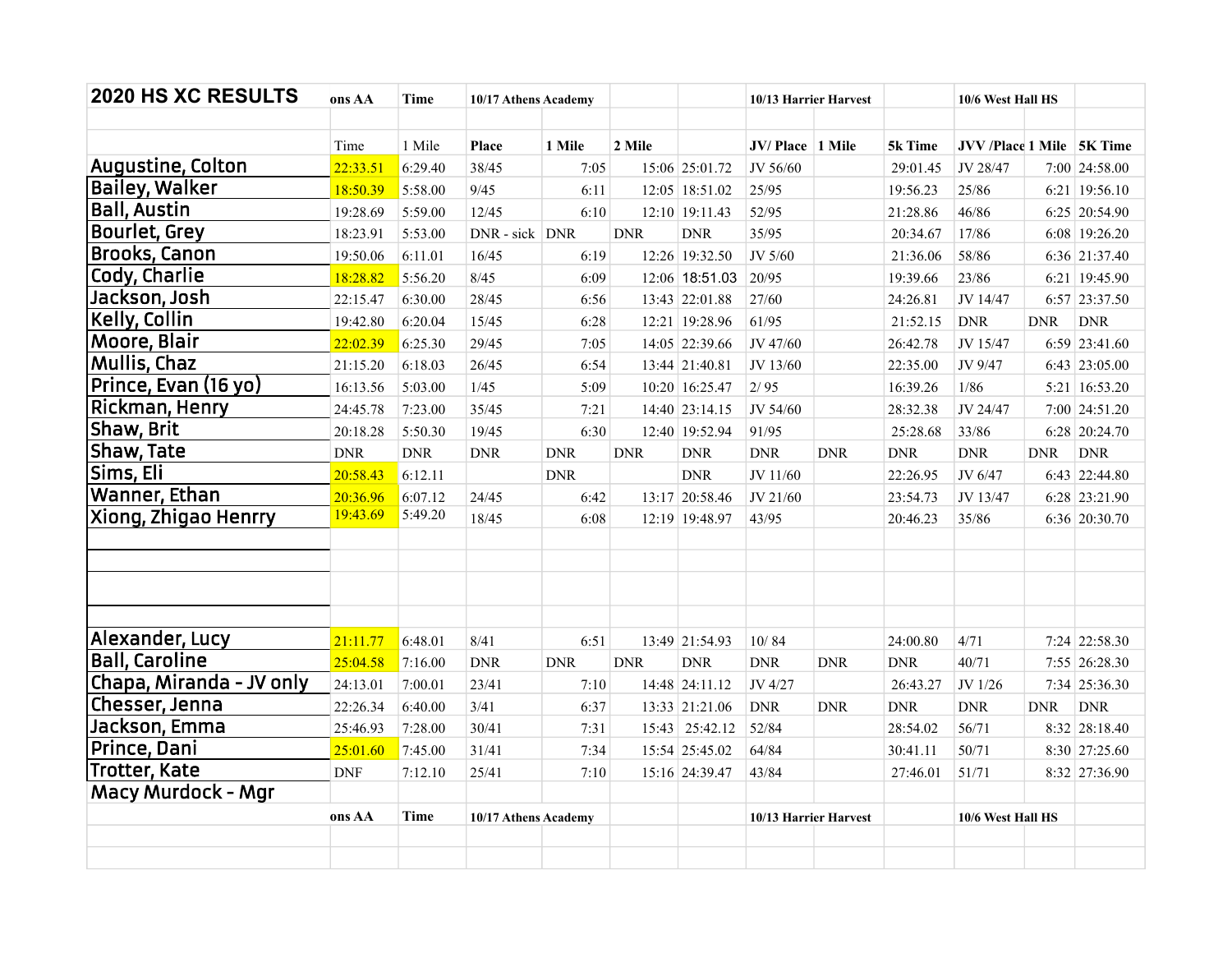| 2020 HS XC RESULTS        |             | <b>Alex/Asics</b> | 9/29 Runners Fit Mtn.   |            | 9/26 Heroes Invite @TFS     |                         |                | <b>Triathlon</b> |            |            | 9/12/2020 Franklin Co |
|---------------------------|-------------|-------------------|-------------------------|------------|-----------------------------|-------------------------|----------------|------------------|------------|------------|-----------------------|
|                           | $A/A$ place | 10/3              | <b>JV/Place</b>         | 5K Time    | JV/Place                    | 2 Mile                  | 5K Time        | Time             | 1 Mile     | 2 Mile     | 5k                    |
| Augustine, Colton         |             |                   | JV                      | 24:57.20   | 30/43                       |                         | 15:00 23:27.29 | 57:44.00         | 6:51       |            | 15:00 24:11.33        |
| <b>Bailey, Walker</b>     |             |                   | 49/105                  | 19:40.60   | 5/43                        |                         | 12:39 20:08.37 | 54:02.00         | 6:02       |            | 12:35 20:17.14        |
| <b>Ball, Austin</b>       |             |                   | JV                      | 20:49.80   | 18/43                       |                         | 13:55 22:03.26 | 54:48.00         | 6:33       |            | 13:56 21:46.06        |
| <b>Bourlet, Grey</b>      |             |                   | 24/105                  | 18:30.00   | <b>DNR</b>                  | <b>DNR</b>              | <b>DNR</b>     | 58:54.00         | 5:54       |            | 12:16 19:11.92        |
| <b>Brooks, Canon</b>      |             |                   | 61/105                  | 20:24.80   | 17/43                       |                         | 13:55 21:46.28 | 60:00.25         | 6:40       |            | 14:05 21:57.41        |
| Cody, Charlie             |             |                   | 38/105                  | 19:36.00   | 4/43                        |                         | 12:30 19:51.84 | 59:06.00         | 6:04       |            | 12:45 19:47.11        |
| Jackson, Josh             |             |                   | JV                      | 23:07.60   | 24/43                       |                         | 14:25 22:52.02 | 60:00.38         | 6:52       |            | 14:54 23:44.65        |
| Kelly, Collin             |             |                   | 70/105                  | 21:11.70   | 13/43                       |                         | 13:55 21:23.17 | 58:54.00         | <b>DNR</b> | <b>DNR</b> | DNR - SAT             |
| Moore, Blair              |             |                   | <b>DNR</b>              | <b>DNR</b> | 26/43                       |                         | 14:35 23:13.47 | 71:00.10         | 6:51       |            | 15:00 24:04.38        |
| Mullis, Chaz              |             |                   | JV                      | 22:19.80   | 20/43                       |                         | 14:25 22:20.13 | 54:46.00         | 7:04       |            | 15:18 23:49.19        |
| Prince, Evan (16 yo)      | 25/268      | 15:42.72 SR 3/105 |                         | 16:23.70   | 1/43                        |                         | 11:00 17:22.69 | 51:02.31         | 4:52       |            | 10:24 16:47.09        |
| Rickman, Henry            |             |                   | JV                      | 22:44.60   | 40/43                       |                         | 15:57 25:10.91 | 63:00.07         | 7:10       |            | 16:06 25:25.63        |
| Shaw, Brit                |             |                   | JV                      | 20:48.60   | 16/43                       |                         | 13:55 21:46.08 | <b>DNR</b>       | <b>DNR</b> | <b>DNR</b> | <b>DNR</b>            |
| Shaw, Tate                |             |                   | <b>DNR</b>              | <b>DNR</b> | <b>DNR</b>                  | <b>DNR</b>              | <b>DNR</b>     | <b>DNR</b>       | 7:40       |            | 16:23 25:44.30        |
| Sims, Eli                 |             |                   | JV                      | 21:25.00   | 21/43                       |                         | 14:25 22:27.97 | 60:00.25         | 6:43       |            | 14:16 22:33.74        |
| Wanner, Ethan             |             |                   | JV                      | 22:33.70   | <b>DNR</b>                  |                         | <b>DNR</b>     | <b>DNR</b>       | 6:41       |            | 14:05 22:13.54        |
| Xiong, Zhigao Henrry      |             |                   | 65/105                  | 20:48.80   | $\mathop{\rm DNR}\nolimits$ |                         | DNR?           | 81:00.00         | 6:08       |            | 13:33 21:21.23        |
|                           |             |                   |                         |            |                             |                         |                |                  |            |            |                       |
|                           |             |                   | <b>Runners Fit Mtn.</b> |            |                             | 9/26 Hero's Invite @TFS |                | <b>Triathlon</b> |            |            | 9/12/2020 Franklin Co |
|                           |             |                   | <b>JV/Place</b>         | 5K Time    | <b>JV/Place</b>             | 2 Mile                  | 5K Time        | Time             | 1 Mile     | 2 Mile     | 5k                    |
| Alexander, Lucy           |             |                   | 18/68                   | 22:34.70   | 2/27                        |                         | 15:10 23:28.93 | 60:00.00         | 6:52       | 14:50      | 23:30:24              |
| <b>Ball, Caroline</b>     |             |                   | 43/68                   | 25:08.00   | 14/27                       |                         | 16:40 26:28.75 | 43:00.00         | 7:42       | 16:46      | 26:43.16              |
| Chapa, Miranda - JV only  |             |                   | JV                      | 25:51.70   | 13/27                       |                         | 16:40 26:20.04 | 71:00.18         | 7:15       | 16:31      | 26:38:46              |
| Chesser, Jenna            |             |                   | <b>DNR</b>              | <b>DNR</b> | <b>DNR</b>                  | <b>DNR</b>              | <b>DNR</b>     | <b>DNR</b>       | <b>DNR</b> | <b>DNR</b> | <b>DNR</b>            |
| Jackson, Emma             |             |                   | 57/68                   | 27:01.60   | 23/27                       |                         | 18:15 29:24.23 | 71:00.18         | 8:15       | 17:53      | 28:31.40              |
| Prince, Dani              |             |                   | 54/68                   | 26:29.60   | 19/27                       |                         | 18:00 28:14.37 | 71:00.15         | 8:22       |            | 18:22 29:19.78        |
| <b>Trotter, Kate</b>      |             |                   | 55/68                   | 26:45.20   | 22/27                       |                         | 18:15 29:23.58 | <b>DNR</b>       | <b>DNR</b> | <b>DNR</b> | <b>DNR</b>            |
| <b>Macy Murdock - Mgr</b> |             |                   |                         |            |                             |                         |                |                  |            |            |                       |
|                           |             | <b>Alex/Asics</b> | 9/29 Runners Fit Mtn.   |            |                             | 9/26 Heroes Invite @TFS |                | <b>Triathlon</b> |            |            | 9/12/2020 Franklin Co |
|                           |             |                   |                         |            |                             |                         |                |                  |            |            |                       |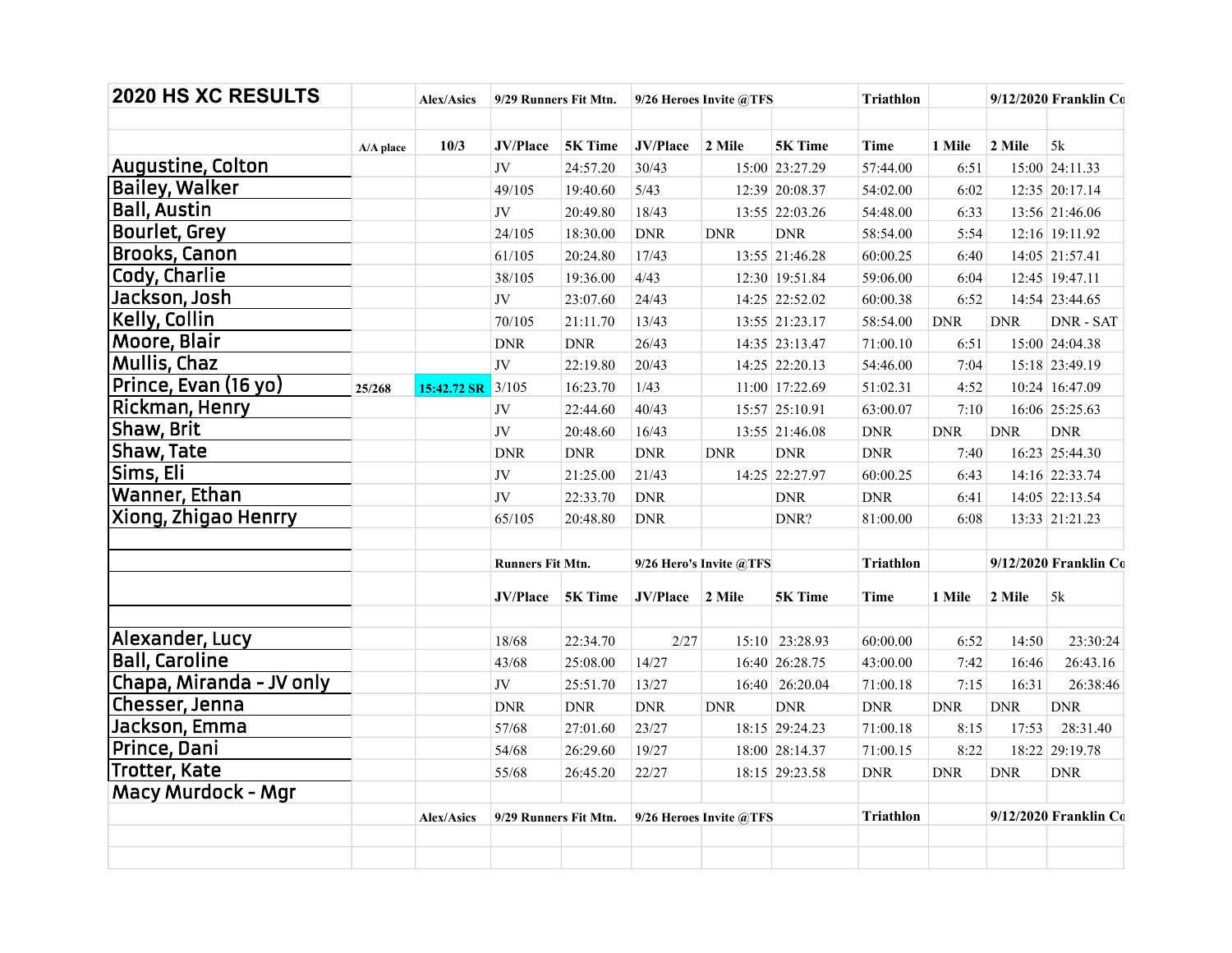| 2020 HS XC RESULTS       | ounty                          | 9/8/2020 Cookies n' Quotes |            | AT&T <sub>5k</sub> |        |             |                        |            |                             | 8/29 North GA Championships 8/22/2020 NEGA Championships |            |            |                        |
|--------------------------|--------------------------------|----------------------------|------------|--------------------|--------|-------------|------------------------|------------|-----------------------------|----------------------------------------------------------|------------|------------|------------------------|
|                          | <b>JV/V Place</b>              | JV/V/Place                 | 5K Time    | $9/5/20$ /262      |        |             | $JV/V/Place \mid 1 Mi$ |            | JV 3k/V5k                   | $JV/V/Pla$ 1 Mi                                          |            | $2$ Mi     | 5K/3k<br>$T_{\rm max}$ |
| Augustine, Colton        | JV 20/44                       | <b>DNR</b>                 | <b>DNR</b> |                    |        | JV 73       |                        |            | 6:36 14:24.02               | 124/124                                                  |            |            | 24:36:46               |
| <b>Bailey, Walker</b>    | V 28 /90                       | <b>DNR</b>                 | <b>DNR</b> |                    |        | $\mathbf V$ | 71                     |            | 6:04 19:47.24               | 79/124                                                   | 6:59       |            | $14:04$ 20:10.70       |
| <b>Ball, Austin</b>      | V 47/90                        | <b>DNR</b>                 | <b>DNR</b> |                    |        | <b>DNR</b>  |                        | <b>DNR</b> | DNR                         | 119/124                                                  | 6:06       |            | 11:53 22:53.61         |
| Bourlet, Grey            | V 12/90                        | V $9/60$                   | 19:42.70   |                    |        |             | 63                     |            | 6:01 19:32.79               | 71/124                                                   | 6:47       |            | 13:25 19:54:01         |
| <b>Brooks, Canon</b>     | V 51/90                        | V 32/60                    | 22:35.70   |                    |        |             | 102                    |            | 6:40 21:45.32               | 113/124                                                  | 6:00       |            | 11:53 22:23:38         |
| Cody, Charlie            | V 21/90                        | V 19/60                    | 20:58.80   |                    |        | JV          | 13                     |            | $6:17$ 12:35.32             | <b>DNR</b>                                               | <b>DNR</b> | <b>DNR</b> | <b>DNR</b>             |
| Jackson, Josh            | JV 14/44                       | JV 7/18                    | 25:00.30   |                    |        | JV          | 91                     |            | 7:04 15:10.25               | JV 78/113                                                |            |            | 14:39.07               |
| Kelly, Collin            | <b>DNR</b>                     | V $33/60$                  | 22:36.40   |                    |        |             | 100                    |            | $6:44$ 21:39.50             | 110/124                                                  | 6:53       |            | 13:23 22:09:20         |
| Moore, Blair             | JV 18/44                       | $\rm{JV}$ 8/18             | 25:31.70   |                    |        | JV          | 79                     |            | 6:53 14:32.21               | JV 80/113                                                |            |            | 14:41.66               |
| Mullis, Chaz             | JV 16/44                       | JV 5/18                    | 24:11.20   |                    |        | JV          | 65                     |            | 6:44 14:10.37               | JV 59/113                                                |            |            | 13:38.15               |
| Prince, Evan (16 yo)     | $V$ 2/90                       | V $2/60$                   | 16:59.70   | 16:17.20           | 13/262 | <b>DNR</b>  |                        | <b>DNR</b> | <b>DNR</b>                  | 11/124                                                   | 5:16       |            | $10:15$ 17:14:53       |
| Rickman, Henry           | JV 30/44                       | JV 10/18                   | 26:43.10   |                    |        | $\rm{JV}$   | 92                     |            | $7:20$ 15:15.85             | JV 94/113                                                |            |            | 15:50.48               |
| Shaw, Brit               | DNR-Soc                        | JV 3/18                    | 23:15.50   |                    |        | <b>DNR</b>  |                        | <b>DNR</b> | DNR                         | JV 34/113                                                |            |            | 12:54.67               |
| Shaw, Tate               | JV 31/44                       | JV 12/18                   | 27:03.30   |                    |        | JV          | 97                     |            | 7:25 15:41.84               | JV 90/113                                                |            |            | 15:24.74               |
| Sims, Eli                | JV 6/44                        | JV 4/18                    | 24:01.20   |                    |        | JV          | 54                     |            | 6:36 13:45.18               | JV 52/113                                                |            |            | 13:22.72               |
| <b>Wanner, Ethan</b>     | V 57/90                        | V 33/60                    | 22:46.70   |                    |        | JV          | 49                     |            | 6:32 13:27.86               | JV 64/133                                                |            |            | 13:46.39               |
| Xiong, Zhigao Henrry     | V 42/90                        | V 22/60                    | 21:25.10   |                    |        |             | 101                    |            | 6:35 21:44.89               | 114/124                                                  | 6:35       |            | $13:05$ 22:23:08       |
|                          |                                |                            |            |                    |        |             |                        |            |                             | 8/22/2020 NEGA Championships                             |            |            |                        |
|                          | ounty                          | 9/8/2020 Cookies n' Quotes |            |                    |        |             |                        |            | 8/29 North GA Championships | JV/V/Pla                                                 | $1$ Mi     | $2$ Mi     | 5K/3k                  |
|                          | <b>JV/V Place   JV/V/Place</b> |                            | 5K Time    |                    |        |             | $JV/V/Place$   1 Mi    |            | $JV$ 3k/V5k $ ce$           |                                                          |            |            | <b>Time</b>            |
| Alexander, Lucy          | V 9/56                         | V $6/52$                   | 24:18.20   |                    |        | JV          | 1                      |            | 7:18 14:54.96               | JV 4/79                                                  |            |            | 14:13.49               |
| <b>Ball, Caroline</b>    | $V$ 26/56                      | V 19/52                    | 26:32.40   |                    |        | JV          | 5                      |            | 8:00 16:28.13               |                                                          |            |            | <b>DNR</b>             |
| Chapa, Miranda - JV only | JV 8/14                        | $\rm{JV}$ $2/8$            | 28:07.10   |                    |        | JV          | 12                     |            | 8:00 17:26.19               | JV 20/79                                                 |            |            | 16:21.88               |
| Chesser, Jenna           | DNR - Soc                      | V 4/52                     | 23:22.60   |                    |        | <b>DNR</b>  |                        | <b>DNR</b> | DNR                         | JV 1/79                                                  |            |            | 13:45.95               |
| Jackson, Emma            | V $38/56$                      | $V$ 33/52                  | 29:09.20   |                    |        | JV          | 13                     |            | 8:02 17:37.58               | JV 33/79                                                 |            |            | 16:58.60               |
| Prince, Dani             | $V$ 41/56                      | V 38/52                    | 30:20.10   |                    |        | JV          | $10\,$                 |            | 8:08 17:18.37               | JV 22/79                                                 |            |            | 16:25.89               |
| Trotter, Kate            | <b>DNR</b>                     | V 27/52                    | 28:17.20   |                    |        | JV          | 14                     |            | 8:00 17:37.93               | JV 34/79                                                 |            |            | 16:58.65               |
| Macy Murdock - Mgr       |                                |                            |            |                    |        |             |                        |            |                             |                                                          |            |            |                        |
|                          | ounty                          | 9/8/2020 Cookies n' Quotes |            | AT&T5k             |        |             |                        |            | 8/29 North GA Championships | 8/22/2020 NEGA Championships                             |            |            |                        |
|                          |                                |                            |            |                    |        |             |                        |            |                             |                                                          |            |            |                        |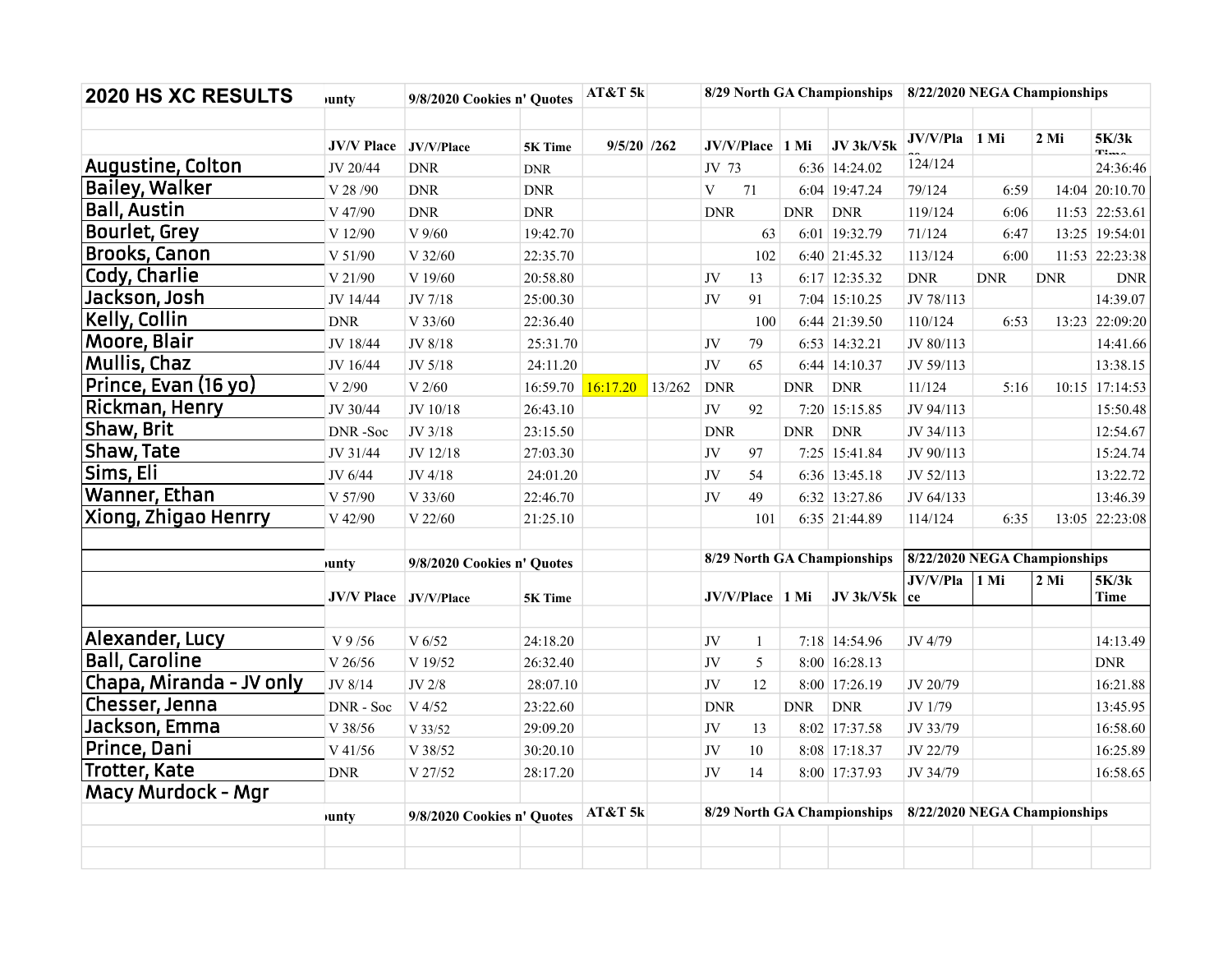| 2020 HS XC RESULTS       |                          |
|--------------------------|--------------------------|
|                          |                          |
|                          |                          |
| Augustine, Colton        | <b>Augustine, Colton</b> |
| <b>Bailey, Walker</b>    | <b>Bailey, Walker</b>    |
| <b>Ball, Austin</b>      | <b>Ball, Austin</b>      |
| <b>Bourlet, Grey</b>     | <b>Bourlet, Grey</b>     |
| Brooks, Canon            | <b>Brooks, Canon</b>     |
| Cody, Charlie            | Cody, Charlie            |
| Jackson, Josh            | Jackson, Josh            |
| Kelly, Collin            | <b>Kelly, Collin</b>     |
| Moore, Blair             | Moore, Blair             |
| Mullis, Chaz             | <b>Mullis, Chaz</b>      |
| Prince, Evan (16 yo)     | Prince, Evan             |
| Rickman, Henry           | Rickman, Henry           |
| Shaw, Brit               | Shaw, Brit               |
| Shaw, Tate               | Shaw, Tate               |
| Sims, Eli                | Sims, Eli                |
| Wanner, Ethan            | Wanner, Ethan            |
| Xiong, Zhigao Henrry     | Xiong, Zhigao Henrry     |
|                          |                          |
|                          |                          |
|                          |                          |
|                          |                          |
| Alexander, Lucy          | <b>Alexander, Lucy</b>   |
| <b>Ball, Caroline</b>    | <b>Ball, Caroline</b>    |
| Chapa, Miranda - JV only | Chapa, Miranda - JV only |
| Chesser, Jenna           | <b>Chesser</b> , Jenna   |
| Jackson, Emma            | Jackson, Emma            |
| Prince, Dani             | Prince, Dani             |
| <b>Trotter, Kate</b>     | <b>Trotter, Kate</b>     |
| Macy Murdock - Mgr       |                          |
|                          |                          |
|                          |                          |
|                          |                          |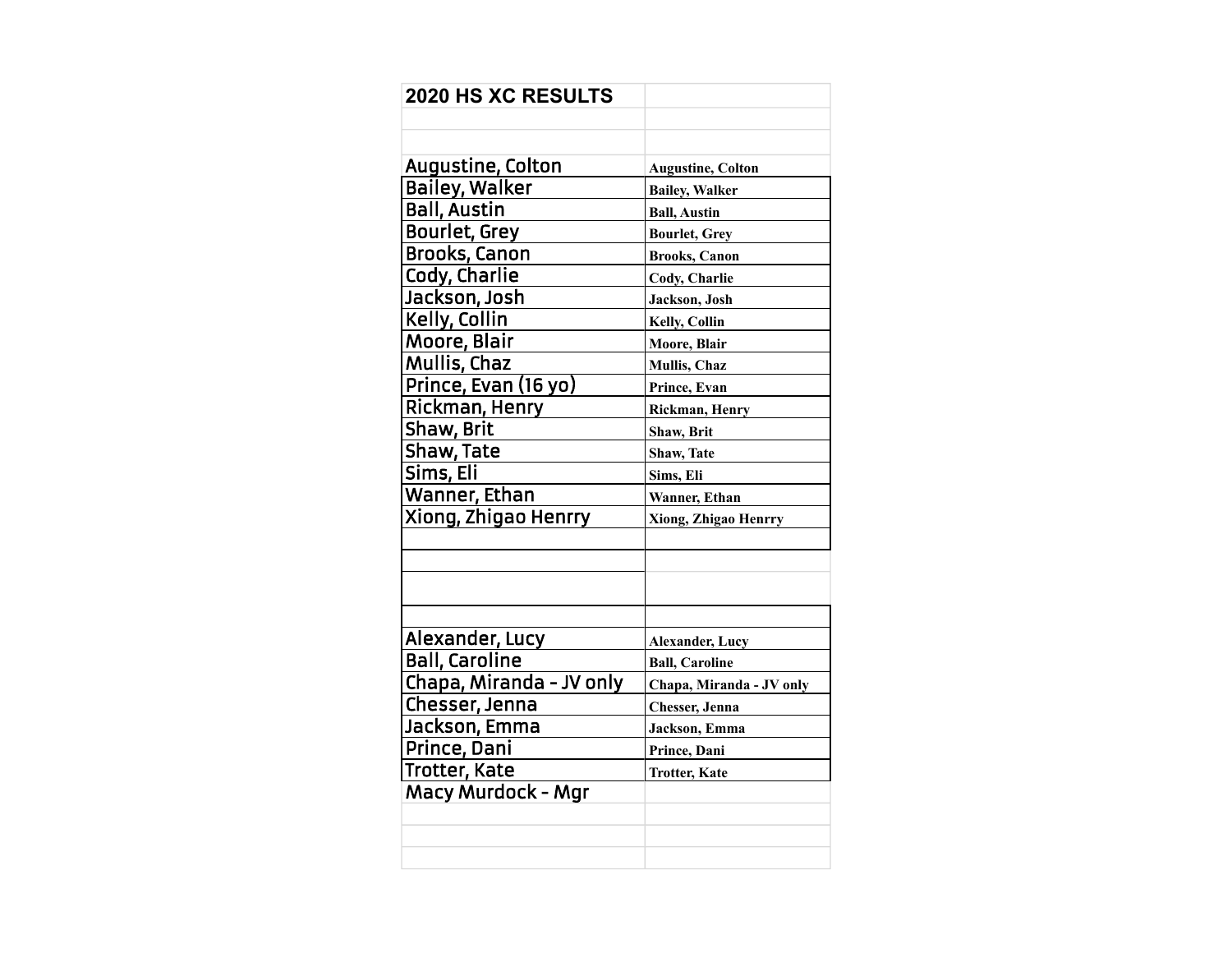| 2019 TFS HS XC Results.    |             |                                |                         |          |                 |                   |                          |                |                                      |           |           |                 |                            |        |              |                        |            |            |            |            |                            |            |              |
|----------------------------|-------------|--------------------------------|-------------------------|----------|-----------------|-------------------|--------------------------|----------------|--------------------------------------|-----------|-----------|-----------------|----------------------------|--------|--------------|------------------------|------------|------------|------------|------------|----------------------------|------------|--------------|
|                            |             |                                |                         |          |                 |                   |                          |                |                                      |           |           |                 |                            |        |              |                        |            |            |            |            |                            |            |              |
| <b>Boys</b>                | Gr          | 7/31 5k TT shortline           | 1 Mile   Relay Carnival |          |                 |                   |                          |                | 8/20 Spartan Ekiden(3K each)         |           |           |                 | <b>Boys</b>                | Gr     | 8/22         | 8/29 Chestatee         |            |            |            |            | 9/5 North Hall             |            |              |
|                            |             |                                | ТT                      |          | $1st$ 2nd       | Time #/JV   place |                          |                | Ind.                                 | Ind.      | 1vr       | time(6k         |                            |        | Ouad         | JV/V/Place  1 Mi       |            | 2 Mi       | $3rd+Mi$   | 5K Time    | $JV/V/Place$   1 Mi   2 Mi |            |              |
|                            |             |                                |                         |          |                 |                   |                          |                | Split/1 mi                           | Splits/3K | improve   | with a          |                            |        |              |                        |            |            |            |            |                            |            |              |
|                            |             |                                |                         |          |                 |                   |                          |                |                                      |           |           | partner)        |                            |        |              |                        |            |            |            |            |                            |            |              |
|                            |             |                                |                         |          |                 |                   | $117$ rnrs               |                |                                      |           |           |                 |                            |        |              |                        |            |            |            |            |                            |            |              |
| <b>Augustine, Colton</b>   | 10          | 13:11/12:58=26:07              | 7:14                    |          | $6:44$ 6:47     | 13:31             | JV                       | 59             | 6:50                                 | 13:55     | 1:04      |                 | <b>Augustine, Colton</b>   | 10     | 1:00:40      | JV 79/184              | 7:38       | 8:47       | 8:34       | 24:59.90   | iv 177/238                 | 7:12       | 8:11         |
| <b>Bailey, Walker</b>      |             |                                | 7:03                    | 7:40     | 8:26            | 16:06             | <b>JV</b>                | 63             | 7:30                                 | 14:13     |           |                 | <b>Bailey, Walker</b>      | 9      |              | 1:12:38 JV 74/184      | 8:14       | 8:30       | 8:05       | 24:50.00   | $\overline{iv}$ 77/238     | 7:00       | 7:48         |
| <b>Bourlet, Grey</b>       |             | $11 \quad 11:32/10:48=22:20$   | 5:47                    |          | 5:33 5:27       | $11:00$  2        |                          | 20             | 5:31                                 | 10:34     | $(+0.04)$ | 23:53<br>Lucy   | <b>Bourlet, Grey</b>       | 11     | 0:52:19      | <b>DNR</b>             | <b>DNR</b> | <b>DNR</b> |            | <b>DNR</b> | v 88/151                   | 5:47       | 6:53         |
| <b>Brooks, Canon</b>       | $\mathbf Q$ |                                | 6:30                    | 6:11     | 7:01            | 13:12             |                          |                | 6:59                                 | 13:08     |           |                 | <b>Brooks, Canon</b>       | 9      | 1:09:59      | JV 41/184              | 7:01       | 8:23       | 8:06       | 23:30.79   | iv 70/238                  | 7:00       | 7:48         |
| Cheng, Haokun<br>David     | 12          |                                | 7:05                    | 6:37     | 7:19            | $13:56$ JV        |                          | 34             | 6:24                                 | 12:45     | 1:50      |                 | Cheng, Haokun<br>David     | 12     | 1:06:48      | <b>DNR</b>             | <b>DNR</b> | <b>DNR</b> |            | <b>DNR</b> | jv 81/238                  | 7:15       | 8:02         |
| Clouatre,                  | $11-1$      | 12:07/10:50=22:57              | 5:58                    | 6:17     | 7:00            | $13:17$ 5         |                          | 43             | 5:44                                 | 11:41     |           | 26:51           | Clouatre, Chathan          | 11     | 0:58:20      | V 84/179               | 6:15       | 7:05       | 7:50       | 21:10.20   | v 117/151                  | 6:15       | 7:25         |
| Chathan<br>Corbett, Kale   | 11          | 11:45/11:48=23:33              | 6:08                    |          | $5:54$   $5:58$ | 19:15  4          |                          | 31             | 5:45                                 | 11:30     | 0:07      | Kate<br>25:03   | Corbett, Kale              | 11     | <b>DNS</b>   | V 127/179              | 6:29       | 7:35       | 8:35       | 22:39.60   | v 127/151                  | 6:35       | 7:20         |
|                            |             |                                |                         |          |                 |                   |                          |                |                                      |           |           | Macy            |                            |        |              |                        |            |            |            |            |                            |            |              |
| Geiger, Chris              | 12          | 11:32/10:49=22:21              | 5:35                    |          | $5:15$ 6:13     | $11:28$ 3         |                          | 24             | 5:04                                 | 10:10     |           | 24:12<br>Maria  | Geiger, Chris              | 12     |              | $0:57:33$ V 23/179     | 5:50       | 5:59       | 7:00       | 18:49.50   | v 25/151                   | 5:30       | 6:15         |
| He, Junyi Rick             | 10          |                                | 9:26                    | 7:17     | 9:04            | $16:21$ JV        |                          | 72             | 7:25                                 | 14:36     |           |                 | He, Junyi Rick             | 10     | 1:36:27      | JV 128/184             | 8:21       | 9:46       | 9:07       | 27:14.60   | iv 165/238                 | 7:25       | 8:49         |
| Kelly, Collin              | 11          | 12:07/12:08=24:15              | 6:10                    |          | 6:00 6:17       | 12:17             | 16                       |                | 6:06                                 | 12:15     | $(+0:31)$ |                 | Kelly, Collin              | 11     | 1:03:50      | V 120/179              | 7:13       | 7:14       | 7:50       | 22:17.70   | $v$ 134/151                | 6:42       | 7:23         |
| Mullis, Chaz               | 11          | 12:34/12:37=25:01              | 6:28                    | 7:21     | 7:01            | 14:22             | <b>JV</b>                | 31             | 6:40                                 | 12:43     | 1:23      |                 | Mullis, Chaz               | 11     | 1:17:48      | JV 63/184              | 7:25       | 8:25       | 8:28       | 24:19.50   | jv 111/238                 | 7:17       | 8:11         |
| Prince, Evan               | 10          | $9:22/9:35=18:57$              | 5:25                    |          | $5:10$ 5:35     | 10:45             |                          | $\overline{7}$ | 4:42?                                | 9:14      |           | 22:02           | Prince, Evan               | 10     | 0:52:16      | V 3/184                | 5:14       | 5:20       | 6:29       | 17:02.90   | v 5/151                    | 4:53       | 5:47         |
|                            | 10          |                                | 8:51                    |          | $8:16$ 8:49     | 17:05             | $_{\rm{JV}}$             | 89             | 7:46                                 | 15:43     |           | Sophie          |                            | 10     |              | 1:10:37 JV 149/184     | 8:36       | 9:58       | 9:43       | 28:17:10   | jv 187/238                 | 7:58       | 9:33         |
| Sang, Jingan<br>Jerry      |             |                                |                         |          |                 |                   |                          |                |                                      |           |           |                 | Sang, Jingan Jerry         |        |              |                        |            |            |            |            |                            |            |              |
| Sang, Jingyi Jason         | 10          |                                | 9:32                    | 7:54     | 9:07            | 17:01             | JV                       | 83             | 7:59                                 | 14:58     |           |                 | Sang, Jingyi Jason         | 10     | 1:32:47      | JV 147/184             | 8:20       | 10:28      | 9:24       | 28:12:60   | iv 203/238                 | 8:07       | 7:58         |
| Sims, Eli                  | 11          |                                | 6:31                    | 6:55     | 7:18            | 14:13             | JV                       | 33             | 6:41                                 | 12:44     |           |                 | Sims, Eli                  | 11     | 1:06:49      | JV 42/184              | 7:23       | 8:14       | 7:55       | 23:32.90   | jv 87/238                  | 7:13       | 8:01         |
| <b>Sims, Emery</b>         | 9           |                                | 8:49                    | 8:09     | 8:01            | $16:10$ JV        |                          |                | 8:20                                 | 16:08     |           |                 | <b>Sims, Emery</b>         | 9      | $1:18:02$ JV |                        | 8:43       | 10:20      | 9:51       | 28:54:00   | jv 210/238                 | 8:26       | 9:41         |
| Wang, Zi "Shrek"           | 10          |                                | 6:05                    |          | $6:02$ 6:47     | 12:49             | 19                       | 44             | 5:49                                 | 11:50     | 2:30      | 27:03           | Wang, Zi "Shrek'           | 10     |              | 1:06:50 V 113/179      | 6:30       | 7:10       | 8:18       | 21:58.50   | jv 47/238                  | 6:25       | 7:35         |
|                            |             |                                |                         |          | 6:29 6:41       | 13:10             | 10                       |                | 6:15                                 | 12:22     | 2:38      | Laurel<br>30:20 |                            |        |              | $1:10:03$ JV 43/184    | 7:24       | 8:10       | 8:00       | 23:35.60   | iv 99/238                  | 7:12       | 8:02         |
| Wanner, Ethan              | 10          |                                | 6:34                    |          |                 |                   |                          | 66             |                                      |           |           | Sarah           | Wanner, Ethan              | 10     |              |                        |            |            |            |            |                            |            |              |
| Xiong, Zhigao              | 9           |                                | 8:45                    |          | 5:55 6:23       | $12:18$   7       |                          | 56             | 6:04                                 | 11:45     |           |                 | Xiong, Zhigao              | 9      |              | 1:36:52 V 98/179       | 7:09       | 7:36       | 6:45       | 21:29.60   | v 119/151                  | 6:30       | 7:16         |
| Henrry                     |             |                                |                         |          |                 |                   |                          |                |                                      |           |           |                 | Henrry                     |        |              |                        |            |            |            |            |                            |            |              |
| Zheng, Haoling<br>Clarence | 10          |                                |                         |          | 10:15 8:50      | $19:05$ JV        |                          | 87             | 7:44                                 | 15:41     |           |                 | Zheng, Haoling<br>Clarence | 10     |              | $1:24:14$ JV $181/184$ | 8:27       | 12:36      | 12:47      | 33:50.40   | iv 235/238                 |            | $9:17$ 11:38 |
|                            |             | 5k TT shortline                | 1 Mile                  | Carnival |                 |                   |                          |                | Total   8/20 Spartan Ekiden(3K each) |           |           |                 |                            |        | 8/22         | 8/29 Chestatee         |            |            |            |            | 9/5 North Hall             |            |              |
| <b>Girls</b>               |             |                                |                         |          |                 |                   |                          |                |                                      |           |           |                 | Girls                      |        |              |                        |            |            |            |            |                            |            |              |
| <b>Alexander, Lucy</b>     | 10          | 13:12/13:21=26:33              | 7:29                    |          | 6:56 6:51       | $13:47$ 2         |                          |                | 6:52                                 | 13:19     | 1:17      |                 | <b>Alexander, Lucy</b>     | 10     | 1:07:17      | V 11/113               | 7:08       | 7:57       | 8:39       | 23:44.00   | v 28/133                   | 7:03       | 8:13         |
| <b>Alexander, Sophie</b>   | 12          | 12:07/11:31=23:38              | 6:33                    | 6:41     | 7:10            | 14:22             |                          |                | 6:38                                 | 12:48     | 2:10      |                 | <b>Alexander, Sophie</b>   | 12     | 1:19:00      | V 10/113               | 7:01       | 7:44       | 8:20       | 23:04.90   | v 16/133                   | 6:40       | 7:44         |
| Edwards, Sarah             | 12          |                                | 8:58                    |          | 8:53 9:03       | $17:56$   10      |                          |                | 8:52                                 | 17:58     | $(+0:46)$ |                 | <b>Edwards</b> , Sarah     | 12     | 1:32:22      | V 100/113              | 8:51       | 11:00      | 10:30      | 30:20.80   | jv 44/117                  | 8:43       | 10:21        |
| Herrera, Sophie            | 10          |                                | 8:00                    | 7:33     | 7:57            | 15:30             | 6                        |                | 8:00                                 | 15:10     | 1:17      |                 | Herrera, Sophie            | 10     | 1:39:29      | V 59/113               | 8:12       | 9:20       | 9:33       | 27:04.70   | v 89/133                   | 8:40       | 8:10         |
| Jackson, Emma              | 9           | 14:36/14:29=29:07              | 8:00                    |          | $8:09$ 9:10     | 17:19             | Injury                   |                |                                      |           |           |                 | Jackson, Emma              | 9      | <b>DNF</b>   | V 54/113               | 8:15       | 8:42       | 9:42       | 26:40:00   | v 74/133                   | 7:44       | 8:43         |
| Murdock, Macv              | 10          | 14:02/14:31=28:33              | 7:17                    | 6:45     | 7:05            | 13:50             |                          |                | 7:03                                 | 13:33     |           |                 | Murdock, Macy              | $10\,$ | 1:30:20      | V/DNF                  | 7:33       | <b>DNF</b> | <b>DNF</b> | <b>DNF</b> | v 50/133                   | 7:44       | 8:18         |
| Peacock, Maggie            | 10          | 14:52/14:11=29:03              | 8:16                    |          | $7:33$ 8:11     | 15:44             |                          |                | 8:30                                 | 16:42     |           |                 | Peacock, Maggie            | 10     | 1:25:46      | V 85/113               | 8:35       | 10:06      | 10:15      | 28:55.80   | jv 18/117                  | 8:40       | 9:30         |
| Smith, Laurel              | 12          | 14:06/13:11=27:17              | 8:10                    |          | 8:04 9:43       | 17:47             | q                        |                | 7:57                                 | 15:13     | 1:14      |                 | Smith, Laurel              | 12     | 1:30:23      | V 63/113               | 8:22       | 9:15       | 9:49       | 27:25.10   | jv 22/117                  | 8:32       | 9:44         |
| Trotter, Kate              | 9           | 14:36/14:01=28:37              | 8:00                    | 7:08     | 7:33            | 14:41             | $\overline{\phantom{a}}$ |                | 7:59                                 | 15:10     |           |                 | <b>Trotter, Kate</b>       | 9      | 1:39:29      | V 43/113               | 8:10       | 8:38       | 9:09       | 25:57.00   | v 65/133                   | 7:44       | 8:29         |
| Whitson, Maria             |             | 12   $27:05$ ( <i>a</i> ) home | 7:17                    | 6:46     | 7:17            | $14:03$ 3         |                          |                | 7:03                                 | 14:03     | 1:22      |                 | <b>Whitson, Maria</b>      | 12     | 1:30:20      | V/DNF                  | 7:33       | <b>DNF</b> | <b>DNF</b> | <b>DNF</b> | <b>DNR</b>                 | <b>DNR</b> | DNR          |
| <b>Season best</b>         | pr          | course best                    |                         |          |                 |                   |                          |                |                                      |           |           |                 | <b>Season best</b>         | pr     | course       |                        |            |            |            |            |                            |            |              |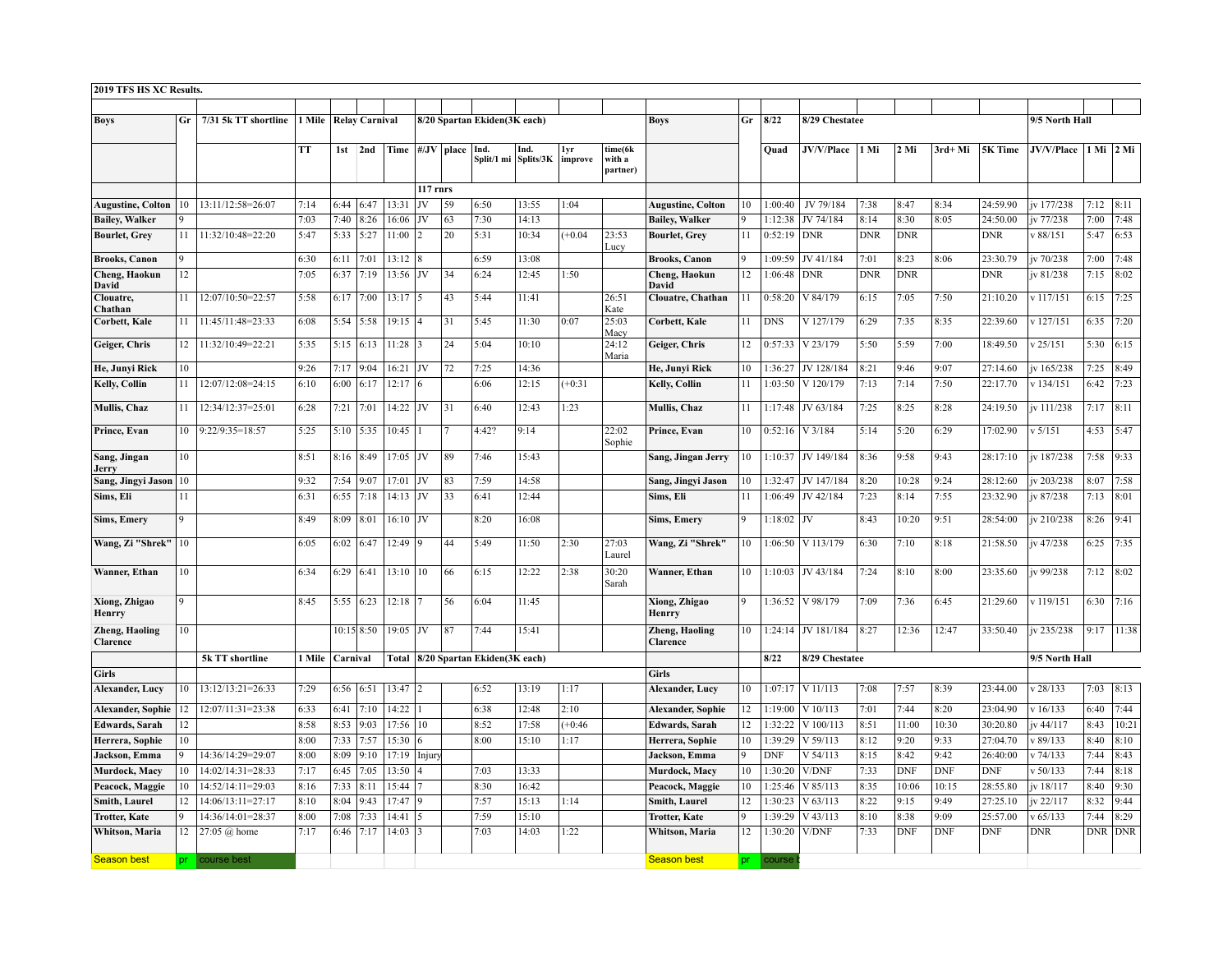|                      | <b>Boys</b>                       | Gr           | 9/10 CnQ     |               |                      |                      | 9/21 Heroes Inv.  |              |               |                    | <b>Bob Roller Inv</b> | <b>Boys</b>                               |                              | $Gr$   10/3 Mtn Invite |                 |                              |                   |                        |                     | 10/9 Wesleyan  |                    |              |                      |
|----------------------|-----------------------------------|--------------|--------------|---------------|----------------------|----------------------|-------------------|--------------|---------------|--------------------|-----------------------|-------------------------------------------|------------------------------|------------------------|-----------------|------------------------------|-------------------|------------------------|---------------------|----------------|--------------------|--------------|----------------------|
| 5K Time              |                                   |              | 1 Mi         | 2 Mi          | 5K                   | Place                | Place             | Mi 1         | Mi 2          | 5k Time            | 5K                    |                                           |                              |                        |                 | $JV/V$   1 Mi   2 Mi   Place |                   | Time                   |                     | Place $ JV/V $ | Mi 1               |              | Mi 2 $\vert$ 5k time |
|                      |                                   |              |              |               |                      |                      |                   |              |               |                    |                       |                                           |                              |                        |                 |                              |                   |                        |                     |                |                    |              |                      |
|                      |                                   |              |              |               |                      |                      |                   |              |               |                    |                       |                                           |                              |                        |                 | whole team improved          |                   |                        |                     |                |                    |              |                      |
| 26:40.70             | Augustine, Colton 10              |              | 7:00         | 10:06         | 28:10.90             | 38/85 JV             | 18/33 JV 6:47     |              | 8:37          | 24:54.55           |                       | <b>Augustine, Colton</b>                  | $ 10 $ $ iv $                |                        | 6:49            | 7:38                         | 144/313           | 22:46.70               | 68/132 JV           |                | 7:16               | 8:40         | 25:11.60             |
| 23:13.40             | <b>Bailey, Walker</b>             |              | 7:25         | 7:25          | 23:24.04             | 82/119 V             | 10/33 JV 6:26     |              | 7:54          | 22:25.83           |                       | <b>Bailey, Walker</b>                     |                              | liv                    | 7:11            | 7:33                         | 132/313           | 22:28.60               | 18/132 JV           |                | 6:33               | 7:17         | 21:51.52             |
| 20:12.10             | <b>Bourlet, Grey</b>              | 11           | 5:39         | 7:01          | 19:35.58             | 15/119 V             | 10/48 V 5:45      |              | 6:48          | 19:27.38           |                       | <b>Bourlet, Grey</b>                      | 11                           | v                      | 5:49            | 6:11                         | 86/212            | 8:40.00                | $15/65$ V           |                | 6:05               | 6:42         | 19:37.85             |
| 22:53.10             | <b>Brooks, Canon</b>              | 19.          | 7:25         | 7:25          | 23:21.48             | 81/119 V             | 15/33 JV          | 6:40         | 8:25          | 23:36.09           |                       | <b>Brooks, Canon</b>                      | 9                            | liv                    | 7:11            | 7:31                         | 133/313           | 22:29.30               | $16/132$ JV         |                | 6:33               | 7:26         | 21:45.55             |
| 23:28.10             | Cheng, Haokun<br>David            | 12           | 6:50         | 8:03          | 23:38.27             | $7/85$ JV            | <b>DNR</b>        | <b>DNR</b>   | <b>DNR</b>    | <b>DNR</b>         |                       | Cheng, Haokun<br>David                    | 12                           |                        |                 |                              | <b>DNR</b>        | <b>DNR</b>             | <b>DNR</b>          | DNR            | <b>DNR</b>         | <b>DNR</b>   | <b>DNR</b>           |
| 21:20.40             | Clouatre, Chathan   11            |              | 5:48         | 8:06          | 22:11.13             | 56/119 V             | 21/48 V           | 6:06         | 7:15          | 20:37.56           |                       | Clouatre, Chathan   11                    |                              | $\mathbf{v}$           | 6:00            | 6:24                         | 118/212           | 19:25.50               | $44/65$ V           |                | 6:12               | 7:18         | 21:20.74             |
| 21:50.90             | Corbett, Kale                     | 11           | 6:23         | 7:53          | 22:09.56             | 55/119 V             | 27/48V            | 6:28         | 7:25          | 21:30.58           |                       | Corbett, Kale                             | 11                           | $\mathbf{v}$           | 6:48            | 6:59                         | 176/212           | 20:54.90               | 36/65 V             |                | 6:32               | 7:18         | 21:02.01             |
| 18:22.70             | Geiger, Chris                     | 12           | 5:23         | <b>DNF</b>    |                      | <b>DNF</b>           | 12/48V            | 5:35         | 6:45          | 19:32.19           |                       | Geiger, Chris                             | $12 \mid v$                  |                        | 5:44            | 5:56                         | 55/212            | 17:54.70               | 6/65                | V              | 5:46               | 6:24         | 18:48.40             |
| 26:03.80             | He, Junyi Rick                    | 10           | 7:15         | 9:51          | 27:18.55             | 28/85 JV             | 21/33 JV          | 7:09         | 8:53          | 26:33.51           |                       | He, Junyi Rick                            | 10                           |                        |                 |                              | <b>DNR</b>        | <b>DNR</b>             | $69/132$ JV         |                |                    | 8:46         | 25:19.23             |
| 22:11.20             | <b>Kelly, Collin</b>              | 11           | 6:28         | 9:28          | 21:56.22             | 50/119 V             | 28/48 V           | 6:33         | 7:17          | 21:30.63           |                       | <b>Kelly, Collin</b>                      | $11$ liv                     |                        | 6:42            | 6:49                         | 11/323            | 21:01.20               | $37/65$ V           |                | 6:29               | 6:56         | 21:02.94             |
| 24:13.10             | Mullis, Chaz                      | 11           | 6:50         | 8:25          | 23:47.01             | 11/85 JV             | 7/33 JV           | 6:38         | 7:46          | 22:15.49           |                       | Mullis, Chaz                              | $11$  jv                     |                        | 6:50            | 7:16                         | 100/323           | 21:52.30               | $24/132$ JV         |                | 6:35               | 7:22         | 22:06.87             |
| 16:58.50             | Prince, Evan                      | 10           | 4:56         | 6:09          | 17:26.73             | 2/119V               | $2/48$ V          | 5:06         | 5:50          | 17:03.68           | 0:16:34               | Prince, Evan                              | 10                           |                        | 5:01            | 5:18                         |                   | 5/212 SR 16:14.70 SR   | <b>DNR</b>          | DNR            | <b>DNR</b>         | <b>DNR</b>   | <b>DNR</b>           |
| 27:25.70             | Sang, Jingan Jerry 10             |              | 7:46         | 10:26         | 29:09.01             | 46/85 JV             | 24/33 JV 7:40     |              | 9:12          | 27:05.95           |                       | Sang, Jingan Jerry $ 10 $ $ iv $          |                              |                        | 7:55            | 9:01                         | 250/313           | 25:32.50               | 70/132 JV           |                | 7:45               | 8:44         | 25:28.10             |
| 28:21.80             | Sang, Jingyi Jason 10             |              | 7:30         | 9:57          | 28:56.36             | 44/85 V              | 23/33 JV 8:12     |              | 9:20          | 26:44.93           |                       | Sang, Jingyi Jason                        | $10$ $ iv $                  |                        | 8:15            | 9:13                         | 265/313           | 26:31.90               | 96/132 JV           |                | 8:36               | 9:08         | 27:08.52             |
| 23:37.70             | Sims, Eli                         | 11           | 6:50         | 8:13          | 23:43.97             | 10/85 JV             | 14/33 JV 6:40     |              | 8:07          | 23:34.83           |                       | Sims, Eli                                 | 11                           | liv                    | 6:54            | 7:23                         | 108/313           | 22:00.80               | 19/132 JV           |                | 6:41               | 7:15         | 21:55.10             |
| 28:39.80             | <b>Sims, Emery</b>                | 9            | 7:59         | 10:35         | 29:58.45             | 54/85 JV             | 28/33 JV 7:58     |              | 9:03          | 27:48.40           |                       | <b>Sims, Emery</b>                        |                              | liv                    | 7:50            | 8:35                         | 259/313           | 26:22.40               | 82/132 JV           |                | 7:43               | 8:50         | 26:01.91             |
| 22:18.30             | Wang, Zi "Shrek" 10               |              | 6:23         | 8:04          | 22:35.58             | 65/119 V             | 22/48 V           | 6:07         | 7:06          | 20:39.22           |                       | Wang, Zi "Shrek"                          | $10 \mid v$                  |                        | 6:15            | 7:05                         | 168/212           | 20:35.30               | 45/65               |                | 6:25               | 7:12         | 21:28.90             |
| 23:54.40             | Wanner, Ethan                     | 10           | 6:45         | 8:20          | 24:06.62             | 15/85 JV             | 8/33 JV           | 6:20         | 7:35          | 22:18.34           |                       | Wanner, Ethan                             | $10$ $\vert$ iv              |                        | 6:48            | 7:14                         | 110/313           | 22:02.70               | 30/132 JV           |                | 6:32               | 7:40         | 22:31.94             |
| 21:22.70             | Xiong, Zhigao                     | <u>o</u>     | 5:57         | 7:35          | 21:11.40             | $35/119$ V           | 24/48 V           | 6:05         | 7:13          | 21:11.34           |                       | Xiong, Zhigao                             |                              |                        | 6:10            | 6:24                         | 151/212           | 20:14.20               | $38/65$ V           |                | 6:20               | 6:55         | 21:05.79             |
|                      | Henrry                            |              |              |               |                      |                      |                   |              |               |                    |                       | Henrry                                    |                              |                        |                 |                              |                   |                        |                     |                |                    |              |                      |
| 34:24.50             | Zheng, Haoling<br>Clarence        | 10           | <b>DNR</b>   |               |                      | <b>DNR</b>           | <b>DNR</b>        | DNR          | <b>DNR</b>    |                    |                       | Zheng, Haoling<br>Clarence                | $10$ $ iv $                  |                        | 8:29            | 9:06                         | 279/313           | 27:05.60               | $106/13$ JV         |                | 7:51               |              | 10:45 28:56.54       |
|                      |                                   |              | 9/10 CnO     |               |                      |                      | 9/21 Heroes Inv.  |              |               |                    |                       |                                           |                              |                        | 10/3 Mtn Invite |                              |                   |                        |                     | 10/9 Weslevan  |                    |              |                      |
|                      |                                   |              |              |               |                      |                      |                   |              |               |                    |                       | <b>Girls</b>                              |                              |                        |                 | whole team improved          |                   |                        |                     |                |                    |              |                      |
| 23:48.70             | Alexander, Lucy                   | 10           | 6:59         | 9:01          | 24:40.58             | 15/90V               | $6/40$ V          | 6:48         | 8:11          | 0:23:33            |                       | Alexander, Lucy                           | 10                           |                        | 7:02            | 7:27                         | 44/177            | 22:37.70               | $10/46$ V           |                | 7:22               | 8:23         | 24:28.25             |
| 22:40.20             | <b>Alexander, Sophie</b>          | $ 12\rangle$ | 6:45         | 8:10          | 23:09.60             | 5/90V                | 5/40 V            | 6:38         | 8:12          | 0:23:16            |                       | <b>Alexander, Sophie</b>                  | 12                           |                        | 6:37            | 6:56                         | 18/177            | 21:22.60               | 2/46                |                | 6:54               | 8:05         | 23:11.09             |
| 30:26.90<br>26:28.60 | Edwards, Sarah<br>Herrera, Sophie | 12<br>10     | 8:37<br>7:41 | 10:55<br>9:51 | 30:36.48<br>27:28.25 | 66/90 V<br>$38/90$ V | 34/40 V<br>26/40V | 8:05<br>7:37 | 10:11<br>9:13 | 0:29:14<br>0:27:02 |                       | <b>Edwards</b> , Sarah<br>Herrera, Sophie | $12$ $ iv $<br>$10 \sqrt{v}$ |                        | 8:26<br>7:27    | 8:56<br>8:32                 | 57/151<br>133/177 | 27:44.50<br>25:38.30   | $40/46$ V<br>34/46  |                | 8:24<br>7:41       | 9:46<br>9:20 | 29:08.07<br>27:19.91 |
| 26:03.20             |                                   | 9            |              |               |                      | 27/90 V              | 17/40 V           | 7:14         |               | 0:25:22            |                       |                                           | 9                            | v                      | 7:21            | 7:49                         | 85/177            |                        | 25/46               |                | 7:40               | 9:00         | 26:05.72             |
|                      | Jackson, Emma<br>Murdock, Macy    | 10           | 7:35<br>7:28 | 9:20<br>9:25  | 26:15.91<br>26:28.15 | 30/90 V              | 27/40 V           | 7:18         | 8:46<br>9:32  | 0:27:25            |                       | Jackson, Emma                             | $10 \mid v$                  |                        | <b>DNR</b>      | DNR                          | <b>DNR</b>        | 23:56.20<br><b>DNR</b> | <b>DNR</b>          | <b>DNR</b>     | <b>DNR</b>         | <b>DNR</b>   | <b>DNR</b>           |
| 24:56.80<br>28:10.90 | Peacock, Maggie                   | 10           |              |               | 30:20.13             | 64/90V               | 33/40 V           | 8:05         |               | 0:29:04            |                       | Murdock, Macy                             | $10$   $iv$                  |                        | 8:24            |                              |                   | 26:55.90               | 39/46               |                | 8:24               | 9:46         | 28:28.77             |
|                      |                                   |              | 8:37         | 10:40         |                      |                      |                   |              | 10:11         |                    |                       | Peacock, Maggie                           |                              |                        | 8:21            | 8:56                         | 44/151            |                        |                     |                |                    |              |                      |
| 28:30.90             | <b>Smith, Laurel</b>              | 12           | 8:34         | 10:20         | 29:22.15             | 55/90 V              | 28/40 V           | 8:02         | 9:50          | 0:27:47            |                       | <b>Smith, Laurel</b>                      | $12$   $iv$                  |                        |                 | 9:00                         | 43/151            | 26:52.00               | 37/46               |                | 8:18               | 9:36         | 27:51.33             |
| 25:35.80             | <b>Trotter, Kate</b>              | 19           | 7:35<br>7:28 | 9:20          | 26:12.41             | 26/90 V              | 14/40 V           | 7:14         | 8:37          | 0:25:04            |                       | <b>Trotter, Kate</b>                      | 9                            | l v                    | 7:20<br>7:22    | 7:50<br>8:13                 | 84/177            | 23:54.00               | 23/46<br><b>DNR</b> |                | 7:40<br><b>DNR</b> | 9:00         | 26:00.14             |
| <b>DNR</b>           | Whitson, Maria                    | 12           |              | 9:27          | 26:28.31             | 31/90 V              | 15/40 V           | 7:18         | 8:34          | 0:25:13            |                       | Whitson, Maria                            | 12                           | v                      |                 |                              | 117/177           | 24:44.70               |                     | DNR            |                    | <b>DNR</b>   | <b>DNR</b>           |
|                      | <b>Season best</b>                | pr           | course best  |               |                      |                      |                   |              |               |                    |                       | <b>Season best</b>                        | pr.                          | course best            |                 |                              |                   |                        |                     |                |                    |              |                      |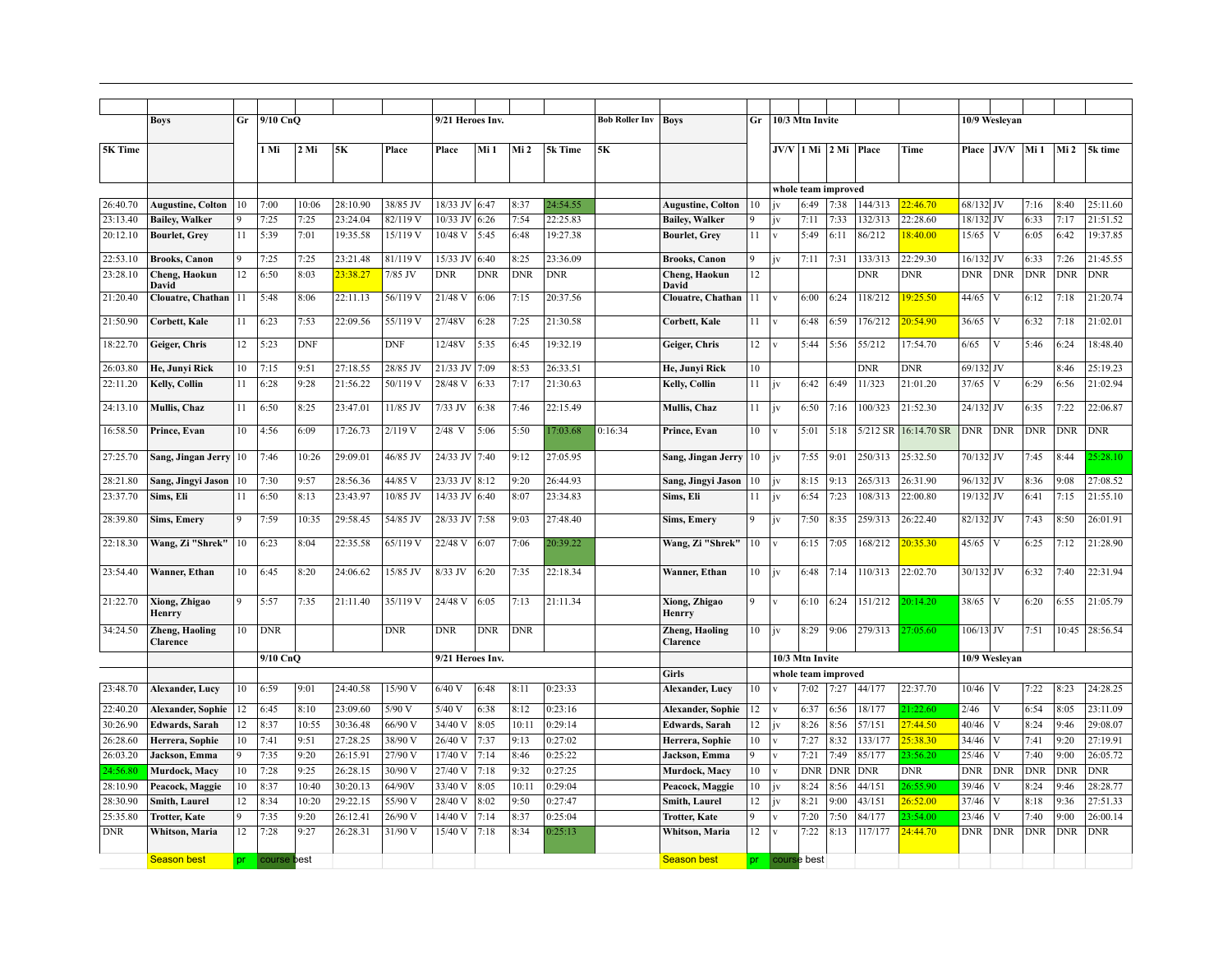|                                   |    |                        |                |                             |                       |              |      |                                       |                |                       | Region            | A-Pvt             |                                |         |                |                |                                               |  |
|-----------------------------------|----|------------------------|----------------|-----------------------------|-----------------------|--------------|------|---------------------------------------|----------------|-----------------------|-------------------|-------------------|--------------------------------|---------|----------------|----------------|-----------------------------------------------|--|
| <b>Boys</b>                       | Gr | 10/15 Harrier Harvest  |                |                             | 10/24 Area 2 @ TFS    |              |      |                                       |                | Improve Improve Regio | n 8-A             | A-Pvt<br>Ranking  |                                |         |                |                |                                               |  |
|                                   |    | Place                  |                | Mi $1$ Mi $2$ 5k Time Place |                       |              |      | Mi $1 \vert Mi \vert 2 \vert 5k$ Time |                |                       | Ranki             |                   |                                |         |                |                |                                               |  |
|                                   |    |                        |                |                             |                       |              |      |                                       |                |                       | ng                |                   | <b>Boys</b>                    |         |                |                | GHSA State Cross Country Championships (11/2) |  |
|                                   |    |                        |                |                             |                       |              |      |                                       |                |                       |                   |                   |                                |         |                |                |                                               |  |
|                                   |    |                        |                |                             | home course           |              |      |                                       | Overall        |                       |                   |                   |                                | place   | 1 <sub>m</sub> | 2 <sub>m</sub> | final                                         |  |
| <b>Augustine, Colton</b>          | 10 | <b>DNR</b>             |                | 10th GRA TRIP               | 57/75 JV              | 7:19         |      | 8:45 25:10.94                         | $-3:00$        | $-2:13$               | 164th             | 505th             | <b>Bailey, Walker</b>          | alt     | ${\rm dnr}$    | dnr            | dnr                                           |  |
| <b>Bailey, Walker</b>             |    | 8/57 JV                |                | $6:18$ 7:22 21:40.77        | $\overline{17/75}$ JV | 5:57         | 7:20 | 21:06.41                              | $-2:18$        | $-3:44$               | 115th             | 331st             | <b>Bourlet, Grey</b>           | 66/117  | 5:40           | 6:47           | 19:23.92                                      |  |
| <b>Bourlet, Grey</b>              | 11 | 22/119<br>$\mathbf{V}$ |                | 5:46 6:33 19:05.11          | <b>DNR</b>            | DNR          |      | <b>DNR DNR</b>                        | $-0:30$        | $-1:32$               | 35th              | 105th             | <b>Brooks, Canon</b>           | alt     | dnr            | dnr            | dnr                                           |  |
| <b>Brooks, Canon</b>              | 9  | 7/57 JV                |                | 6:25 7:26 21:31.85          | 54/74 V               | 6:24         | 7:30 | 21:31.70                              | $-1:50$        | $-1:59$               | 127th             | 380th             | Clouatre, Chathan              | 87/117  | 5:50           | 7:10           | 20:16.21                                      |  |
| Cheng, Haokun                     | 12 | 27/57                  |                | $6:48$ 8:16 24:08.08        | Did                   | not          |      | finish season                         | $(+0:40)$      | $-0:00.17$            | 192 <sub>nd</sub> | 575th             | Corbett, Kale                  | 107/117 | 6:07           | 7:28           | 21:34.44                                      |  |
| David<br><b>Clouatre, Chathan</b> | 11 | JV<br>46/119           |                | 5:57 7:14 20:31.03          | 38/74 V               | 5:47         | 7:13 | 20:28.05                              | $-1:43$        | $-1:45$               | 61st              | 162 <sub>nd</sub> |                                |         |                |                |                                               |  |
|                                   |    | $\mathbf{V}$           |                |                             |                       |              |      |                                       |                |                       |                   |                   | Geiger, Chris 214/1463 State   | 14/117  | 5:13           | 6:14           | 17:46.01                                      |  |
| Corbett, Kale                     | 11 | 64/119                 |                | 6:20 7:09 $20:59.27$        | 48/74 V               | 5:54         |      | 7:28 20:56.84                         | $-1:13$        | $-1:45$               | 112nd             | 311st             | Kelly, Collin                  | 90/117  | 6:11           | 6:59           | 20:20.16                                      |  |
| Geiger, Chris                     | 12 | 15/119                 |                | 5:38 6:24 18:46.22          | $5/74$ V              | 5:17         |      | 6:36 18:13.96                         | $-1:19$        | $-0:55$               | 18th              | 60th              |                                | 5/117   | 4:56           |                |                                               |  |
|                                   |    |                        |                |                             |                       |              |      |                                       |                |                       |                   |                   | Prince, Evan 53/1463 State     |         |                | 5:58           | 16:53.55                                      |  |
| He, Junyi Rick                    | 10 | <b>DNR</b>             |                | 10th GRA TRIP               | 55/75 JV              | 6:55         | 8:33 | 24:45.60                              | $-2:33$        | $-2:29$               | 217th             | 657th             | Xiong, Zhigao Henrry           | 109/117 | 5:52           | 7:38           | 21:39.21                                      |  |
| Kelly, Collin                     | 11 | 70/119<br>v            |                | 6:20 7:15 21:23.12          | 47/74V                | 6:14         |      | 7:00 20:49.90                         | $-1:07$        | $-1:28$               | 111st             | 305th             | Boys 9th / 16 teams w/ 247 pts |         |                |                |                                               |  |
| Mullis, Chaz                      | 11 | 10/57                  |                | $6:28$ 7:32 22:00:46        | $26/75$ V             | 6:15         |      | 7:27 21:50.12                         | $-1:57$        | $-2:29$               | 136th             | 413rd             | <b>GIRLS</b>                   |         |                |                |                                               |  |
| Prince, Evan - Sch                | 10 | JV<br>2/119 V          |                | 5:05 5:45 $17:07.65$ 3/74 V |                       | 4:54         |      | 5:58 17:21.82                         | $-0:05$        | $-0:48$               | 4th               | 8th               |                                |         |                |                |                                               |  |
| Rec                               |    |                        |                |                             |                       |              |      |                                       |                |                       |                   |                   | <b>Alexander, Lucy</b>         | 36/109  | 6:27           | 8:03           | 22:15.46                                      |  |
| Sang, Jingan Jerry 10             |    | <b>DNR</b>             |                | 10th GRA TRIP               | $60/75$ JV            | 7:13         |      | 8:51 25:30.92                         | $-3:39$        | $-2:49$               | 237th             | 692nd             | <b>Alexander, Sophie</b>       | 38/109  | 6:23           | 7:52           | 22:19.03                                      |  |
| Sang, Jingyi Jason                | 10 | <b>DNR</b>             |                | 10th GRA TRIP               | 62/75 JV              |              | 9:02 | 5:37.63                               | $-3:19$        | $-2:35$               | 241st             | 699th             |                                |         |                |                |                                               |  |
| Sims, Eli                         | 11 | 15/57                  |                | 6:43 7:34 22:22.04          | 24/75 JV              | 7:30<br>6:15 | 7:27 | 21:33.74                              | $-2:10$        | $-1:59$               | 128th             | 386th             | Herrera, Sophie                | 104/109 | 7:25           | 9:35           | 27:01.56                                      |  |
|                                   |    | JV                     |                |                             |                       |              |      |                                       |                |                       |                   |                   | Jackson, Emma                  | 75/109  | 7:00           | 8:41           | 24:45.25                                      |  |
| <b>Sims, Emery</b>                | 9  | 44/57                  | $7:19$ 9:01    | 26:17.69                    | 63/75 JV              | 7:31         |      | $8:42$ 25:41.01                       | $-4:17$        | $-3:13$               | 243rd             | 705th             | <b>Trotter, Kate</b>           | 74/109  | 7:00           | 8:41           | 24:44.59                                      |  |
| Wang, Zi "Shrek"                  | 10 | JV<br><b>DNR</b>       |                | 10th GRA TRIP               | 19/75 JV              | 5:59         |      | 7:18 21:11.76 -1:24                   |                | $-1:23$               | 103rd             | 278th             |                                |         |                |                |                                               |  |
|                                   |    |                        |                |                             |                       |              |      |                                       |                |                       |                   |                   | Girls 12th/16 w/ 314 pts       |         |                |                |                                               |  |
| Wanner, Ethan                     | 10 | <b>DNR</b>             |                | 10th GRA TRIP               | 22/75 JV              | 6:10         |      | 7:12 21:19.79                         | $-2:47$        | $-2:16$               | 121st             | 355th             |                                |         |                |                |                                               |  |
|                                   |    |                        |                |                             |                       |              |      |                                       |                |                       |                   |                   |                                |         |                |                |                                               |  |
| Xiong, Zhigao                     | 9  | 53/119                 |                | 6:00 7:02 20:42.58 39/74 V  |                       | 5:55         |      | 7:01 20:35.47                         | $-0:36$        | $-1:15$               | 93rd              | 249th             |                                |         |                |                |                                               |  |
| Henrry                            |    |                        |                |                             |                       |              |      |                                       |                |                       |                   |                   |                                |         |                |                |                                               |  |
| Zheng, Haoling<br>Clarence        | 10 | <b>DNR</b>             |                | 10th GRA TRIP               | 70/75 JV 7:41         |              |      | 10:01 28:23.61                        | $\overline{0}$ | $-6:45$               | 259th             | 749th             |                                |         |                |                |                                               |  |
|                                   |    | 10/15 Harrier Harvest  |                |                             | 10/24 Area 2 @ TFS    |              |      |                                       |                |                       |                   |                   |                                |         |                |                |                                               |  |
| <b>Girls</b>                      |    |                        |                |                             | home course           |              |      |                                       | Overall        |                       |                   |                   |                                |         |                |                |                                               |  |
| Alexander, Lucy                   | 10 | <b>DNR</b>             | 10th Soph Trip |                             | 15/56 V               | 6:46         |      | 8:10 23:10.90                         | $-1:30$        | $-1:07$               | 28th              | 86th              |                                |         |                |                |                                               |  |
| Alexander, Sophie                 | 12 | $9/76$ V               |                | 6:36 7:53 23:03.34          | $9/56$ V              | 6:31         | 7:44 | 22:39.10                              | $-0:30$        | $-1:42$               | 14th              | 45th              |                                |         |                |                |                                               |  |
| <b>Edwards</b> , Sarah            | 12 | 56/76 V                |                | 8:08 9:52 28:33.51          | 20/37 JV              | 7:59         |      | 9:37 28:00.66                         | $-2:36$        | $-2:36$               | 109th             | 336th             |                                |         |                |                |                                               |  |
| Herrera, Sophie                   | 10 | <b>DNR</b>             |                | 10th GRA TRIP               | 47/56 V               | 7:33         |      | 9:47 27:10.00                         | $-0:18$        | $-1:26$               | 77th              | 236th             |                                |         |                |                |                                               |  |
| Jackson, Emma                     | 9  | 22/76 V                |                | 7:10 8:53 25:12.21          | 27/56 V               | 6:58         |      | 8:37 24:37.10                         | $-1:38$        | $-2:44$               | 44th              | 146th             |                                |         |                |                |                                               |  |
| Murdock, Macy                     | 10 | <b>DNR</b>             |                | 10th GRA TRIP               | <b>DNR</b>            | <b>DNR</b>   |      | DNR DNR INJ $(+0.57)$                 |                | $(+2:29)$             | 61st              | 194th             |                                |         |                |                |                                               |  |
| Peacock, Maggie                   | 10 | <b>DNR</b>             |                | 10th GRA TRIP               | 19/37 JV              | 7:59         |      | 9:37 28:00.50                         | $-2:20$        | $-2:00$               | 101st             | 298th             |                                |         |                |                |                                               |  |
| Smith, Laurel                     | 12 | 47/76 V                |                | 8:05 9:30 27:26.17          | 48/56 V               | 7:44         |      | 9:40 27:20.60                         | $-2:02$        | $-0:33$               | 100th             | 296th             |                                |         |                |                |                                               |  |
| <b>Trotter, Kate</b>              | 9  | 18/76 V                | $7:10$ 8:53    | 25:02.32                    | 28/56 V               | 6:58         |      | 8:37 24:38.00                         | $-1:34$        | $-2:03$               | 43rd              | 142nd             |                                |         |                |                |                                               |  |
| Whitson, Maria                    | 12 | 20/76 V                |                | $7:10$ 8:44 25:08.63        | 39/56 V               | 7:17         |      | 8:48 25:45.50                         | $-0:43$        | $-1:44$               | 59th              | 185th             |                                |         |                |                |                                               |  |
|                                   |    |                        |                |                             |                       |              |      |                                       |                |                       |                   |                   |                                |         |                |                |                                               |  |
| <b>Season best</b>                | pr | course best            |                |                             |                       |              |      |                                       |                |                       |                   |                   |                                |         |                |                |                                               |  |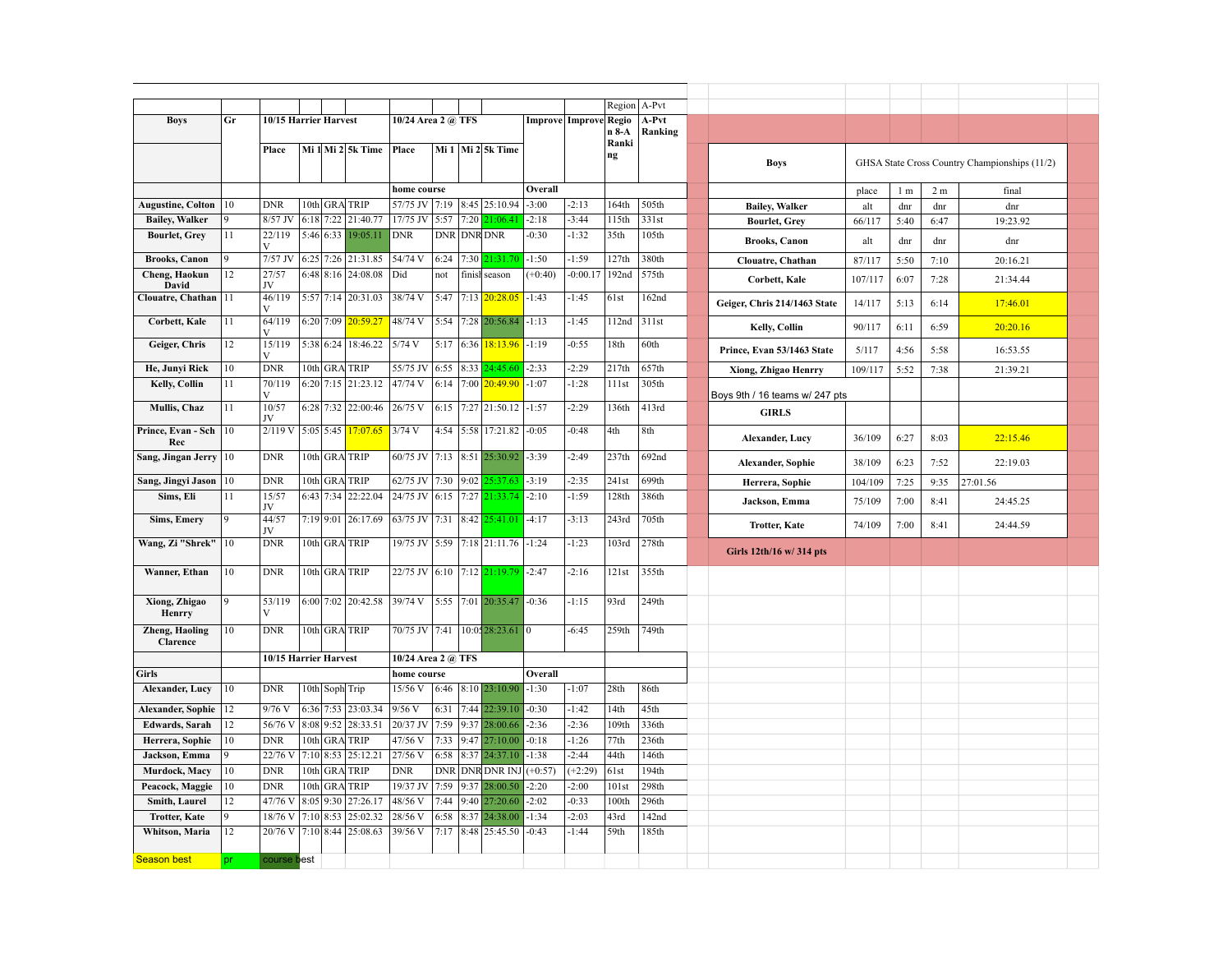| 2018 TFS HS XC Results      |                  |                             |              |                      |                       |                       |                                       |                                       |                                             |      |                                      |                         |                    |                                                     |                                       |
|-----------------------------|------------------|-----------------------------|--------------|----------------------|-----------------------|-----------------------|---------------------------------------|---------------------------------------|---------------------------------------------|------|--------------------------------------|-------------------------|--------------------|-----------------------------------------------------|---------------------------------------|
| 10/7/2018                   |                  | $8/1$ SL neg spl $8/14$ neg |              |                      |                       |                       |                                       |                                       |                                             |      |                                      |                         |                    |                                                     |                                       |
| <b>Boys</b>                 |                  | 5k TT                       | <b>5k TT</b> | <b>Rel Carn</b>      |                       |                       |                                       | 8/21 Spartan Ekiden(3K each)          |                                             |      | <b>Boys</b>                          | 8/22 Ouad 8/25 Weslevan |                    |                                                     |                                       |
|                             | Gr               |                             |              | 1st<br>mile<br>split | 2nd<br>mile<br>splits | Total<br>Time         | $\#/\mathbf{JV}$                      | place                                 | Ind.<br>Splits/3<br>$\overline{\mathbf{K}}$ | time |                                      | Time                    | JV/V/Pla<br>$e$    | $\mathbf{1}$<br><b>Mile</b><br><b>Split</b><br>Time | 2 Mile<br><b>Split</b><br><b>Time</b> |
|                             |                  |                             |              |                      |                       |                       |                                       |                                       |                                             |      |                                      |                         | <b>JV/194</b>      |                                                     |                                       |
|                             |                  |                             |              |                      |                       |                       |                                       |                                       |                                             |      |                                      |                         | V/83               |                                                     |                                       |
| Augustine, Colton           | 9                | 14:06/27:03                 |              | 7:58                 | 8:21                  |                       | JV                                    | 74th (14:59)                          |                                             |      | <b>Augustine, Colton</b>             |                         | 1:15:08 JV 123rd   | 7:20                                                | 8:34                                  |
| Bourlet, Grey               | 10               | 12:04/23:02                 |              | 5:56                 | 5:53                  | 36:39:00              | $\overline{2}$                        |                                       | 10:30                                       |      | 25:06:00 Bourlet, Grey               | 44:47:00 V 51st         |                    | 6:21                                                | 6:56                                  |
| Cheng, Haokun "David"       | 11               |                             |              | 7:31                 | 8:40                  |                       | JV                                    | 66th (14:35)                          |                                             |      | Cheng, Haokun "Da                    | $1:00:42$ SAT           |                    | SAT                                                 | SAT                                   |
| Corbett, Kale               | 10               | 12:06/23:25                 |              | 6:22                 | 7:12                  |                       | $\overline{4}$                        |                                       | 11:37                                       |      | 28:04:00 Corbett, Kale               | 57:30:00 V 64th         |                    | 6:27                                                | 7:25                                  |
| Fan, Xing                   | 12               |                             |              | 7:54                 | 9:42                  |                       | JV                                    | 89th (15:35)                          |                                             |      | Fan, Xing                            | $1:08:05$ SAT           |                    | SAT                                                 | <b>SAT</b>                            |
| Fortner, Darren             | 11               | 12:07/23:27                 |              | 6:46                 | 7:34                  |                       | $\overline{7}$                        |                                       | 12:10                                       |      | 29:22:00 Fortner, Darren             | 38:05 (Run+ V 74th      |                    | 6:29                                                | 7:39                                  |
| Fu, Yukun "Tom"             | 10               |                             |              | 11:28                | 12:52                 |                       | JV                                    | 122th (21:19)                         |                                             |      | Fu, Yukun "Tom"                      |                         | 1:32:25 JV 194th   |                                                     | OVER IUNKNO                           |
| Griffis, Caleb              | 12               | 10:44/21:24                 |              | 5:48                 | 6:48                  |                       | 3                                     |                                       | 10:38                                       |      | 26:00:00 Griffis, Caleb              | 44:18:00 SAT            |                    | SAT                                                 | SAT                                   |
| Jackson, Will               | 12               | 12:08/23:28                 |              | 6:38                 | 7:22                  |                       | 5                                     |                                       | 12:01                                       |      | 28:18:00 Jackson, Will               | 50:03:00 V 71st         |                    | 6:33                                                | 8:04                                  |
| Justice, Matthew            | 11               | 12:06/27:53                 |              | 6:52                 | 6:30                  |                       | JV                                    | 41st (13:46)                          |                                             |      | <b>Justice, Matthew</b>              | 50:42:00 JV 68th        |                    | 6:50                                                | 7:39                                  |
| Kelly, Collin               | 10               | 14:05/25:52                 |              | 6:30                 | 6:25                  |                       | 6                                     | 11:44                                 |                                             |      | 28:56:00 Kelly, Collin               | 54:19:00 V 65th         |                    | 6:28                                                | 7:29                                  |
| Mullis, Chaz                | 10               | 14:07/26:24                 |              | 6:58                 | 7:53                  |                       | JV                                    | 55th (14:06)                          |                                             |      | Mullis, Chaz                         | 58:34:00 JV 73rd        |                    | 7:00                                                | 7:47                                  |
| Pan, Jiajun "Ray"           | 10               |                             |              |                      |                       |                       |                                       |                                       |                                             |      | Pan, Jiajun "Ray"                    | $1:04:38$ NE            |                    | NE                                                  | <b>NE</b>                             |
| Si, Minxing "Wilson"        | 11               |                             |              | 9:24                 | 12:23                 |                       | JV                                    | 119th (18:59)                         |                                             |      | Si, Minxing "Wilson                  |                         | 1:01:29 JV 191st   | 8:48                                                | 12:22                                 |
| Sims, Eli                   | 10               | 14:11/16:38                 |              | 6:58                 | 7:04                  |                       |                                       |                                       |                                             |      | Sims, Eli                            | 56:21:00 V 79th         |                    |                                                     | 6:45 UNKNO                            |
| Smith, Zac                  | 12               | 9:47/20:06                  |              | 5:44                 | 6:30                  |                       | $\overline{1}$                        |                                       | 10:04                                       |      | 25:02:00 Smith, Zac                  | 43:02:00 SAT            |                    | <b>SAT</b>                                          | SAT                                   |
| Wang, Zi "Shrek"            | 9                |                             |              | 6:56                 | 8:43                  |                       | JV                                    | 60th (14:20)                          |                                             |      | Wang, Zi "Shrek"                     |                         | 1:08:05 JV 119th   | 7:21                                                | 8:29                                  |
| Wanner, Ethan               | 9                |                             |              | 7:08                 | 7:29                  |                       | JV                                    | 75th (15:00)                          |                                             |      | Wanner, Ethan                        |                         | 1:07:05 JV 127th   | 7:36                                                | 8:24                                  |
| Xue, Yuji                   | 10               |                             |              |                      |                       |                       |                                       |                                       |                                             |      | Xue, Yuji                            | 1:30:31 NE              |                    | NE                                                  | <b>NE</b>                             |
| Zhou, Zhiyuan               | 10               |                             |              | 8:09                 | 9:28                  |                       | JV                                    | 100th (16:15)                         |                                             |      | Zhou, Zhiyuan                        |                         | 1:05:17 JV 168th   | 7:38                                                | 9:46                                  |
|                             |                  |                             |              |                      |                       |                       |                                       |                                       |                                             |      |                                      |                         |                    |                                                     |                                       |
| Day - , Brd -               |                  |                             |              |                      |                       |                       |                                       |                                       |                                             |      |                                      |                         |                    |                                                     |                                       |
| <b>GIRLS - 11</b>           |                  |                             |              |                      |                       |                       |                                       |                                       |                                             |      | <b>GIRLS - 11</b>                    |                         | TOTAL: 71st        |                                                     |                                       |
| Alexander, Lucy             | 9                | 14:08/29:01                 |              | 7:43                 | 7:19                  |                       | $\overline{2}$                        |                                       | 14:36                                       |      | 25:06:00 Alexander, Lucy             | 55:36:00 V 29th         |                    | 7:32                                                | 8:24                                  |
| Alexander, Sophie           | 11               | 13:10/25:12                 |              | 7:32                 | 8:33                  |                       | $\overline{1}$                        |                                       | 14:58                                       |      | 25:02:00 Alexander, Sophie           | 55:28:00 V 50th         |                    | 7:31                                                | 8:28                                  |
| Edwards, Sarah              | 11               |                             |              | 8:45                 | 9:05                  |                       | $\,6\,$                               |                                       | 17:12                                       |      | 28:56:00 Edwards, Sarah              | 1:12:51 V 69th          |                    | 8:12                                                | 10:22                                 |
| Herrera, Sophie             | 9                |                             |              | 8:09                 | 10:35                 |                       | 5                                     |                                       | 16:17                                       |      | 28:18:00 Herrera, Sophie             |                         | 1:21:59 wrong turn | 7:58                                                | 9:33                                  |
| Smith, Laurel               | 11               | 16:12/32:15                 |              | 8:44                 | 8:59                  |                       | $\overline{4}$                        |                                       | 16:27                                       |      | 28:04:00 Smith, Laurel               | 1:12:11 V 66th          |                    | 8:12                                                | 9:51                                  |
| Tatum, Karis                | $\boldsymbol{9}$ |                             |              | 9:07                 | 10:30                 |                       | $\overline{7}$                        |                                       | 17:12                                       |      | 29:22:00 Tatum, Karis                | 1:22:00 V 67th          |                    | 8:02                                                | 9:37                                  |
| Whitson, Maria              | 11               |                             |              | 7:32                 | 8:53                  |                       | 3                                     |                                       | 15:22                                       |      | 26:00:00 Whitson, Maria              | $1:10:31$ V 58th        |                    | 7:34                                                | 8:55                                  |
|                             |                  | 5k TT                       | 5k TT        | Rel Carn             |                       |                       |                                       | 8/21 Spartan Ekiden(3K each)          |                                             |      | <b>Boys</b>                          | 8/22 Quad 8/26 Wesleyan |                    |                                                     |                                       |
| $\frac{\text{H}}{\text{H}}$ | <u>place</u>     | Ind.<br>Splits/3K           | time         |                      | <b>Time</b>           | <b>JV/V/Pl</b><br>ace | 1 Mile<br><b>Split</b><br><b>Time</b> | 2 Mile<br><b>Split</b><br><u>Time</u> |                                             |      | <b>5K Time Place/Til 1 Mile Time</b> | 5K Time                 | <b>Place</b>       | <u>place</u>                                        | time                                  |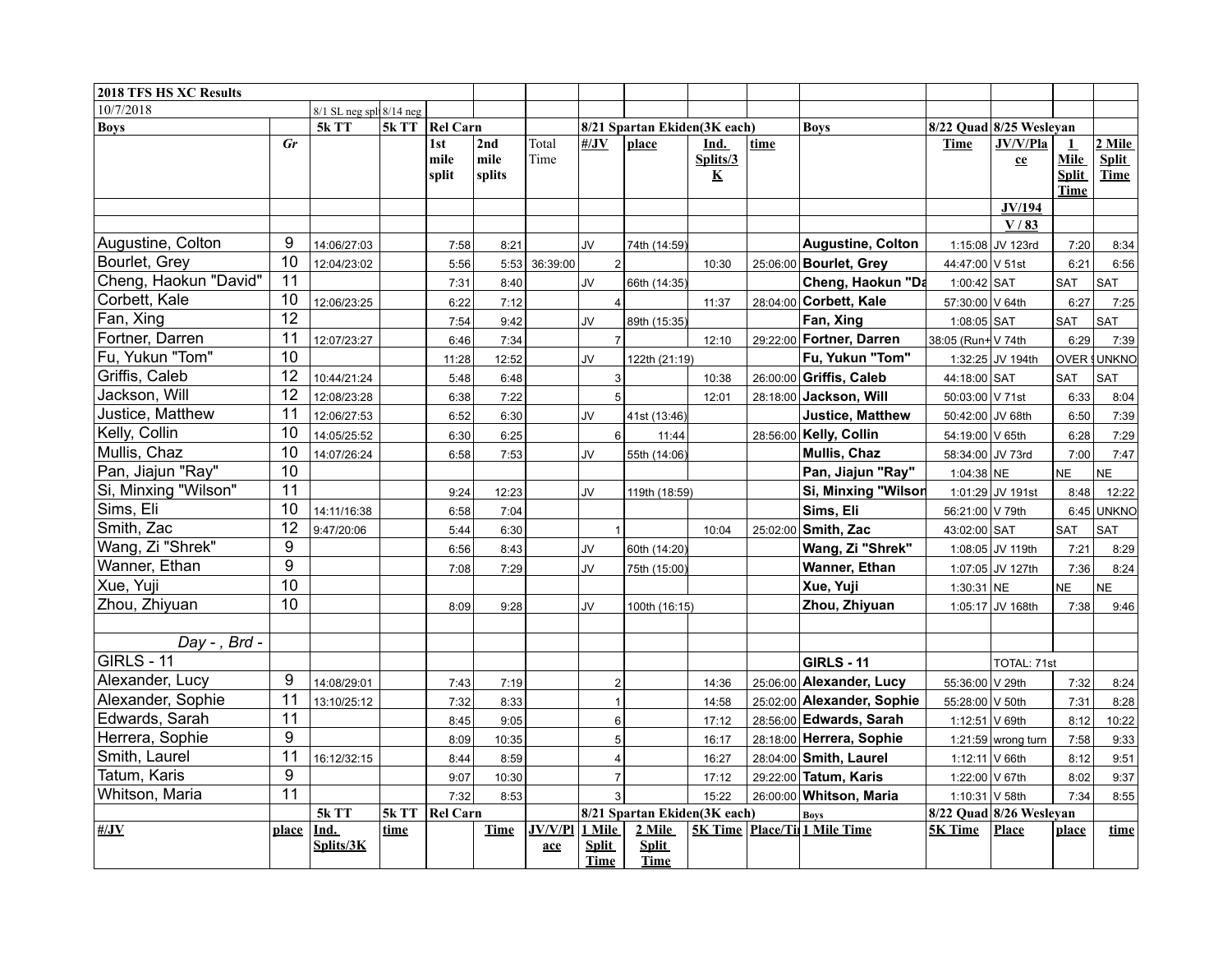|                | 8/28 RGNS 9/8 Eagle Invite EJax        |           |                              |                | $9/12$ CnO |              |                       | $9/14$ Shortline TT Boys |                               |            | 9/23 Heroes Inv. |                 |            |            | 9/25 Westminster |               |                        | 10/5         |
|----------------|----------------------------------------|-----------|------------------------------|----------------|------------|--------------|-----------------------|--------------------------|-------------------------------|------------|------------------|-----------------|------------|------------|------------------|---------------|------------------------|--------------|
| 5K             | Place/Time 1 Mile 5K Time Place        |           |                              |                | place      |              | time $1/2$ Time Total |                          |                               |            | Place Mi 1       | Mi <sub>2</sub> | Time       | 1 Mile     | $2$ Mile Place   |               | Time                   | <b>JV/V</b>  |
| <b>Time</b>    |                                        | Time      |                              |                |            |              |                       |                          |                               |            |                  |                 |            |            |                  |               |                        |              |
|                |                                        |           |                              |                |            |              |                       |                          |                               |            |                  |                 |            |            |                  |               |                        |              |
|                | 25:01:00 66th 28:28.7                  |           | 6:57 22:37.23 20/51 JV 20/47 |                |            | 25:00.85     | 13:23                 |                          | 28:27:00 Augustine, Colton    | 44/64      |                  |                 | 24:00.10   | 7:41       |                  |               | 16:30 107/117 26:10.00 | JV           |
|                | 20:25 16th 21:55.7                     |           | 6:21 19:50.42                | 21/68 V        | 13/63      | 20:27.83 ABS |                       | ABS                      | <b>Bourlet, Grey</b>          | 14/64      |                  |                 | 20:07.40   | 6:12       |                  | 12:36 31/117  | 19:41.00               |              |
| <b>SAT</b>     | 69th 28:46.5                           |           | 7:14 22:42.04                | 12/51 JV       | Injury     | Injury       | 11:26                 |                          | 23:17 Cheng, Haokun "David"   | 33/64      |                  |                 | 22:38.80   | 7:08       |                  | 14:16 74/117  | 22:21.00               | JV           |
|                | 21:42 28th 23:22.5                     |           | $6:57$ 21:26.75              | 39/68 V        | 35/63      | 22:07.49     | 10:55                 |                          | 21:50 Corbett, Kale           | 22/64      |                  |                 | 21:27.30   | 6:30       |                  | 13:43 64/117  | 21:39.00               | V            |
| <b>SAT</b>     | 64th 27:59.5                           |           | 7:49 25:16.15                | 32/51 JV       | 23/47      | 25:20.58     | 13:20                 |                          | 24:55:00 Fan, Xing            | 46/64      |                  |                 | 24:09.50   | 7:10       |                  | 14:32 81/117  | 22:40.00               | JV           |
|                | 22:26 39th 24:32.1                     |           | 7:47 22:46.44                | 49/68 V        | 4/47       | 23:00.52     | 11:41                 |                          | 24:43:00 Fortner, Darren      | 37/64      |                  |                 | 23:18.65   | 6:43       |                  | 14:12 77/117  | 22:35.00               | JV           |
|                | 35:32:00 90th 39:13.8 Unknown 37:14.11 |           |                              | 51/51 JV 47/47 |            |              | 36:14.20 Over 15:30   |                          | 38:23:00 Fu, Yukun "Tom"      | 62/64      |                  |                 | 35:41.30   | 11:04      |                  | 22:27 117/117 | 35:44.00               | JV           |
| SAT            | 15th 21:55.6                           |           | $6:28$ 20:30.56              | 29/68 V        | 22/63      | 21:02.91     | 10:47                 |                          | 21:23 Griffis, Caleb          | 17/64      |                  |                 | 20:41.80   | 6:24       |                  | 13:08 43/117  | 20:22.00               | V            |
|                | 22:16 25th 23:10.5 ABS                 |           | ABS                          | <b>ABS</b>     | <b>ABS</b> | <b>ABS</b>   | ABS                   | <b>ABS</b>               | Jackson, Will                 | 24/64      |                  |                 | 21:17.30   | 6:32       |                  | 13:29 57/117  | 21:19.00               | V            |
|                | 22:53 54th 26:11.1                     |           | 6:50 $21:39.95$ 6/51 JV      |                | 44/63      | 23:06.18     | 10:52                 |                          | 21:51 Justice, Matthew        | 29/64      |                  |                 | 22:08.30   | <b>ABS</b> | <b>ABS</b>       | <b>ABS</b>    | <b>ABS</b>             | <b>ABS</b>   |
|                | 21:43 29th 23:23.4                     |           | $6:57$ 21:26.96              | 40/68 V        | 38/63      | 22:21.51     | 13:15                 |                          | 24:23:00 Kelly, Collin        | 25/64      |                  |                 | 21:46.30   | 6:43       |                  | 13:42 61/117  | 21:26.00               | V            |
|                | 22:58 45th 25:04.1                     |           | 7:16 22:21.75                | 11/51 JV       | 8/47       | 23:13.83     | 13:18                 |                          | 24:48:00 Mullis, Chaz         | 35/64      |                  |                 | 22:57.30   | 7:04       |                  | 14:15 75/117  | 22:27.00               | JV           |
| <b>NE</b>      | 77th 29:39.9                           |           | 7:47 24:04.38                | 24/51 JV       | 16/47      | 24:38.78     | 13:07                 |                          | 25:00:00 Pan, Jiajun "Ray"    | 36/64      |                  |                 | 23:09.60   | 7:17       |                  | 14:55 91/117  | 23:39.00               | JV           |
|                | 33:33:00 89th 36:56.4                  |           | $9:17$ 33:31.08              | 48/51 JV       | 46/47      | 33:49.33     | 15:02                 |                          | 32:50:00 Si, Minxing "Wilson" | 60/64      |                  |                 | 32:22.20   | 8:40       |                  |               | 18:49 115/117 30:11.00 | JV           |
|                | 22:58 57th 26:35.6                     |           | 7:12 22:10.54                | 8/51 JV        | 7/47       | 23:12.88     | 13:58                 |                          | 28:18:00 Sims, Eli            | 37/64      |                  |                 | 23:18.60   | 7:10       |                  | 14:49 90/117  | 23:37.00               | JV           |
| SAT            | 7th 20:13.6                            |           | $5:40$ 18:36.03              | 8/68 V         | 7/63       | 19:13.36     | 9:47                  |                          | 20:13 Smith, Zac              | 7/64       |                  |                 | 18:58.90   | 5:34       |                  | 11:35 11/117  | 18:19.00               | V            |
|                | 24:47:00 58th 26:45.4                  |           | $6:54$ 22:48.02              | 13/51 JV       | 5/47       | 23:05.30     | 11:25                 |                          | 23:12 Wang, Zi "Shrek"        | 34/64      |                  |                 | 22:40.10   | 7:08       |                  | 14:16 70/117  | 21:58.00               | V            |
|                | 25:12:00 71st 28:55.2                  |           | 7:35 24:08.46                | 25/51 JV 28/47 |            |              | 25:59.94 Over 15:3    |                          | 33:36:00 Wanner, Ethan        | 38/64      |                  |                 | 23:23.17   | 7:19       | 15:31            | 99/117        | 24:29.00               | JV           |
| NE             | <b>NE</b>                              | <b>NE</b> | <b>NE</b>                    | <b>NE</b>      | <b>NE</b>  | <b>NE</b>    | 14:19                 |                          | 28:37:00 Xue, Yuji            | <b>NE</b>  |                  |                 | <b>NE</b>  | 8:10       |                  | 16:59 111/117 | 28:07.00               | JV           |
|                | 27:49:00 76th 29:37.8                  |           | 8:00 27:38.39                | 43/51 JV 27/47 |            | 25:56.18     | 13:24                 |                          | 26:32:00 Zhou, Zhiyuan        | 52/64      |                  |                 | 26:05.10   | 7:14       |                  | 15:18 96/117  | 24:20.00               | JV           |
|                |                                        |           |                              |                |            |              |                       |                          |                               |            |                  |                 |            |            |                  |               |                        |              |
|                |                                        |           |                              |                |            |              |                       |                          | Day - , Brd -                 |            |                  |                 |            |            |                  |               |                        |              |
|                |                                        |           |                              |                |            |              |                       |                          | <b>GIRLS - 11</b>             |            |                  |                 |            |            |                  |               |                        |              |
|                | 23:59 4th 25:44.6                      | labs      | <b>ABS</b>                   | <b>ABS</b>     | 3/41       | 24:19.27     | 14:22                 |                          | 28:28:00 Alexander, Lucy      | 5/43       |                  |                 | 23:46.60   | 7:09       |                  | 15:00 24/121  | 23:42.00               | V            |
|                | 25:13:00 5th 26:10.5                   | labs      | <b>ABS</b>                   | <b>ABS</b>     | 6/41       | 25:12.98     | 13:06                 |                          | 25:39:00 Alexander, Sophie    | 7/43       |                  |                 | 24:52.70   | 7:21       |                  | 15:31 35/121  | 24:40.00               |              |
|                | 29:47:00 35th 31:51.3                  | 9:06      | 28:53.45                     | 15/25          | 18/41      | 27:31.76     | 15:25                 |                          | 31:12:00 Edwards, Sarah       | <b>ABS</b> |                  |                 | <b>ABS</b> | ABS.       | ABS.             | <b>ABS</b>    | <b>ABS</b>             | $\checkmark$ |
|                | wrong turr 21st 29:17.6                |           | 8:12 26:29.27                | 8/25           | 13/41      | 26:46.20     | 14:23                 |                          | 28:33:00 Herrera, Sophie      | 17/43      |                  |                 | 26:14.20   | 7:42       |                  | 16:13 51/121  | 26:14.00               |              |
|                | 28:18:00 32nd 31:02.6                  |           | 6:06 28:05.31                | 12/25          | 22/41      | 27:38.79     | 15:25                 |                          | 31:11:00 Smith, Laurel        | 20/43      |                  |                 | 27:10.30   | 8:09       |                  | 17:11 57/121  | 26:54.00               |              |
|                | 28:37:00 27th 30:04.1                  |           | 8:24 27:54.41                | 9/25           | 20/41      | 27:36.81     | 14:23                 |                          | 28:44:00 Tatum, Karis         | 21/43      |                  |                 | 27:14.90   | 8:03       |                  | 17:13 73/121  | 28:01.00               |              |
|                | 26:37:00 10th 27:41.1                  |           | 7:59 25:08.03                | 3/25           | 10/41      | 25:49.58     | 14:22                 |                          | 28:24:00 Whitson, Maria       | 8/43       |                  |                 | 25:00.20   | 7:30       |                  | 15:54 41/121  | 24:59.00               |              |
|                | 8/28 RGNS 9/8 Eagle Invite EJax        |           |                              |                | $9/12$ CnO |              |                       | 9/14 Shortline TT        |                               |            | 9/23 Heroes Inv. |                 |            |            | 9/25 Westminster |               |                        | 10/5         |
| 1/2 Time Total |                                        |           | Place                        | Time           | 1 Mile     | 2 Mile       | <b>Place</b>          | Time                     | <b>JV/V</b>                   | place      |                  |                 | time       |            |                  |               |                        |              |
|                |                                        |           |                              |                |            |              |                       |                          |                               |            |                  |                 |            |            |                  |               |                        |              |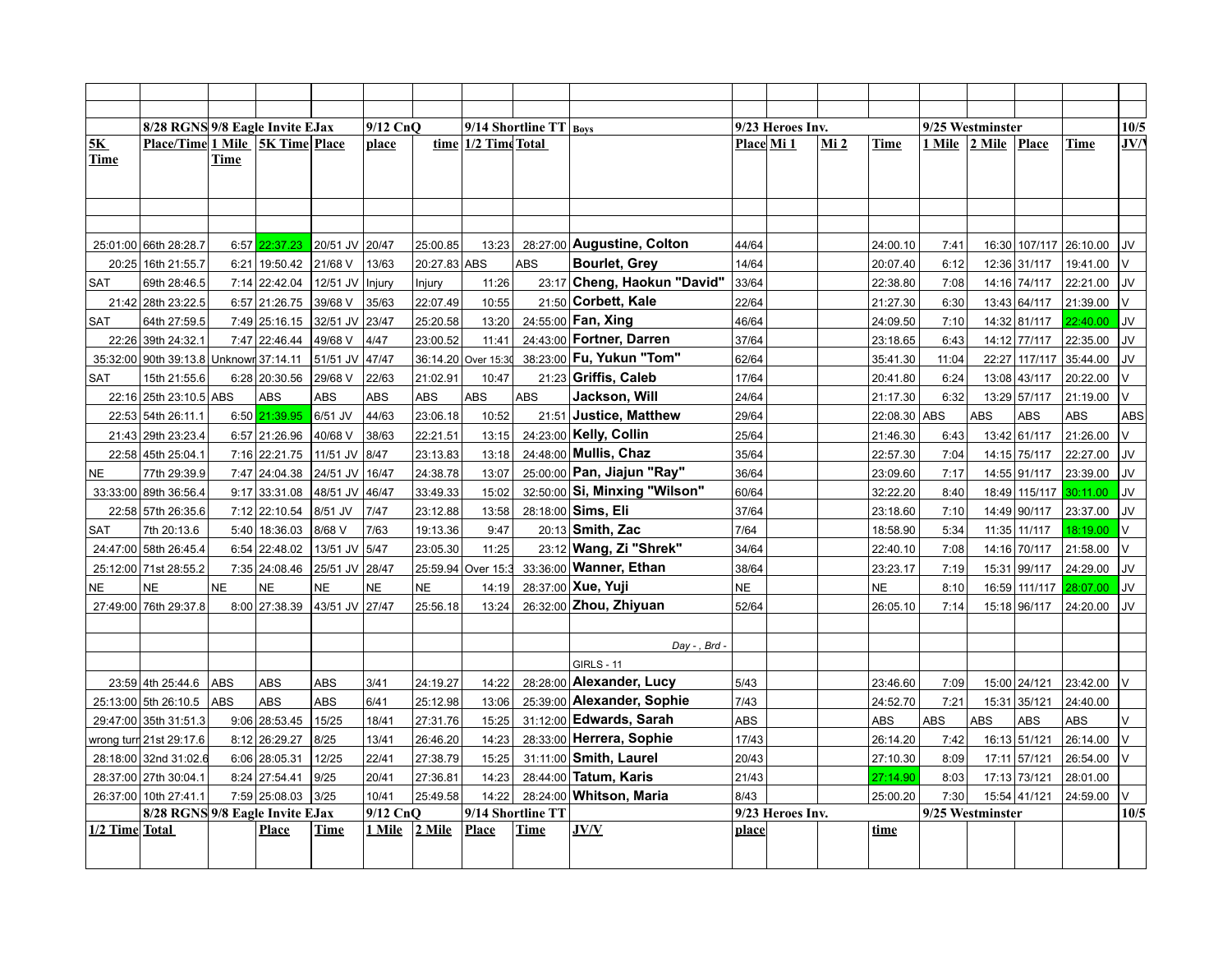|                   |      |            |               |                       |                |                 |             |                                             |                         |            |            |                | Wes 5K                            | Overall     | Region 8-A | A-Pvt         |
|-------------------|------|------------|---------------|-----------------------|----------------|-----------------|-------------|---------------------------------------------|-------------------------|------------|------------|----------------|-----------------------------------|-------------|------------|---------------|
| <b>Mtn Invite</b> |      |            |               | 10/16 Harrier Harvest |                |                 |             | <b>Boys</b>                                 | 10/25 Area 2 @ Wesleyan |            |            |                | Improvement                       | Improvement | Ranking    | Ranking       |
| place             | Mi 1 | Mi 2       | time          | Place                 | Mi 1           | Mi <sub>2</sub> | 5k Time     |                                             | Place                   | l Mi 1     | Mi 2       | 5k Time        |                                   |             | of 277     | apx 850       |
|                   |      |            |               |                       |                |                 |             |                                             |                         |            |            |                |                                   |             |            |               |
| 225/382           | 6:49 |            | 15:06 23:47.6 | 59/102 JV             | ua             | ua              |             | 24:52.62 Augustine, Colton                  | 80/127 JV               | 7:26       |            | 15:40 24:19.76 | 0:42                              | 0:42        |            |               |
| 101/217           | 5:48 |            | 12:00 18:23.2 | <b>TRIP</b>           | TRIP           | <b>TRIP</b>     | <b>TRIP</b> | <b>Bourlet, Grey</b>                        | 22/77 V                 | 6:06       |            | 12:48 19:23.54 | 1:02                              | 1:02        | 26th       | 80th          |
| 112/382           | 6:15 |            | 13:15 20:58.5 | 78/114 V              | ua             |                 |             | 14:35 22:37.94 Cheng, Haokun "David 54/77 V |                         | 6:30       |            | 13:40 21:30.74 | N/A                               | 1:12        |            |               |
| 190/217           | 6:18 |            | 13:13 20:08.4 | <b>TRIP</b>           | <b>TRIP</b>    | <b>TRIP</b>     | <b>TRIP</b> | Corbett, Kale                               | 47/77 V                 | 6:32       |            | 13:38 20:57.50 | 0:45                              | 0:45        | 79th       | 225           |
| 228/382           | 6:48 |            | 14:42 23:06.8 | 56/102                | 7:25 ua        |                 |             | 24:25.49 Fan, Xing                          | 61/127 JV               | 7:12       |            |                | 15:12 23:19.52 3:21(17v18)        | 4:40        |            |               |
| 197/382           | 6:07 |            | 13:47 22:22.9 | 89/114                | 7:02:00        |                 |             | 14:50 23:11.27 Fortner, Darren              | 64/127 JV               | 6:54       |            | 15:13 23:30.99 | 1:02:00                           | 1:02:00     |            |               |
| 378/382           | 9:12 |            | 21:21 34:34.5 | <b>TRIP</b>           | <b>TRIP</b>    | <b>TRIP</b>     | <b>TRIP</b> | Fu, Yukun "Tom"                             | inj                     | inj        | inj        | inj            | N/A                               | 1:18        |            |               |
| 148/217           | 5:50 |            | 12:17 19:06.5 | 53/114 V              | 6:29           |                 |             | 13:31 20:58.24 Griffis, Caleb               | 34/77V                  | 6:15       |            |                | 13:03   19:50.54   1:22 (17 v 18) | 2:05        | 51st       | 139th         |
| 201/217           | 6:18 |            | 13:15 20:37.3 | 83/114 V              | 7:02           |                 |             | 14:35 22:48.26 Jackson, Will                | 13/127 JV               | 6:20       |            | 13:29 20:53.83 | 1:23                              | 1:23        | 101st      | 242           |
| ABS               | ABS  | <b>ABS</b> | <b>ABS</b>    | 88/114 V              | 7:02           |                 |             | 14:42 23:07.23 Justice, Matthew             | <b>ABS</b>              | <b>ABS</b> | <b>ABS</b> | ABS            | N/A                               | 0:14        |            |               |
| 195/217           | 6:18 |            | 13:14 20:17.6 | <b>TRIP</b>           | <b>TRIP</b>    | <b>TRIP</b>     | <b>TRIP</b> | Kelly, Collin                               | 55/77 V                 | 6:33       |            | 13:47 21:26.08 | 0:17                              | 0:17        | 82nd       | 240           |
| 122/382           | 6:21 |            | 13:26 21:11.3 | <b>TRIP</b>           | <b>TRIP</b>    | <b>TRIP</b>     | <b>TRIP</b> | Mullis, Chaz                                | 31/127 JV               | 6:30       |            | 14:13 22:05.79 | 0:53                              | 0:53        |            |               |
| 217/382           | 6:48 |            | 14:43 22:51.1 | <b>TRIP</b>           | <b>TRIP</b>    | <b>TRIP</b>     | <b>TRIP</b> | Pan, Jiajun "Ray"                           | 79/127 JV               | 7:02       |            | 14:06 24:18.67 | N/A                               | 0:28        |            |               |
| 373/382           | 8:00 |            | 19:42 30:51.0 | 98/102 JV             | 8:22 ua        |                 |             | 32:50.80 Si, Minxing "Wilson"               | 125/127 J\              | 8:12       |            | 20:00 31:09.87 | 2:24                              | 2:24        |            |               |
| 146/382           | 6:43 |            | 14:05 21:36.7 | <b>TRIP</b>           | <b>TRIP</b>    | <b>TRIP</b>     | <b>TRIP</b> | Sims, Eli                                   | 40/127 JV               | 6:38       |            | 14:16 22:19.27 | 0:39                              | 0:39        |            |               |
| 103/217           | 5:20 |            | 11:42 18:25.0 | 20/114 V              | ua             |                 |             | 12:20 19:51.22 Smith. Zac                   | 24/77 V                 | 5:54       |            |                | 12:22 19:27.01 1:45(17v18)        | 0:46        | 23rd       | 74            |
| ? / 217           | 6:18 |            | 13:15 20:32   | 81/114 V              | 7:02           |                 |             | 14:36 22:42.49 Wang, Zi "Shrek"             | 54/77 V                 | 6:30       |            | 13:40 21:21.92 | 3:06                              | 3:06        |            |               |
| 201/382           | 6:50 |            | 14:29 22:32.4 | 37/102 JV             | 7:28 ua        |                 | 23:35.71    | <b>Wanner, Ethan</b>                        | 45/127 JV               | 6:54       |            | 14:36 22:38.80 | 2:34                              | 2:34        |            |               |
| No bib            | 7:57 | 17:33      |               | <b>TRIP</b>           | <b>TRIP</b>    | <b>TRIP</b>     | <b>TRIP</b> | Xue, Yuji                                   | 115/127 JV              | 8:12       |            | 17:50 28:23.81 | N/A                               | 0:15        |            |               |
| 278/382           | 7:06 |            | 15:20 24:03.9 | <b>TRIP</b>           | <b>TRIP</b>    | <b>TRIP</b>     | <b>TRIP</b> | Zhou, Zhiyuan                               | 97/127 JV               | 7:23       |            | 16:21 25:48.88 | 2:01                              | 2:01        |            |               |
|                   |      |            |               |                       |                |                 |             |                                             |                         |            |            |                |                                   |             |            |               |
|                   |      |            |               |                       |                |                 |             | Day - , Brd -                               |                         |            |            |                |                                   |             |            |               |
|                   |      |            |               |                       |                |                 |             | <b>GIRLS - 11</b>                           |                         |            |            |                |                                   |             |            | $158$ apx 550 |
| 32/187            | 6:25 |            | 13:44 21:19.8 | 17/77                 | 7:28           |                 |             | 15:47 24:39.98 Alexander, Lucy              | 13/65                   | 6:58       |            | 14:52 22:59.18 | 1:00                              | 1:00        | 9/158      | 32/550        |
| sick              | sick | sick       | sick          | 19/77                 | 7:34           |                 |             | 16:05 25:16.62 Alexander, Sophie            | 24/65                   | 7:10       |            | 15:23 23:58.54 | 1:15                              | 1:15        | 47/158     | 153/550       |
| 184/187           | 8:04 |            | 17:33 27:50.5 | 49/77                 | 8:20           |                 |             | 17:48 27:59.91 Edwards, Sarah               | 49/65                   | 8:07       |            | 17:23 27:10.54 | 2:37                              | 2:37        |            |               |
| 111/187           | 7:07 |            | 15:18 23:57.1 | 23/77                 | $\overline{?}$ |                 |             | 16:28 25:57.63 Herrera, Sophie              | 31/65                   | 7:22       |            | 15:51 25:06.38 | 1:23                              | 1:23        | 46/158     | 151/550       |
| 164/187           | 7:49 |            | 16:40 25:48.1 | 47/77                 | 2              |                 |             | 17:48 27:44.63 Smith, Laurel                | 45/65                   | 8:07       |            | 17:23 26:54.34 | 1:24                              | 1:24        | 82/158     | 258/550       |
| inj               | inj  | inj        | inj           | 61/77                 | 2              |                 |             | 18:08 29:22.98 Tatum, Karis                 | 58/65                   | 8:09       |            | 18:02 27:43.12 | 0:54                              | 0:54        |            |               |
| 104/187           | 6:55 |            | 14:57 23:42.5 | 18/77                 | 7:24           |                 |             | 15:50 24:55.65 Whitson, Maria               | 26/65                   | 7:10       |            | 15:36 24:16.59 | 2:21                              | 2:21        | 42/158     | 139/550       |
| <b>Mtn Invite</b> |      |            |               |                       |                |                 |             | <b>JV/V</b>                                 |                         |            |            |                |                                   |             |            |               |
|                   |      |            |               |                       |                |                 |             |                                             |                         |            |            |                |                                   |             |            |               |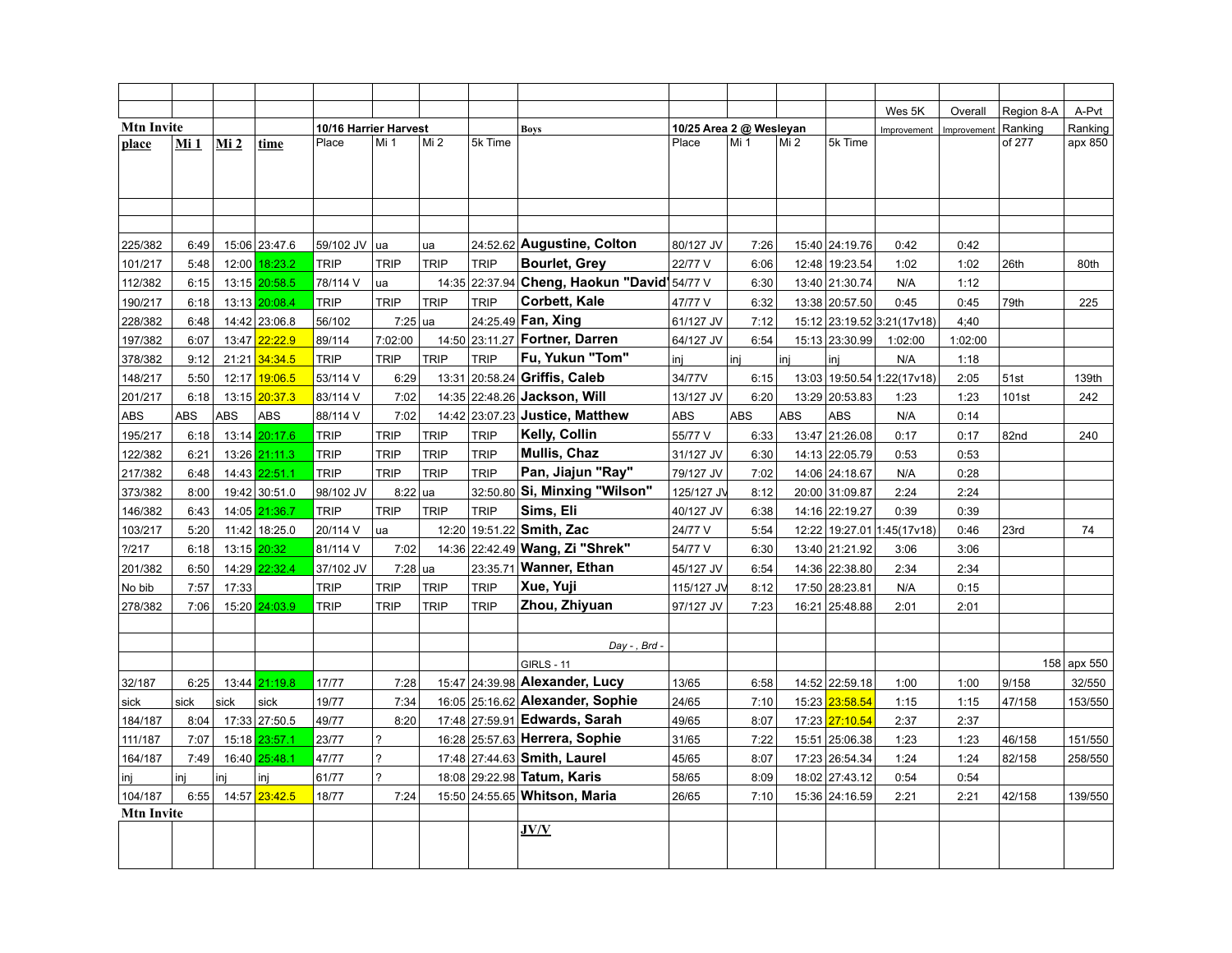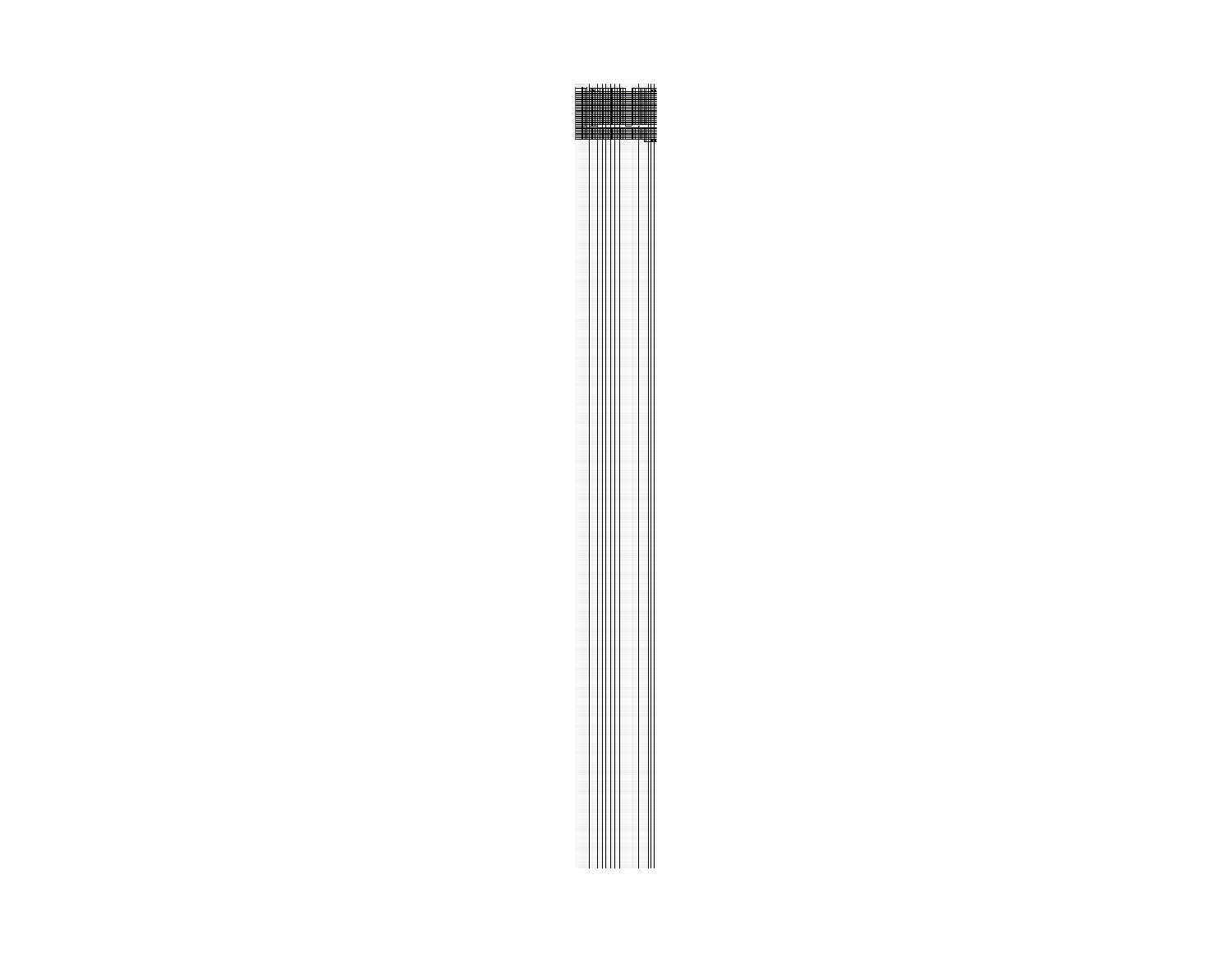|                      | Tallulah Falls Varsity XC 2016 |                   |                    |                 |                              |                  |                    |                                                                                 |                              |               |                                      |                                                                 |                |                   |     |                      |
|----------------------|--------------------------------|-------------------|--------------------|-----------------|------------------------------|------------------|--------------------|---------------------------------------------------------------------------------|------------------------------|---------------|--------------------------------------|-----------------------------------------------------------------|----------------|-------------------|-----|----------------------|
|                      | 10/30/2016                     |                   |                    |                 |                              |                  |                    |                                                                                 |                              |               |                                      |                                                                 |                |                   |     |                      |
|                      |                                |                   | <b>TFS</b><br>Time |                 |                              |                  |                    |                                                                                 |                              |               |                                      |                                                                 |                |                   |     |                      |
| <b>Boys</b>          |                                | <b>GR</b>         | Trial              |                 | 8/25 Spartan Ekiden(3K each) |                  |                    | 8/27NGA Champ                                                                   |                              |               | 8/31 Rab Gar 9/10 Eagle Invite       |                                                                 | 9/13 CnQ       |                   |     | 9/24 Heroes          |
|                      |                                |                   |                    | Team/<br>Order/ |                              | Ind.<br>Splits/3 |                    |                                                                                 |                              |               |                                      |                                                                 |                |                   |     |                      |
| Fan, Xing            |                                | 10                | time<br>26:01      | JV<br><b>JV</b> | place<br>53/139              | κ<br><b>IND</b>  | time               | place/iv/v<br>13:17.28 81/210-JV                                                | time<br>21:52.86 36/60       | place         | time $ $ place/jv/v<br>23:54 53/58-V | l time<br>21:13.33 21/76 22:51.68 V                             | place          | time              |     | JV/V  place<br>36/27 |
|                      | <b>Cheng, Hoakun David</b>     | $\boldsymbol{9}$  |                    |                 |                              |                  |                    |                                                                                 |                              | 49/60         |                                      | 26:46 52/98-JV 23:02.69 36/76 23:57.18 JV                       |                |                   |     | 36/54                |
| Geiger, Chris        |                                | 9                 | 23:09              |                 | 30/34                        |                  |                    | GREEN 11:46.65 10/210-JV                                                        | 19:04.80 16/60               |               | 20:11 20/58-V                        | 18:16.02 1/76                                                   |                | 18:56.09 V        |     | $7/37$               |
|                      |                                | 9                 | 26:17              | <b>JV</b>       | 33/139                       | <b>IND</b>       |                    | 12:46.93 48/210-JV                                                              | 20:41.59 29/60 22:34 46/58-V |               |                                      |                                                                 |                |                   |     | 31/37                |
| Griffis, Caden       |                                |                   |                    |                 |                              |                  |                    |                                                                                 |                              |               |                                      | <b>20:13.51</b> 12/76 22:08.59 V                                |                |                   |     |                      |
| Griffis, Caleb       |                                | 10                | 19:51              |                 | 14/34                        | <b>ORAN</b>      |                    | 11:25.68 50/108-V                                                               |                              |               |                                      | 18:42.46 14/60 20:09 26/58-V 18:35.48 4/76                      |                | 20:03.93 V        |     | 15/37                |
| Griswold, Ben        |                                | 11                | 30:26              | <b>JV</b>       | 127/139 IND                  |                  |                    | 18:17.56 DNR-INJURY                                                             |                              |               | DNR-INJURY DNR-INJURY                |                                                                 |                |                   |     | DNR-INJURY           |
| Hughes, Aaron        |                                | 10                | 19:50              |                 | 14/34                        | <b>ORAN</b>      |                    | 11:17.20 37/108-V                                                               | 18:21.60 5/60                |               |                                      | 19:26 16/58-V 17:58.47 2/76                                     |                | 18:56.12 V        |     | 6/37                 |
| Jackson, Will        |                                | 10                | 24:47              | JV              | 57/139                       | <b>IND</b>       |                    | 13:24.31 71210/-JV                                                              |                              |               |                                      | 21:31.70 32/60 22:46 56/58-V 21:51.09 28/76 23:17.70 DNR-INJURY |                |                   |     |                      |
| Jia, Jason           |                                | 11                | 42:01              | <b>JV</b>       | 133/139 IND                  |                  |                    | 18:19.45 209/210-JV 41:18.00 DNR-INJURY DNR-INJURY                              |                              |               |                                      |                                                                 |                | 76/76 34:33.74 JV |     | 54/54                |
| Justice, Matthew     |                                | 9                 | 29:20              |                 | <b>DNR-INJURY</b>            |                  |                    | <b>DNR-INJURY</b>                                                               |                              |               | DNR-INJURY   DNR-SICK                |                                                                 |                | 59/76 28:23.22 JV |     | 41/54                |
| Knowles, Ajani       |                                | 9                 | 28:56              | <b>JV</b>       | 95/139                       | <b>IND</b>       |                    | 14:24.45 171/210-JV 25:35.05 43/60 25:38 58/98-JV 23:14.69 35/76 23:54.81 JV    |                              |               |                                      |                                                                 |                |                   |     | 32/54                |
| Nichols, John        |                                | 9                 | 28:15              | <b>JV</b>       | 43/139                       | <b>IND</b>       |                    | 12:57.22 65/210-JV                                                              | 21:12.92 28/60 22:32 47/58-V |               |                                      | <b>20:14.70 16/76 22:29.75 V</b>                                |                |                   |     | 32/37                |
| Shi, Randi           |                                | 10                |                    | JV              | 115/139 IND                  |                  |                    | 15:06.66 173/210-JV 25:43.55 53/60 28:30 77/98-JV 25:39.57 47/76 26:10.85 JV    |                              |               |                                      |                                                                 |                |                   |     | 42/54                |
| <b>Teems, Max</b>    |                                | 11                | 26:44              | JV              | 69/139                       | <b>IND</b>       |                    | 13:43.42 95/210-JV                                                              | 22:06.97                     |               |                                      | 38/60 24:48 32/98-JV 21:35.01 25/76 23:03.71 JV 15/54           |                |                   |     |                      |
| Weidner, Michael     |                                | 12                | 29:47              |                 | 30/34                        |                  |                    | GREEN 11:25.30 59/108-V                                                         | 19:00.55 18/60 20:30 1/98-JV |               |                                      | 18:58.39 DNR-INJURY                                             |                |                   | l V | 18/37                |
|                      | Zhang, Ruiyuan Jack            | 9                 |                    |                 |                              |                  |                    |                                                                                 |                              | 40/60         |                                      | 25:03 33/98-JV 21:39.11 32/76 23:28.93 JV                       |                |                   |     | 23/54                |
| <b>TEAM INFO</b>     |                                |                   |                    |                 |                              |                  |                    |                                                                                 |                              |               |                                      |                                                                 |                |                   |     |                      |
|                      |                                |                   |                    |                 | JV-9/9                       |                  |                    | JV-7/14                                                                         |                              | $PL-3/4$      | $JV-4/6$                             | $V-6/8$                                                         | $V-1/6$        |                   |     | $V-2/5$              |
|                      |                                |                   |                    |                 | <b>PTS-229</b>               |                  |                    | <b>PTS-217</b>                                                                  |                              | <b>PTS-73</b> |                                      | PTS-121 PTS-146 PTS-35                                          |                |                   |     | <b>PTS-76</b>        |
| <b>Girls</b>         |                                |                   |                    |                 |                              |                  |                    |                                                                                 |                              |               |                                      |                                                                 |                |                   |     |                      |
| Alexander, Sophie    |                                | 9                 | 28:34              |                 | 14/34                        | <b>ORAN</b>      |                    | 15:10.26 20/141-JV                                                              | 24:45.94 20/44               |               | 28:09 7/61-JV                        | 24:35.94 20/54 27:14.92 JV 3/36                                 |                |                   |     |                      |
| <b>Bates, Reece</b>  |                                | 11                | 31:37              |                 | 30/34                        |                  |                    | GREEN 17:19.04 57/141-JV                                                        | 27:37.49 21/44               |               |                                      | 28:49 15/61-JV 25:40.29 24/54 28:24.49 JV 15/36                 |                |                   |     |                      |
| <b>Burke, Sophie</b> |                                | 11                | 29:38              |                 | 30/34                        |                  |                    | GREEN 17:13.89 DNR-SICK                                                         |                              | 29/44         |                                      | 30:27 30/61-JV 27:16.98 37/54 31:25.24 DNR-SICK                 |                |                   |     |                      |
| Chen, Katherine      |                                | 10                | 32:14              | <b>DNR-SICK</b> |                              |                  |                    | <b>DNR-SICK</b>                                                                 |                              | 24/44         |                                      | 29:54 31/61-JV 27:21.81 29/54 29:40.92 JV 10/36                 |                |                   |     |                      |
| <b>Edwards, Anne</b> |                                | $12 \overline{ }$ | 33:51              | <b>JV</b>       |                              | <b>IND</b>       |                    | 18:15 117/141-JV 31:14.10 23/44 29:04 44/61-JV 29:14.92 40/54 32:12.51 DNR-SICK |                              |               |                                      |                                                                 |                |                   |     |                      |
| Fang, Eva            |                                | 10                | 34:01              | JV              | 13/53                        | <b>IND</b>       |                    | 16:45.85 72/141-JV                                                              | 28:14.20 27/44               |               |                                      | $30:10$ 35/61-JV 28:06.63 30/54 30:30.41 JV 13/36               |                |                   |     |                      |
| Gresham, Perry       |                                | 11                | 26:02              |                 | 14/34                        | <b>ORAN</b>      | $14:30.06$ 40/88-V |                                                                                 | 23:10.69 15/44               |               | 26:36 7/32-V                         | 22:22.45 7/54                                                   |                | 25:01.43 V        |     | 6/25                 |
| <b>Smith, Laurel</b> |                                | 9                 | 33:58              | JV              | 5/53                         | <b>IND</b>       |                    | 16:16.49 41/141-JV                                                              | 26:20.09 25/44               |               |                                      | 29:59 23/61-JV 26:25.89 DNR-INJURY                              |                |                   | JV  | 7/36                 |
| Wang, Jenny          |                                | 11                | 33:08              | <b>JV</b>       | 12/53                        | <b>IND</b>       |                    | 16:41.09 76/141-JV                                                              |                              |               |                                      | 28:22.96 30/44 30:28 36/61-JV 28:06.95 31/54 30:32.48 JV 11/36  |                |                   |     |                      |
| <b>TEAM INFO</b>     |                                |                   |                    |                 |                              |                  |                    |                                                                                 |                              |               |                                      |                                                                 |                |                   |     |                      |
|                      |                                |                   |                    |                 |                              |                  |                    | $JV-4/6$                                                                        |                              |               | $JV-3/4$                             |                                                                 | $V-4/6$        |                   |     | $JV-2/3$             |
|                      |                                |                   |                    |                 |                              |                  |                    |                                                                                 |                              |               | <b>PTS-67</b>                        |                                                                 | <b>PTS-101</b> |                   |     | <b>PTS-37</b>        |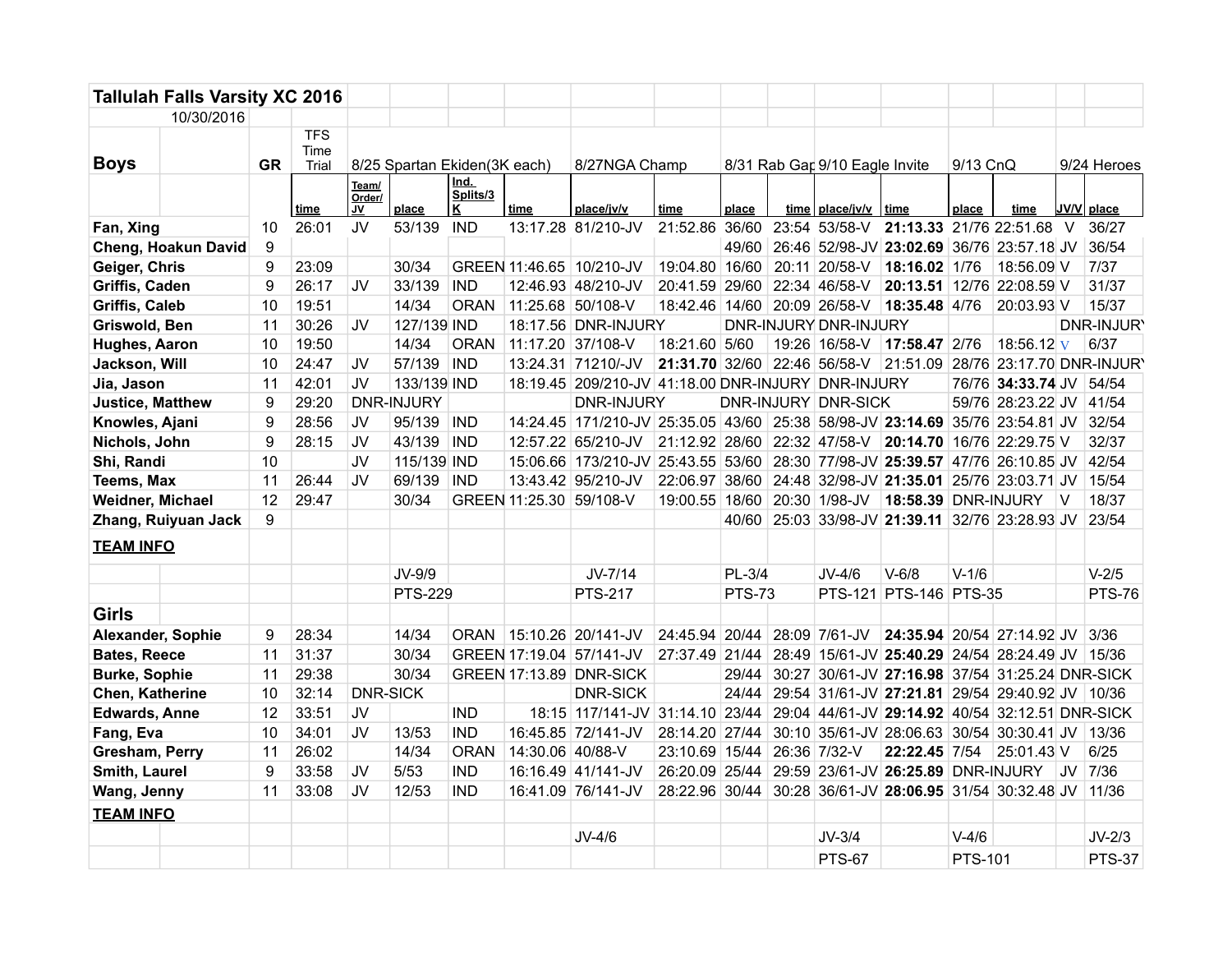| Inv.           |                                                  |                | 9/29 Athens Acd     |           | 10/6 Mtn Invite   |                  |                |                        | 10/18 TFS Harrier Harvest 10/27 Area A Champ @ AA |              |            |                               |        |                            |                    |
|----------------|--------------------------------------------------|----------------|---------------------|-----------|-------------------|------------------|----------------|------------------------|---------------------------------------------------|--------------|------------|-------------------------------|--------|----------------------------|--------------------|
|                |                                                  |                |                     |           |                   |                  |                |                        |                                                   |              |            | <u>mile</u><br>$\overline{1}$ | mile 2 |                            | AthAcad<br>CB, SB, |
| time           |                                                  | place          | time                |           | JV/V place        | time             |                | JV/V   place           | time                                              |              | JV/V place | split                         | split  | <u>  time</u>              | <b>PR</b>          |
|                | 22:29.33 Fan, Xing                               |                | 107/262 21:56.63 V  |           | 167/188 20:54.9   |                  |                | <b>10TH GRADE TRIP</b> |                                                   | V            | 57/75      | 6:45                          |        | 13:45 21:48.32             | $-8$ CB            |
|                | 25:09.92 Cheng, Hoakun David 156/262 23:15.82 JV |                |                     |           | 197/346 22:44.7   |                  | JV             | 16/46                  | 23:11.43                                          | <b>JV</b>    | 92/144     | 7:30                          |        | 16:16 25:00.43             | 2:45               |
|                | 18:33.02 Geiger, Chris                           |                | 16/262 18:44.04 V   |           | 37/188            | 18:10.7          | IV.            | 3/46                   | 19:00.46                                          | $\mathsf{V}$ | 11/75      | 6:01                          |        | 12:00 18:20.46             | $-14$ CB           |
|                | 21:26.75 Griffis, Caden                          |                | 86/262 21:15.47 V   |           |                   | 156/188 20:22.7  | $\overline{V}$ | 19/46                  | 21:14.68                                          | $\mathsf{V}$ | 48/75      | 6:27                          |        | 13:01 20:35.87             | $-1:09$ CB         |
|                | 19:32.38 Griffis, Caleb                          |                | 41/262 19:41.21 V   |           | 93/188            | 18:49.6          |                | 10TH GRADE TRIP        |                                                   | V            | 34/75      | 6:18                          |        | 12:37 19:30.83             | $-1$ CB            |
| Y              | Griswold, Ben                                    |                | 218/262 25:47.79 JV |           | 245/346 23:49.9   |                  | JV.            | 24/46                  | 24:36.88                                          | JV.          | 64/144     | 7:44                          |        | 15:06 23:29.54             | $-2:18$ SB         |
|                | 18:32.99 Hughes, Aarron                          |                | 15/262 18:43.86 V   |           | 36/188            | 18:10.4          |                | 10TH GRADE TRIP        |                                                   | $\vee$       | 10/75      | 6:01                          |        | 12:00 18:29.32             | $-15$ CB           |
| Y.             | Jackson, Will                                    |                |                     |           | <b>DNR-INJURY</b> |                  |                | 10TH GRADE TRIP        |                                                   | JV           | 84/144     | 7:41                          |        | 15:31 24:29.32             |                    |
|                | 34:41.12 Jia, Jason                              | <b>DNR</b>     |                     | JV        | 338/346 29:41.0   |                  | JV             | 46/46                  | 32:33.80                                          | <b>JV</b>    | 142/144    | 9:21                          |        | 20:35 32:05.63             |                    |
|                | 25:56.66 Justice, Matthew                        |                | 207/262 25:10.28 JV |           | 278/346 24:25.5   |                  |                | <b>DNR-INJURY</b>      |                                                   | JV           | 80/144     | 7:41                          |        | 15:20 24:09.78             | $-1:01$ PR         |
|                | 24:09.59 Knowles, Ajani                          |                | 171/262 23:34.72 JV |           | 192/346 22:36.0   |                  | JV             | 12/46                  | 22:53.34                                          | <b>JV</b>    | 35/144     | 7:24                          |        | 14:38 21:56.34             | $-1:38$ PR         |
|                | 21:35.80 Nichols, John                           |                | 100/262 21:45.35 V  |           | 162/188 20:43.7   |                  | $\mathsf{V}$   | 29/46                  | 22:03.59                                          | $\vee$       | 59/75      | 7:07                          |        | 14:17 22:18.74 33          |                    |
|                | 26:06.83 Shi, Randi                              |                | 217/262 25:41.76 JV |           | 284/346 24:40.9   |                  |                | 10TH GRADE TRIP        |                                                   | JV           | 130/144    | 8:56                          |        | 17:58 27:55.32 2:10        |                    |
|                | 22:27.57 Teems, Max                              |                | 110/262 21:59.91 JV |           | 112/346 21:07.5   |                  | $\vee$         | 34/46                  | 22:18.87                                          | I JV         | 37/144     | 6:52                          |        | 14:06 22:00.18             |                    |
|                | 19:40.02 Weidner, Michael                        |                | 38/262 19:33.53 V   |           | 101/188 18:54.8   |                  | $\vee$         | 8/46                   | 19:51.30                                          | $\vee$       | 38/75      | 6:27                          |        | 12:46 19:42.10 9           |                    |
|                | 23:08.28 Zhang, Ruiyuan Jack 153/262 23:11.71 JV |                |                     |           | 193/346 22:40.5   |                  | JV             | 15/46                  | 23:00.98                                          | ∣JV          | 51/144     | 7:38                          | 15:01  | 22:51.81                   | $-42$ CB           |
|                | <b>TEAM INFO</b>                                 |                |                     |           |                   |                  |                |                        |                                                   |              |            |                               |        | 19:21.72                   |                    |
| $JV-4/4$       |                                                  | 8/14           |                     | $V-18/26$ |                   | <b>PTS-404</b>   |                | $V-3/7$                | <b>PTS-93</b>                                     |              | JV-6/9     |                               |        | avg<br><b>PTS-178</b>      |                    |
|                |                                                  | <b>PTS-179</b> |                     |           |                   | <b>PTS-611</b>   |                |                        |                                                   |              |            |                               |        | <b>PTS-141</b>             |                    |
| <b>PTS-100</b> |                                                  |                |                     |           | JV-20/21          |                  |                |                        |                                                   |              | $V - 6/11$ |                               |        |                            |                    |
|                | 25:36.59 Alexander, Sophie                       |                | 21/142 24:38.39 V   |           | 76/161            | 23:22.0          | IV.            | 12/38                  | 24:57.27                                          | $\mathsf{V}$ | 29/68      | 7:54                          |        | 16:05 24:44.01             | 5                  |
|                | 30:46.90 Bates, Reece                            |                | 67/142 27:49.84 JV  |           | 55/191            | 26:37.6          | $\vee$         | 27/38                  | 28:04.22 V                                        |              | 47/68      | 8:19                          |        | 17:25 26:57.65             | $-52$              |
|                | <b>Burke, Sophie</b>                             |                | 112/142 31:41.62 JV |           | 144/191           | 31:17.40 JV      |                | 11/16                  | 33:01.34                                          | ∣JV          | 60/70      |                               |        | 10:23 21:39 33:29.93       | 1:48               |
|                | 28:56.13 Chen, Katherine                         |                | 71/142 27:57.28 JV  |           | 59/191            | 26:45.3          |                | 10TH GRADE TRIP        |                                                   | $\vee$       | 60/68      | 8:33                          |        | 18:32 28:45.28             | 48                 |
|                | <b>Edwards, Anne</b>                             |                | 123/142 32:06.39 JV |           | 122/191           | 29:35.80 JV      |                | 10/16                  | 31:08.57                                          | <b>JV</b>    | 44/70      | 9:24                          |        | 19:13 30:07.73             | $-2$ CB            |
|                | 30:32.00 Fang, Eva                               |                | 66/142 27:49.28 JV  |           | 56/191            | 26:39.8          |                | 10TH GRADE TRIP        |                                                   | V            | 53/68      | 8:32                          |        | 19:11 27:49.38             | same               |
|                | 23:24.61 Gresham, Perry                          |                | 12/142 23:20.86 V   |           | 57/161            | 22:44.1          | $\overline{V}$ | 2/38                   | 23:07.23 V                                        |              | 22/68      | 7:29                          |        | 15:15 23:46.03             | 25                 |
|                | 27:57.03 Smith, Laurel                           |                | 53/142 27:00.69 JV  |           | 47/191            | 26:17.4          | $\vee$         | 28/38                  | 28:10.42 V                                        |              | 59/68      | 8:29                          |        | 17:26 28:25.84             | 1:25               |
|                | 29:32.65 Wang, Jenny                             |                | 80/142 28:43.42 JV  |           | 94/191            | 28:09.4          | $\mathsf{V}$   | 29/38                  | 28:44.12 V                                        |              | 55/68      |                               |        | 8:35 19:12 28:00.93 -42 PR |                    |
|                |                                                  |                |                     |           |                   |                  |                |                        |                                                   |              |            |                               |        |                            |                    |
|                |                                                  | 7/12           |                     |           |                   | JV-10/12 PTS-212 |                | $V-5/6$                | <b>PTS-98</b>                                     |              | $V-8/10$   |                               |        | <b>PTS-206</b>             |                    |
|                |                                                  | <b>PTS-182</b> |                     |           |                   |                  |                |                        |                                                   |              |            |                               |        |                            |                    |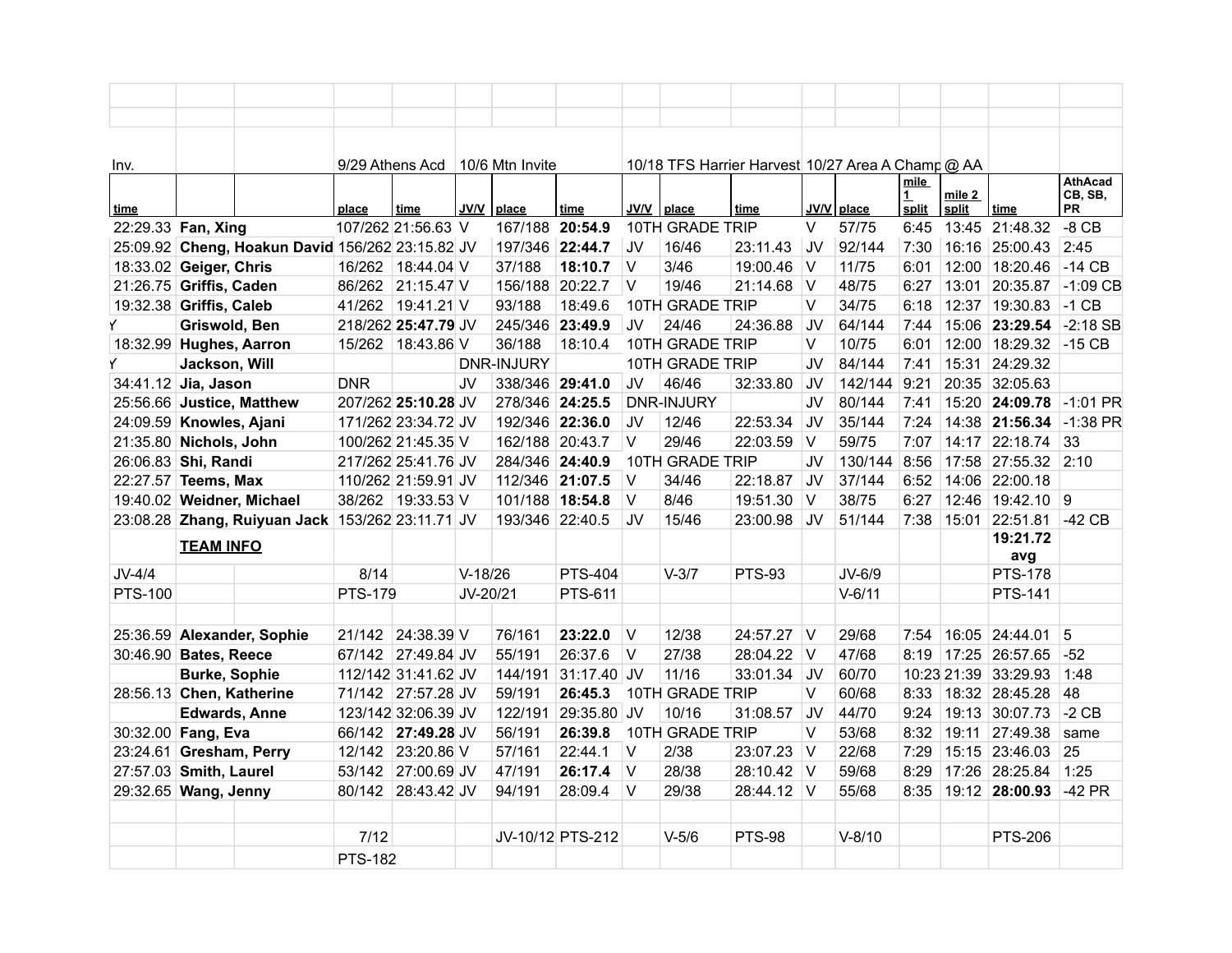| 1A reaion | 1A<br>pri<br>/ate |
|-----------|-------------------|
| 8 ranking | <u>ranking</u>    |
| 119/309   | 344/828           |
| 185/309   | 523/828           |
| 26/309    | 72/828            |
| 90/309    | 268/828           |
| 44/309    | 109/828           |
| 218/309   | 598/828           |
| 21/309    | 52/828            |
| 142/309   | 404/828           |
| 299/309   | 789/828           |
| 234/309   | 635/828           |
| 164/309   | 452/828           |
| 92/309    | 271/828           |
| 257/309   | 669/828           |
| 126/309   | 362/828           |
| 56/309    | 142/828           |
| 150/309   | 419/828           |
|           |                   |
|           |                   |
|           |                   |
|           |                   |
| 45/187    | 122/514           |
| 80/187    | 243/514           |
| 110/187   | 340/514           |
| 96/187    | 310/514           |
| 150/187   | 420/514           |
| 94/187    | 306/514           |
| 27/187    | 74/514            |
| 88/187    | 281/514           |
| 125/187   | 369/514           |
|           |                   |
|           |                   |
|           |                   |
|           |                   |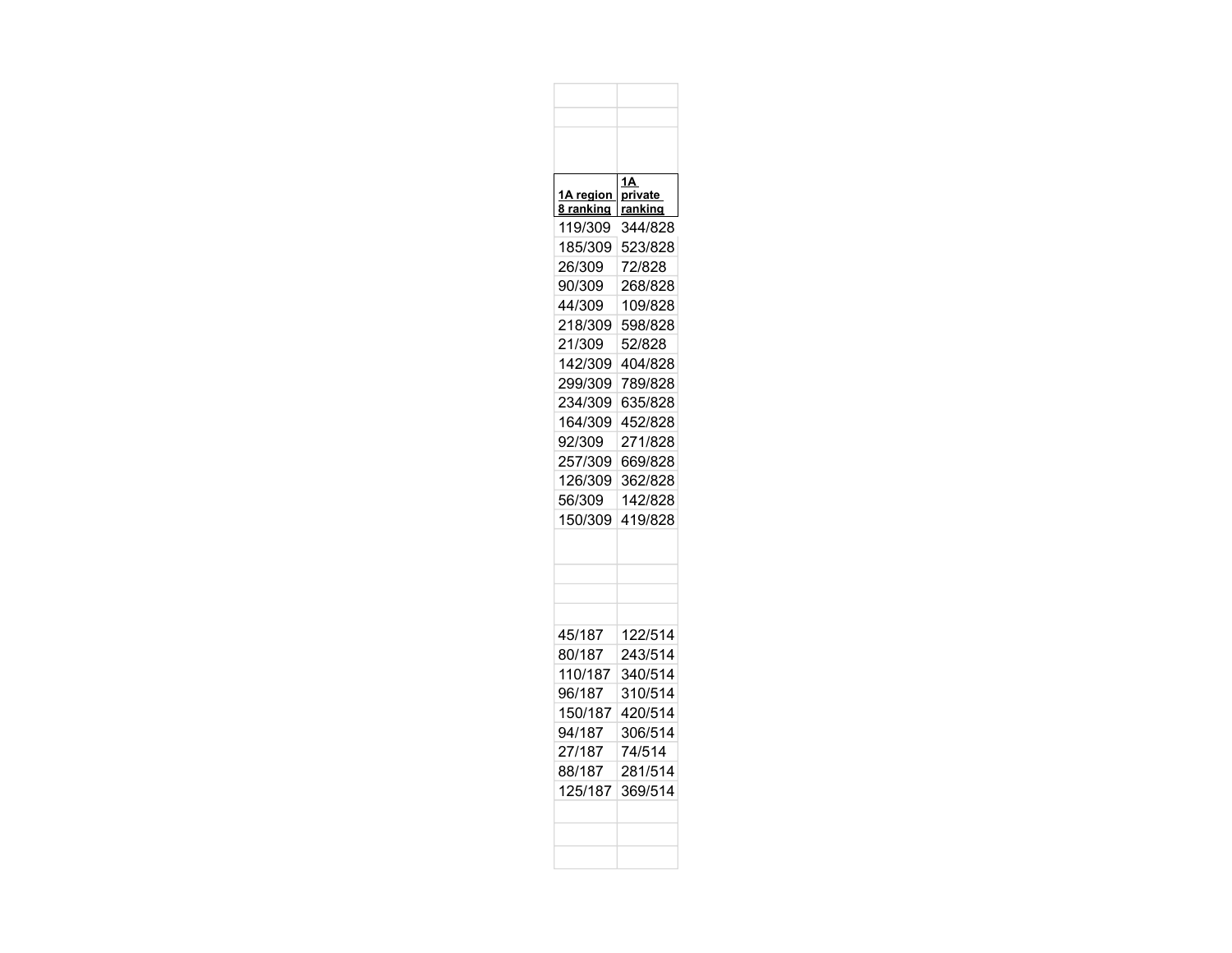|                     | <b>Tallulah Falls Varsity Cross Country 2015</b> |                 |                |                        |                             |                  |              |                    |                              |                             |               |                   |          |                            |                             |
|---------------------|--------------------------------------------------|-----------------|----------------|------------------------|-----------------------------|------------------|--------------|--------------------|------------------------------|-----------------------------|---------------|-------------------|----------|----------------------------|-----------------------------|
|                     | 10/21/2015                                       |                 | Time           |                        |                             |                  |              |                    |                              |                             |               |                   |          |                            |                             |
| <b>Boys</b>         |                                                  | <b>GR</b>       | Trial          | 8/22 NEGA XC Champ     |                             |                  | 8/25 HS Quad |                    | 8/27 Spartan Ekiden(3K each) |                             |               |                   |          | 9/3 Athens Acad            |                             |
|                     |                                                  |                 | time           | 3K/5K                  | place                       | time             | place        | time               | team/JV                      | order                       | place         | Ind.<br>Splits/3K | time     | Distance   place           |                             |
|                     | Casamitjana, Patricio                            | 9               | <b>DNR</b>     | <b>DNR</b>             |                             | <b>DNR</b>       | 12/14        | 1:16:09            | JV                           |                             | 130/143 JV    |                   | 15:49.13 | 5K                         | 121/13                      |
|                     | Gallagher, John Luke                             |                 | $12$ DNR       | 5K                     | 226/267                     | 25:16.77         | 2/14         | 1:01:17            | Pink/4                       |                             | 3 38/38       | 12:23             | 59:04.05 | <b>DNR</b>                 |                             |
| Griffis, Caleb      |                                                  | 9               | 22:38 5K       |                        | 70/267                      | 21:04.59         | 1/14         | 58:44              | Green/1                      |                             | 1 19/38       | 11:12             | 51:15.98 | 5K                         | 15/137                      |
| Griswold, Ben       |                                                  | 10 <sup>1</sup> | 29:28:00 3K    |                        | 128/234                     | 14:22.88         | 10/14        | 1:10:54            | ${\sf J}{\sf V}$             |                             | 103/143 JV    |                   | 14:16.35 | 5K                         | 57/137                      |
| Hames, Grant        |                                                  | 10              | 25:42:00 5K    |                        | 105/267                     | 21:53.76         | 8/14         | 1:10:04            | Red/2                        |                             | 2 29/38       | 12:08             | 53:56.52 | 5K                         | 22/137                      |
| Hughes, Aaron       |                                                  | 9               | 29:02:00 5K    |                        | 210/267                     | 24:39.28         | $5/14$       | 1:06:26            | Blue/3                       |                             | 3 35/38       | 12:40             | 56:50.84 | <b>DNR</b>                 |                             |
| Jackson, Will       |                                                  | 9               | 33:20:00 DNR   |                        |                             | <b>DNR</b>       | 7/14         | 1:08:08            | JV                           |                             | 109/143 JV    |                   | 14:22.96 | 5K                         | 82/137                      |
| Knowles, T.K.       |                                                  |                 | $10$ DNR       | 5K                     | 156/267                     | 23:01.39         | 9/14         | 1:10:19            | JV                           |                             | 40/143 JV     |                   | 12:49.82 | 5K                         | 36/137                      |
| Lui, Eric           |                                                  |                 | $9$ DNR        | 3K                     | 192/234                     | 16:11.33         | 14/14        | 1:24:23            | JV                           |                             | 129/143 JV    |                   | 15:41.40 | 5K                         | 123/13                      |
| Teems, Max          |                                                  | 10 <sup>1</sup> | 27:26:00       | 5K                     | 139/267                     | 22:34.62         | 4/14         | 1:06:13            | Blue/3                       |                             | 1 35/38       | 12:00             | 56:50.84 | 5K                         | 37/137                      |
| Thomas, Cody        |                                                  |                 | $12$ DNR       | 5K                     | 171/267                     | 23:16.33         | 6/14         | 1:07:02            | Pink/4                       | 1                           | 38/38         | 12:10             | 59:04.05 | 5K                         | 40/137                      |
| Weidner, Michael    |                                                  | 11              | $22:09$ 5K     |                        | 46/267                      | 20:13.11         | 11/14        | 1:15:25            | Green/1                      |                             | 4 19/38       | 11:47             | 51:15.98 | 5K                         | 6/137                       |
| Woodland, Nathan    |                                                  | 9 <sup>1</sup>  | 26:36:00 3K    |                        | 53/234                      | 12:57.25         | 13/14        | 1:20:19            | JV                           |                             | 28/143        | JV                | 12:36.05 | 5K                         | 46/137                      |
| <b>TEAM PLACING</b> |                                                  |                 |                |                        |                             |                  |              |                    |                              |                             |               |                   |          | 3/8                        |                             |
|                     |                                                  |                 |                | <b>Team</b><br>Average | <b>Team</b><br><b>Split</b> | <b>Points</b>    |              |                    | Averag<br>е                  | <b>Team</b><br><b>Split</b> | <b>Points</b> |                   |          | im Avera Split             | Team                        |
|                     |                                                  | <b>JV</b>       |                |                        |                             |                  |              |                    | 13:57                        | 3:05                        | 277           |                   |          |                            |                             |
|                     |                                                  | $\vee$          |                | 21:13                  | 2:21                        |                  |              |                    |                              |                             |               |                   |          | 20:56                      | 2:58                        |
| Girls               |                                                  |                 |                |                        |                             |                  |              |                    |                              |                             |               |                   |          |                            |                             |
| Baker, Kaylee       |                                                  | 11 <sup>1</sup> | 36:40:00 3K    |                        |                             | 132/162 20:17.97 | 5/6          | 1:39:03            | Pink/4                       |                             | 4 38/38       | 18:16             | 59:04.05 | 5K                         | 40/65                       |
| Brett, Sunni        |                                                  |                 | $11$ DNR       | 3K                     | 45/162                      | 26:30.07         |              | <b>DNR</b>         | Red/2                        |                             | 4 29/38       | 15:39             | 53:56.52 | <b>DNR</b>                 |                             |
| Burke, Sophie       |                                                  | 10              | 36:36:00 3K    |                        | 37/162                      | 26:11.51         | 3/6          | 1:28:22            | Red/2                        |                             | 3 29/38       | 15:11             | 53:56.52 | 5K                         | 25/65                       |
| Chen, Katherine     |                                                  |                 | $9$ DNR        | 3K                     | 69/162                      | 27:23.69         | 6/6          | 1:42:14            | Pink/4                       |                             | 2 38/38       | 16:14             | 59:04.05 | 5K                         | 30/65                       |
| Edwards, Anne       |                                                  | 11              | 29:48:00 3K    |                        | 42/162                      | 26:23.72         | 4/6          | 1:39:02            | Green/1                      |                             | 2 19/38       | 15:34             | 51:15.98 | 5K                         | 28/65                       |
| Gresham, Perry      |                                                  | 10              | 26:40:00 5K    |                        | 14/193                      | 23:54.98         | 1/6          | 1:12:49            | Green/1                      |                             | 3 19/38       | 12:42             | 51:15.98 | 5K                         | 6/65                        |
| Todd, Aly           |                                                  |                 | 12 27:38:00 5K |                        | 89/193                      | 27:39.32         |              | modified *1:14:39* | Blue/3                       |                             | 4 35/38       | 16:00             | 56:50.84 | 5K                         |                             |
|                     | <b>TEAM PLACING</b>                              |                 |                |                        |                             |                  |              |                    |                              |                             |               |                   |          | 4/6                        |                             |
|                     |                                                  |                 |                | Team<br>Average        | <b>Team</b><br><b>Split</b> | <b>Points</b>    |              |                    |                              |                             |               |                   |          | <b>Team</b><br>Avera<br>ge | <b>Team</b><br><b>Split</b> |
|                     |                                                  | <b>JV</b>       |                | 16:44                  | 1:12                        |                  |              |                    |                              |                             |               |                   |          |                            |                             |
|                     |                                                  | $\vee$          |                |                        |                             |                  |              |                    |                              |                             |               |                   |          | 29:16                      | 9:18                        |
|                     | Course PR                                        |                 |                |                        |                             |                  |              |                    |                              |                             |               |                   |          |                            |                             |
|                     | Season Best                                      |                 |                |                        |                             |                  |              |                    |                              |                             |               |                   |          |                            |                             |
|                     | <b>PR</b>                                        |                 |                |                        |                             |                  |              |                    |                              |                             |               |                   |          |                            |                             |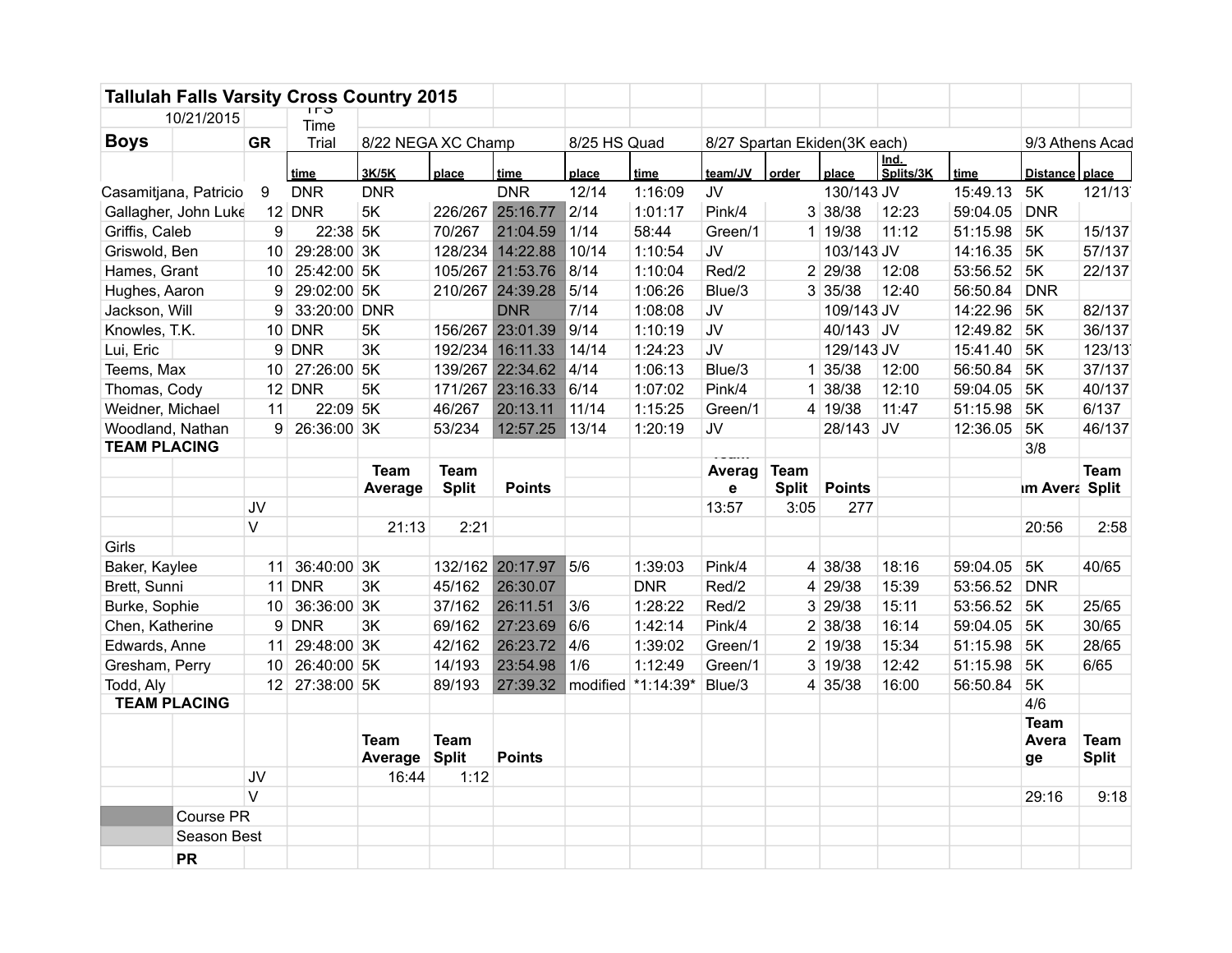|                |            |               |                               |              |                   |                |                          |                   |                      |              |                           |    |                                           | 10/6 Hebron         |                           |
|----------------|------------|---------------|-------------------------------|--------------|-------------------|----------------|--------------------------|-------------------|----------------------|--------------|---------------------------|----|-------------------------------------------|---------------------|---------------------------|
|                |            |               | 9/9 Rabun Gap 9/15 TFS C&Q HS |              |                   | 9/26 TFS Heros |                          |                   | 10/1 Mountain Invite |              |                           |    |                                           | Christian           | 10/20 TI                  |
| time           | place      |               | time   place                  | time         | <b>JV/V</b>       | place          | time                     | <b>JV/V</b>       | place                | time         |                           |    | place                                     | time                | <b>JV/V</b>               |
| 28:43.22 DNR   |            |               | 39/51                         | 26:30.46 DNR |                   |                |                          | <b>JV</b>         |                      | 24:15        |                           |    | Casamitjana, Patricio 137/185 23:44.71 JV |                     |                           |
| <b>DNR</b>     | DNR INJURY |               | DNR INJURY                    |              | DNR INJURY        |                |                          | <b>DNR INJURY</b> |                      |              |                           |    | Gallagher, John Luke DNR INJURY           |                     | <b>DNR INJU</b>           |
| 20:42.12 17/62 |            | 21:10 5/51    |                               | 20:53.59 V   |                   |                | 16/47 20:10.81 V         |                   | 103/187              | 18:51.90     | Griffis, Caleb            |    | 27/185                                    | 19:21.4 $V$         |                           |
| 24:05.44 33/62 |            |               | 23:45 36/51                   | 25:36.97 JV  |                   |                | 16/35 23:16.88 JV        |                   |                      | 22:06        | Griswold, Ben             |    |                                           |                     | 100/185 22:19.27 DNR(10TH |
| 21:39.17 20/62 |            | 21:36 8/51    |                               | 20:57.76 V   |                   |                | 17/47 20:16.41 V         |                   | 133/187              |              | 19:49.00 Hames, Grant     |    | 38/185                                    |                     | 19:50.9 DNR(10TH          |
| <b>DNR</b>     | <b>DNR</b> |               | 24/51                         | 23:51.02 DNR |                   |                |                          | <b>JV</b>         |                      | 21:18        | Hughes, Aaron             |    | 88/185                                    | 21:32.97 V          |                           |
| 25:21.23 49/62 |            |               | 26:40 29/51                   | 24:17.34 JV  |                   |                | 20/35 23:41.41 JV        |                   |                      | 23:34        | Jackson, Will             |    |                                           | 128/185 23:28.76 JV |                           |
| 22:32.64 21/62 |            | 21:40 7/51    |                               | 20:55.19 V   |                   |                | 24/47 20:45.38 V         |                   | 124/187              |              | 19:35.00 Knowles, T.K.    |    | 36/185                                    |                     | 19:50.2 DNR(10TH          |
| 29:10.38 53/62 |            |               | 27:25 38/51                   | 26:20.18 JV  |                   |                | 32/35 27:25.21 DNR       |                   |                      |              | Lui, Eric                 |    | <b>DNR INJURY</b>                         |                     | JV                        |
| 22:32.95 23/62 |            |               | 21:49 13/51                   | 21:32.52 JV  |                   |                | 4/35 21:08.64 JV         |                   |                      | 20:25        | Teems, Max                |    | 49/185                                    |                     | 20:10.6 DNR(10TH          |
| 22:53.39 24/62 |            |               | 21:50 10/51                   | 21:29.60 V   |                   |                | 28/47 21:30.92 V         |                   | 137/187              |              | $19:53.40$ Thomas, Cody   |    | 47/185                                    | $20:07.2$ V         |                           |
| 20:15.14 13/62 |            | 20:06 2/51    |                               | 20:02.67 V   |                   |                | 14/47 20:06.54 V         |                   | 108/187              |              | 19:06.70 Weidner, Michael |    | 15/185                                    | 18:39.5 V           |                           |
| 23:17.01 30/62 |            |               | 23:05 21/51                   | 22:19.32 V   |                   |                | 29/47 21:46.24 V         |                   | 127/187              |              | 19:40.10 Woodland, Nathan |    | 40/185                                    | 19:52.3 $V$         |                           |
|                | 3/6        |               |                               |              | $V-3/6$           |                |                          | $V-20/27$         |                      |              |                           |    | $T-4/9$                                   |                     | $V-3/7$                   |
|                |            | Poi           | <b>Team</b>                   |              | Averag Poin       |                |                          | Averag            |                      | <b>Team</b>  |                           |    | <b>Points</b>                             | <b>Team Avg</b>     |                           |
| <b>Points</b>  |            |               | nts Average Points            |              | e                 | ts             |                          | e                 | <b>Points</b>        | <b>Split</b> |                           |    | 123                                       |                     | 19:30 <b>Points</b>       |
|                |            |               |                               |              |                   |                |                          |                   |                      |              |                           | JV | <b>Team Split</b>                         |                     | 60                        |
| 82             |            |               | 85 20:51.77                   |              | 28 20:34.02       | 88             |                          | 19:24             | 133                  | 0:57         |                           | V  | 1:12                                      |                     | 86                        |
| 32:21.65 47/62 |            | 32:17         |                               | <b>DNR</b>   | JV                |                | 6/11 29:36.02 JV         |                   | 85/129               |              | 28:24.90 Baker, Kaylee    |    | 86/121                                    | 29:21.47 V          |                           |
| <b>DNR</b>     | 44/62      |               | 30:58 21/41                   | 28:17.86 JV  |                   |                | 5/11 29:32.92 DNR INJURY |                   |                      |              | Brett, Sunni              |    | <b>DNR</b>                                |                     | $\overline{V}$            |
| 29:46.39 13/62 |            |               | 27:46 15/41                   | 27:14.01 JV  |                   | 4/11           | 27:03.86 JV              |                   | 47/129               |              | 26:33.40 Burke, Sophie    |    | <b>DNR</b>                                |                     | DNR(10TH                  |
| 30:53.56 39/62 |            |               | 29:19 22/41                   | 28:19.67 DNR |                   |                |                          | JV                | 48/129               |              | 26:34.00 Chen, Katherine  |    | 41/121                                    | 26:44.85 V          |                           |
| 30:16.75 40/62 |            | 29:37         |                               | <b>DNR</b>   | JV                | 3/11           | 26:45.11 JV              |                   | 54/129               |              | 26:46.70 Edwards, Anne    |    | 45/121                                    | 26:53.78 V          |                           |
| 23:03.63 5/62  |            | 23:12 4/41    |                               | 22:34.34 V   |                   | 4/31           | 23:17.67 V               |                   | 43/137               |              | 21:55.70 Gresham, Perry   |    | 5/121                                     |                     | 22:12.80 DNR(10TH         |
|                | <b>DNR</b> |               | <b>DNR INJURY</b>             |              | <b>DNR INJURY</b> |                |                          | DNR INJURY        |                      |              | Todd, Aly                 |    | <b>DNR INJURY</b>                         |                     | <b>DNR INJU</b>           |
|                | 5/6        |               |                               |              |                   |                |                          |                   |                      |              |                           |    |                                           |                     |                           |
|                |            |               |                               |              |                   |                |                          |                   |                      |              |                           |    |                                           |                     |                           |
| <b>Points</b>  |            | <b>Points</b> |                               |              |                   |                |                          |                   |                      |              |                           |    |                                           |                     |                           |
| 104            |            | 126           |                               |              |                   |                |                          |                   |                      |              |                           |    |                                           |                     |                           |
|                |            |               |                               |              |                   |                |                          |                   |                      |              |                           |    |                                           |                     |                           |
|                |            |               |                               |              |                   |                |                          |                   |                      |              |                           |    |                                           |                     |                           |
|                |            |               |                               |              |                   |                |                          |                   |                      |              |                           |    |                                           |                     |                           |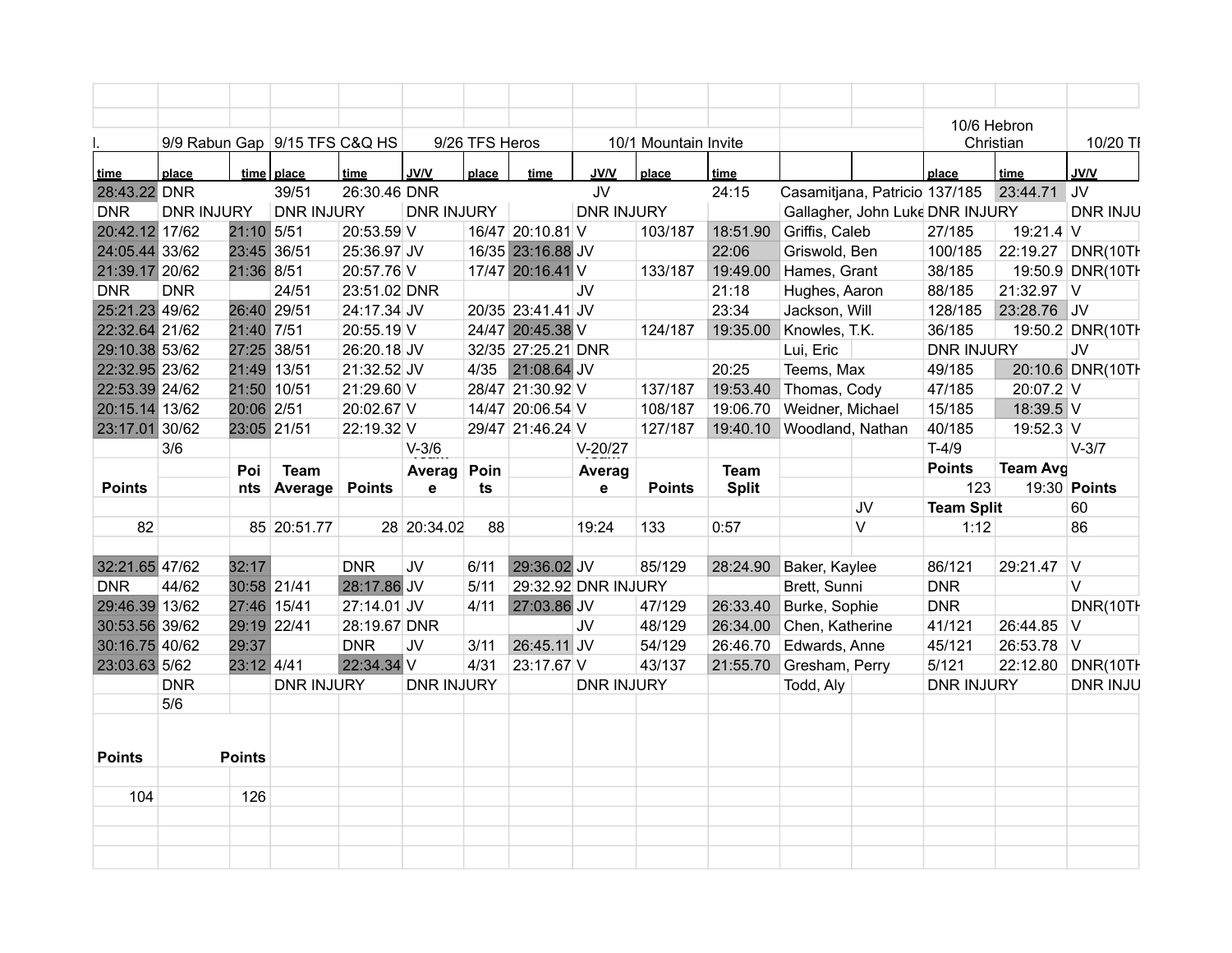| FS Harrier Harvest |                              |                   |                    | 10/29 Area A Champ @ ACS     |  |  |  |  |
|--------------------|------------------------------|-------------------|--------------------|------------------------------|--|--|--|--|
| place              | time                         | <b>JV/V</b>       | place              | time                         |  |  |  |  |
| 19/35              | 23:52.48 JV                  |                   | 39/71              | 23:32.95                     |  |  |  |  |
| <b>IRY</b>         |                              | <b>DNR</b>        |                    |                              |  |  |  |  |
| 11/45              | 19:40.30                     | I۷                | 17/57              | 19:07.71                     |  |  |  |  |
| <b>HTRIP)</b>      |                              | JV                | 52/71              | 25:27.22                     |  |  |  |  |
| <b>HTRIP)</b>      |                              | IV.               | 33/57              | 20:14.67                     |  |  |  |  |
| 26/45              | 21:13.65                     | <b>JV</b>         | 20/71              | 21:52.20                     |  |  |  |  |
| 13/35              | 22:43.90 JV                  |                   | 32/71              | 22:54.30                     |  |  |  |  |
| <b>HTRIP)</b>      |                              | $\vee$            | 42/57              | 20:53.56                     |  |  |  |  |
| 28/35              | 25:49.17 JV                  |                   | 57/71              | 26:12.96                     |  |  |  |  |
| <b>ITRIP)</b>      |                              | $\vee$            | 48/57              | 21:40.56                     |  |  |  |  |
| 23/45              | 21:04.34                     | IV.               | 34/57              | 20:20.65                     |  |  |  |  |
| 9/45               | 19:33.93                     | $\mathsf{v}$      | 21/57              | 19:12.65                     |  |  |  |  |
| 17/45              | 20:26.04                     | $\mathsf{V}$      | 40/57              | 20:43.90                     |  |  |  |  |
| $JV-3/5$           |                              | $V-6/9$           | JV-6/6             |                              |  |  |  |  |
| <b>Team</b><br>Avg | <b>Team</b><br><b>Splits</b> | <b>Points</b>     | <b>Team</b><br>Avg | <b>Team</b><br><b>Splits</b> |  |  |  |  |
| 22:38.51           |                              |                   | 137 23:59          | 4:20                         |  |  |  |  |
| 20:23.66           |                              |                   | 145 19:55          | 1:36                         |  |  |  |  |
|                    |                              |                   |                    |                              |  |  |  |  |
| 26/32              | 29:54.52 V                   |                   | 56/58              | 29:06.49                     |  |  |  |  |
| 25/32              | 29:45.83 V                   |                   | 55/58              | 29:01.07                     |  |  |  |  |
| <b>HTRIP)</b>      |                              | DNR INJURY        |                    |                              |  |  |  |  |
| 20/32              | 27:37.38 V                   |                   | 49/58              | 26:41.65                     |  |  |  |  |
| 22/32              | 28:11.46                     | V                 | 44/58              | 26:04.10                     |  |  |  |  |
| <b>HTRIP)</b>      |                              | V                 | 15/58              | 22:08.36                     |  |  |  |  |
| <b>IRY</b>         |                              | <b>DNR INJURY</b> |                    |                              |  |  |  |  |
|                    |                              | $V-9/9$           |                    |                              |  |  |  |  |
|                    |                              |                   |                    |                              |  |  |  |  |
|                    |                              | Point             | <b>Team</b><br>Avg | <b>Team</b><br><b>Splits</b> |  |  |  |  |
|                    |                              |                   |                    |                              |  |  |  |  |
|                    |                              |                   | 219 26:36          | 6:58                         |  |  |  |  |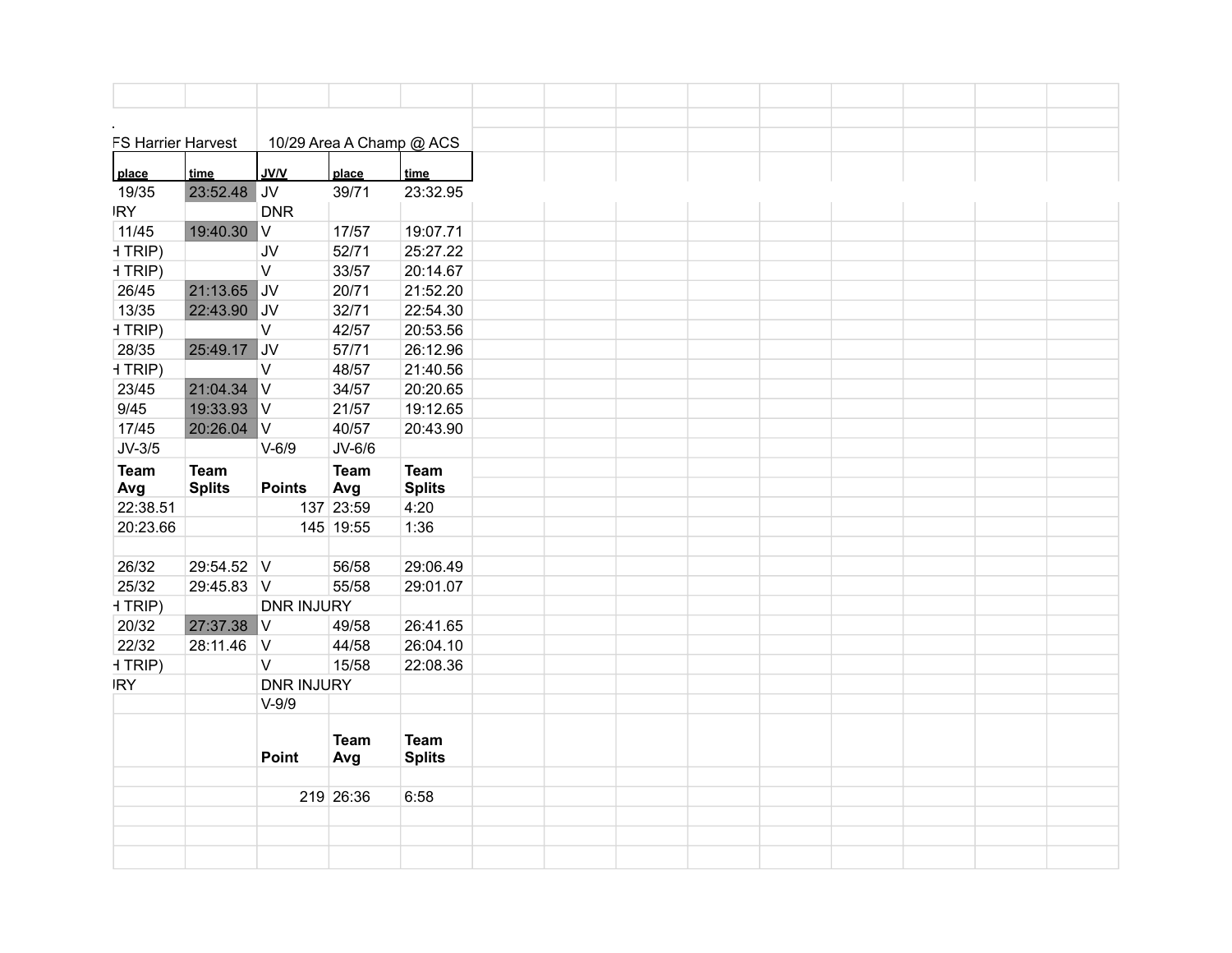

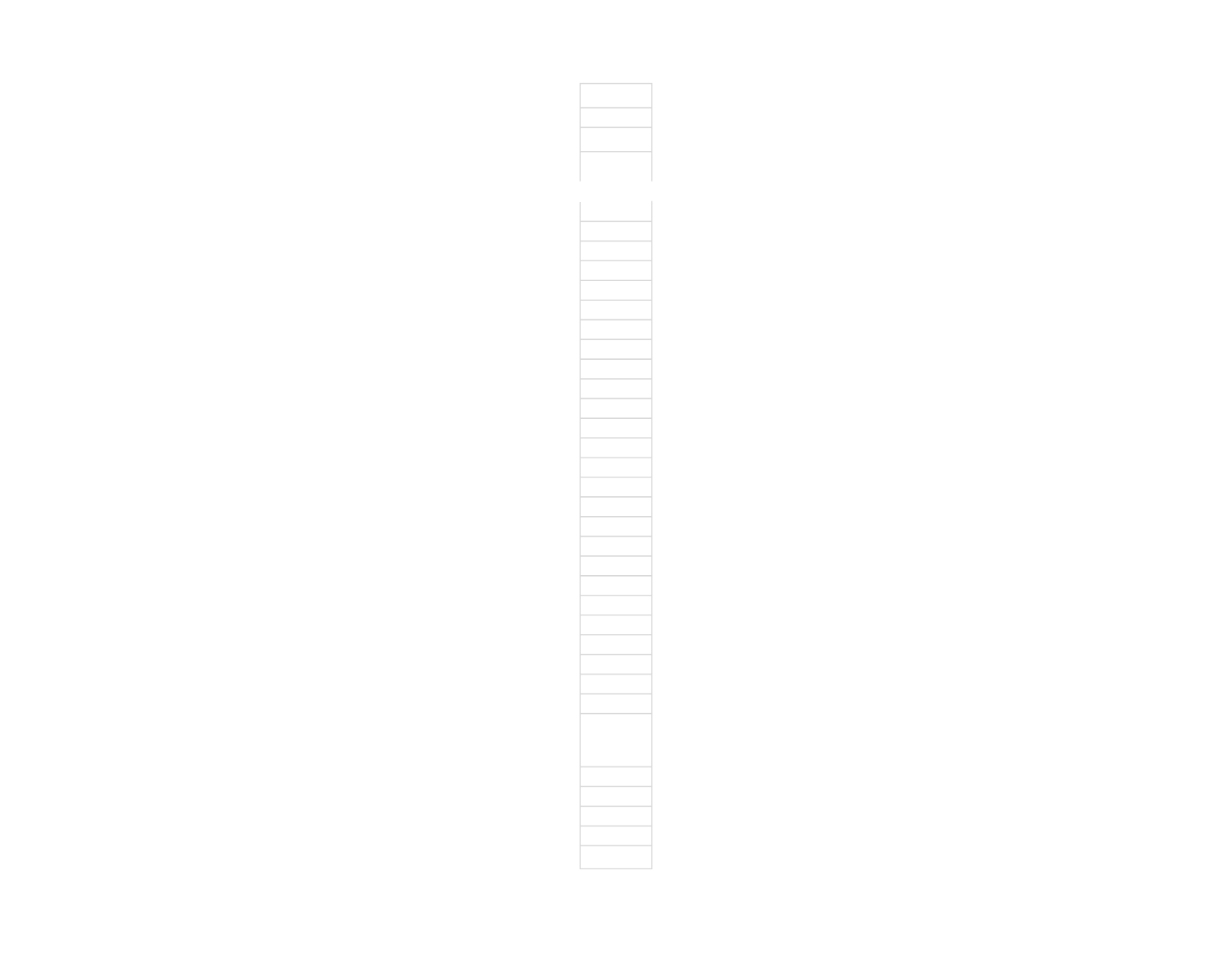|                        |    |                          |                |                              |                   |                                     |                 |                  |                         |       | <b>Tallulah Falls Varsity Cross Country 2014</b> |             |              |                    |                   |                           |             |                   |                                 |                               |                   |
|------------------------|----|--------------------------|----------------|------------------------------|-------------------|-------------------------------------|-----------------|------------------|-------------------------|-------|--------------------------------------------------|-------------|--------------|--------------------|-------------------|---------------------------|-------------|-------------------|---------------------------------|-------------------------------|-------------------|
| 10/9/2014              |    | 3ppl 2mi                 |                | 4 ppl, 12k                   |                   |                                     |                 | fast course      |                         |       |                                                  |             |              |                    |                   |                           |             |                   |                                 |                               |                   |
|                        |    |                          |                | 8/28 3k SE<br><b>Spartan</b> |                   | 9/6 Mtn Eagle<br><b>Invite-NGTC</b> |                 | 9/13 E           | Jackson                 |       | 9/16 Cookies<br>'n Ouotes                        | 9/27 Heroes | Invitational | 10/2 Mtn           | Unicoi            | $10/10$ Rab<br>Gap        |             |                   | 10/14 Harrier<br><b>Harvest</b> | 10/30 Area A<br><b>Athens</b> |                   |
| <b>Boys</b>            |    | <b>GR</b> S Relay Carniv |                | Ekiden                       |                   |                                     |                 |                  |                         |       |                                                  |             |              |                    |                   |                           |             |                   |                                 |                               | Academy           |
|                        |    | <u>place</u>             | time           | place                        | <u>time</u>       | place                               | time            | place            | time                    | place | time                                             | place       | <u>time</u>  | <u>place</u>       | time              | <u>place</u>              | <u>time</u> | <u>place time</u> |                                 | place                         | time              |
| Bond, Sam              | 12 | 6/8                      | 47:46          | 38/40                        | 65:11             |                                     | 124/12: 29:15.0 | 123/175JV        | 25:04.5                 | 33/36 | 29:33.8                                          | 30/31       | 27:22        | 287/299JV          | 26:19.8           | 38/52                     | 26:28       |                   | DNR inj                         | 55/59                         | 27:38.7           |
| Carmack, Jake          | 12 | $2/8$                    | 43:29          | 16/40                        | 51:43.8           | 92/125                              | 21:46.6         | 50/96 V          | 20:04.3                 | 2/36  | 21:27.1                                          | 10/31       | 20:40.9      | 155/208            | 19:49.6           | 2/52                      | 20:38       | 10/41             | 20:48.37                        | 39/62                         | 20:05.7           |
| Gallagher, John Luk 11 |    | $2/8$                    | 43:29          | 16/40                        | 51:43.8           | 112/125 24:02.6                     |                 | 85/96 V          | 22:53.2                 | 15/36 | 23:51.9                                          | 18/31       | 22:59.6      |                    | 193/208 21:42.5   | <b>DNR</b>                |             | 19/41             | 22:31.68                        | 56/62                         | 2:22.47           |
| Griswold, Ben          | 9  | 4/8                      | 47:04          | 69/97J                       | 15:11.6           |                                     | 122/12: 25:56.4 |                  | 113/175JV 24:33.81      |       | <b>DNRs</b>                                      | 21/31       | 24:17.8      |                    | 247/299JV 24:07.6 | miss bus                  |             | 22/41             | 23:08.94                        | 28/59                         | 22:44.5           |
| Gulle, Jesse           | 9  | no                       | team           | 38/40                        | 65:11.0           | 121/12:5:34.99                      |                 | 88/175JV         | 23:20.4                 | 18/36 | 24:25.31                                         | 20/31       | 23:40.       | 179/299JV          | 22:01.3           | 20/52                     | 23:21       | 21/41             | 22:40.81                        |                               | 58/62 22:33.4     |
| Hames, Grant           | 9  | 4/8                      | 47:04          |                              | <b>DNRS</b>       | 113/125 24:24.8                     |                 | 68/175JV         | 22:33.7                 | 19/36 | 24:25.61                                         |             | <b>DNR</b>   | 142/199JV          | 21:06.8           | <b>DNRi</b>               |             |                   | DNR inj                         |                               | <b>DNR INJURY</b> |
| Jackson, Fredericl 9   |    | $2/8$                    | 43:29          | 37/40                        |                   | 60:16.6 99/125                      | 22:33.7         | 37/175JV         | 21:24.0                 | 10/36 | 22:48.91 11/31                                   |             | 20:49        | 86/299JV           | 19:48.8           | 3/52                      | 20:49       | 7/41              | 20:07.05                        | 31/62                         | 19:39.2           |
| Lane, Garrett          | 11 | 6/8                      | 47:46          | 32/40                        | 56:56.1           | 115/125 24:32.2                     |                 | <b>DNF</b>       | <b>DNF</b>              | 21/36 | 24:57.93                                         | 19/31       | 23:12        |                    | 200/20 22:17.5    | 24/52                     | 23:58       | 26/41             | 23:24.30                        | 59/62                         | 23:23.5           |
| Teems, Max             | 9  | 4/8                      | 47:04          | 37/40                        | 60:16.6           | 114/125 24:25.3                     |                 | 65/175JV         | 22:21.46                | 11/36 | 23:00.3                                          | 14/31       | 21:50.       | 134/299JV          | 20:55.3           | 9/52                      | 21:32       | 12/41             | 21:07.95                        |                               | 44/62 20:43.4     |
| Thomas, Cody           | 11 | 6/8                      | 47:46          | 32/40                        | 56:56.1           |                                     | 109/12: 23:36.8 | 78/96 V          | 22:02.1                 | 8/36  | 22:25.66                                         |             | <b>DNRi</b>  |                    | 74/208 20:47.4    | 8/52                      | 21:28       | 17/41             | 21:52.10                        |                               | 52/62 21:19.5     |
| <b>TEAM PLACING</b>    |    |                          |                |                              | Top team 16/40    | 13th/14                             |                 | JV 6/12          | 204pts                  | 3/3   | 46pts                                            | 2/3         | 59pts        |                    | 9/24JV 562pts     | RG 35 TF 42 ChS 48 RC 110 |             |                   | Chest 18 TF 65                  | $V-8/9$                       |                   |
|                        |    |                          |                |                              |                   |                                     |                 | V no team score  |                         |       |                                                  |             |              |                    | o Var team scor   |                           |             |                   | StCo 65 TC 83                   | $V-222$                       |                   |
| Girls                  |    |                          |                |                              |                   |                                     |                 |                  |                         |       |                                                  |             |              |                    |                   |                           |             |                   |                                 |                               |                   |
| Baker, Kaylee          | 10 | <b>DQ</b>                | 61:30          |                              | 21/37JV 18:46.3   |                                     | 42/64JV 35:36.5 | 49/82 JV         | 31:27.0                 | 27/29 | 3:22.96                                          | 21/23       | 30:21        | 85/161JV           | 27:47.3           | 12/20                     | 28:24       |                   | DNR 10th trip                   |                               | 23/43 29:12.3     |
| Brett, Sunni           | 10 | DO                       | 64:42          | 38/40                        | 65:11.0           | <b>DNRi</b>                         |                 |                  | <b>DNRi</b>             |       | <b>DNRi</b>                                      |             | <b>DNRi</b>  |                    | <b>DNRi</b>       |                           | <b>DNRi</b> |                   | DNR 10th trip                   |                               | <b>DNR INJURY</b> |
| Edwards, Anne          | 10 | 4/7                      | 56:49          | 37/40                        | 60:16.6           | 82/95                               | 30:32.0         | 36/82JV          | 28:49.8                 | 18/29 | 9:34.46                                          | 18/23       | 28:27.8      |                    | 175/190 28:01.2   | 14/20                     | 29:30       |                   | DNR 10th trip                   |                               | 14/43 27:56.7     |
| Gresham, Perry         | 9  | $1/7\,$                  | 49:28          | 16/40                        | 51:43.8 24/95     |                                     | 24:15.5         | 16/85 V          | 22:47.7                 | 2/29  | 3:40.92                                          | 4/23        | 23:03.0      | 53/190             | 22:08.8           | <b>DNRI</b> [1]           |             | 7/34              | 23:58.66                        |                               | 18/56 22:12.2     |
| Kulow, Jennifer        | 11 | DO.                      | 64:42          | 26/37J                       | 19:46.7           | 46/64JV                             | 36:20.5         | $61/82~{\rm JV}$ | 35:00.2                 | 29/29 | 4:41.54                                          | 22/23       | 34:16.0      | 149/161JV          | 33:38.2           | 19/20                     | 32:50       | 34/34             | 33:18.45                        | 35/43 32:38.1                 |                   |
| Link, Carlise          | 11 | 4/7                      | 56:49          | 37/40                        | 60:16.6           | 89/95                               | 33:03.3         | 43/82 JV         | 29:53.9                 | 22/29 | .20.94                                           | 20/23       | 29:29.       |                    | 179/19 28:36.2    | 11/20                     | 28:13       | 18/34             | 27:51.61                        | 51/56                         | 27:28.3           |
| Nichols, Rachel        | 12 | 1/7                      | 49:28          | 32/40                        | 56:56.1           | 77/95                               | 29:25.1         | 73/85 V          | 28:44.0                 | 24/29 | :40.68                                           | 19/23       | 29:10.7      |                    | <b>DNRi</b>       | 10/20                     | 28:11       | 21/34             | 28:56.74                        | 53/56                         | 27:38.2           |
| Pederson, Linden 12    |    | 1/7                      | 49:28          | 16/40                        | 51:43.8           | 26/95                               | 24:36.52        |                  | <b>DNF</b>              |       | <b>DNRs</b>                                      | $5/23$      | 23:50.       | 95/190             | 23:20.0           | 1/20                      | 23:10       | 6/34              | 23:00.91                        | 34/56                         | 23:43.0           |
| Smith, Abbie           | 9  | DO                       | 64:42          | 38/40                        | 65:11.0           | 51/64JV                             | 36:45.06        |                  | <b>DNRs</b>             | 28/29 | 4:41.23                                          |             | <b>DNR</b>   | 148/161JV          | 33:14.2           |                           | <b>DNRi</b> |                   | DNR inj                         | 38/43                         | 33:41.7           |
| Stein, Brittany        | 11 | <b>DNRi</b>              |                | <b>DNRi</b>                  |                   | <b>DNRi</b>                         |                 |                  | <b>DNRi</b>             |       | <b>DNRi</b>                                      |             | <b>DNRi</b>  |                    | <b>DNRi</b>       | 17/20                     | 31:46       | 33/34             | 31:39.73                        | 27/43                         | 30:03.0           |
| Tauber, Madeleine 12   |    | 4/7                      | 56:49          | 32/40                        | 56:56.1           | 56/95                               | 26:40.5         | 38/85 V          | 24:59.2                 | 7/29  | 6:51.18                                          | 11/23       | 26:11.5      | 103/190            | 23:56.1           | 5/20                      | 24:58       | 9/34              | 25:13.52                        |                               | 39/56 24:53.3     |
| Watts, Maci            | 11 | DO                       | 61:30          |                              | 16/37JV 18:25.8   | 30/64JV                             | 33:11.          | 50/82 VJ         | 31:27                   | 26/29 | 3:22.23                                          |             | <b>DNRi</b>  |                    | DNRi              |                           | <b>DNRi</b> |                   | DNR inj                         |                               | <b>DNR INJURY</b> |
| TEAM PLACING           |    |                          |                |                              |                   | top team $16/40$   10th/12          |                 | V no team score  |                         | 3/3q  | 58pts                                            |             |              |                    |                   | TF 39 RG 50               |             |                   | <b>Chest 25 TC 49</b>           | JV-5/6 V-7/8                  |                   |
|                        |    |                          |                |                              |                   |                                     |                 |                  |                         |       |                                                  |             |              |                    |                   | RC no score               |             |                   | TF 55 StCo no                   | JV-113 V-188                  |                   |
| Personal Records gr    |    | time                     | $\mathbf{v}$ r |                              |                   | time                                | vr              | place            |                         |       |                                                  |             |              |                    |                   |                           |             |                   |                                 |                               |                   |
| Bond, Sam              |    |                          |                | <b>Grant Hames</b>           |                   |                                     |                 |                  | Caylee Baker 10t        |       |                                                  |             |              | Carlise Link11th   |                   |                           |             |                   | <b>Madeleine Tauber 12tl</b>    |                               |                   |
| Carmack, Jake          | 11 | 19:15.4                  | 2013           |                              | ederick Jackson   |                                     |                 |                  |                         |       | Sunni Brett 10th 28:14.9                         | 2013        |              | Rachel Nichols 12t |                   |                           | 25:25       | 2012              | Maci Watts 11th                 |                               |                   |
| Gallagher, John Luk 10 |    | 20:14                    | 2012           | Garrett Lane                 |                   |                                     |                 |                  | nne Edwards 10t 26:20.4 |       |                                                  | 2013        |              | inden Pederson 12  |                   |                           |             |                   |                                 |                               |                   |
| Griswold, Ben          | 9  |                          |                | Max Teems                    |                   |                                     |                 |                  | Perry Gresham 9         |       |                                                  |             |              | Abbie Smith 9th    |                   |                           |             |                   |                                 |                               |                   |
| Gulle, Jesse           | 9  |                          |                |                              | Cody Thomas 20:21 |                                     | 2013            |                  | ennifer Kulow 11th      |       |                                                  |             |              | Brittany Stein 11  |                   |                           | 27:29.27    | 2013              |                                 |                               |                   |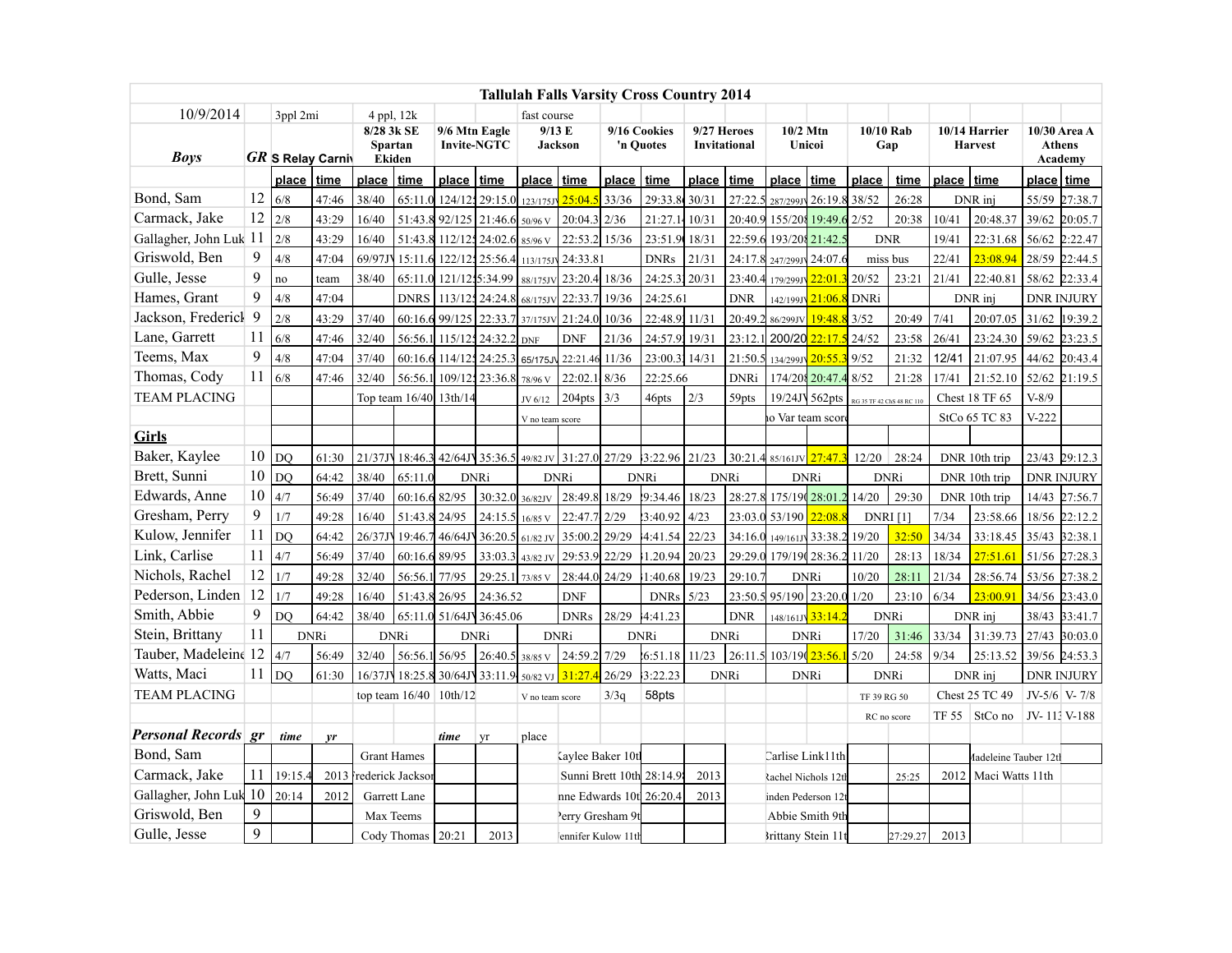| <b>Varsity Cross Country 2013</b>            |       |                                     |  |                                              |      |                                                     |           |                             |  |                |              |
|----------------------------------------------|-------|-------------------------------------|--|----------------------------------------------|------|-----------------------------------------------------|-----------|-----------------------------|--|----------------|--------------|
|                                              |       |                                     |  |                                              |      |                                                     |           |                             |  |                |              |
| <b>Boys</b>                                  |       | 9/7 Mtn Eagle<br><b>Invite-NGTC</b> |  | 9/12 Relay<br>Carnival<br><b>Team Scores</b> |      | 9/17 Cookies 'n<br><b>Quotes</b>                    |           | 9/28<br><b>Invitational</b> |  | 10/4 Rabun Gap | 10/10<br>Eas |
| Bond, Samuel                                 | 130th | 31:38.6                             |  | 23:03:00 24th                                |      | $28:37:00$ 30th                                     |           | 29:34:00 37th               |  | 28:35.3 134th  |              |
| Carmack, Jake                                | 74th  | 21:17.2                             |  | $19:45:00$ 5th                               |      | $20:48:00$ 7th                                      |           | $20:16:00$ 2nd              |  | $20:25.0$ 73rd |              |
| Gallagher, John Luke                         | 104th | 22:50.8                             |  | 19:45:00 9th                                 |      | 22:07:00 14th                                       |           | $21:34:00$ 18th             |  | 23:19.0 129th  |              |
| Hand, Will                                   | 124th | 27:52.6                             |  | 23:03:00 19th                                |      | 24:32:00 25th                                       |           | 25:11:00 32nd               |  | 26:56.8 133rd  |              |
| Thomas, Cody                                 |       | <b>NA</b>                           |  | 19:45:00 13th                                |      | 22:48:00 17th                                       |           | 22:18:00 9th                |  | 22:16.5 98th   |              |
| <b>Girls</b>                                 |       |                                     |  |                                              |      |                                                     |           |                             |  |                |              |
| Brett, Sunni                                 | 100th | 31:24.9                             |  |                                              | 17th | 29:47:00 25th                                       |           | 28:44:00 22nd               |  | 31:38.4 99th   |              |
| Edwards, Anne                                | 87th  | 27:54.8                             |  |                                              | 12th | $27:15:00$ 22nd                                     |           | 26:53:00 16th               |  | 28:08.7 82nd   |              |
| Grizhebovskaya, Mash, 80th                   |       | 26:55.6                             |  |                                              | 9th  | 25:29:00 19th                                       |           | 25:59:00 12th               |  | $26:32.6$ 57th |              |
| Mo, Katrina                                  | 104th | 33:44.1                             |  |                                              | 19th | 29:53:00 30th                                       |           | 29:59:00 39th               |  | 28:48.2        |              |
| Nichols, Rachel                              | 94th  | 29:28.8                             |  |                                              | 15th | 28:56:00 24th                                       |           | 28:39:00 20th               |  | 29:38.1 97th   |              |
| Pederson, Linden                             | 73rd  | 25:55.9                             |  |                                              | 8th  | 24:59:00 17th                                       |           | 25:17:00 5th                |  | 24:46.1 38th   |              |
| Stein, Brittany                              | 96th  | 30:56.1                             |  |                                              |      |                                                     | $NA$ 29th | 29:23:00 19th               |  | 29:10.6 91st   |              |
| Times are from Milesplit last update 11/1/13 |       |                                     |  |                                              |      | <b>Season's Best Time</b><br><b>Personal Record</b> |           |                             |  |                |              |
| <b>Personal Records</b>                      | Year  |                                     |  |                                              |      |                                                     |           |                             |  |                |              |
| Gallagher, John Luke                         | 2012  | 20:14                               |  |                                              |      |                                                     |           |                             |  |                |              |
| Grizhebovskaya, Masha                        | 2012  | 23:01                               |  |                                              |      |                                                     |           |                             |  |                |              |
| Nichols, Rachel                              | 2012  | 25:25:00                            |  |                                              |      |                                                     |           |                             |  |                |              |
| Stein, Brittany                              | 2012  | 25:27:00                            |  |                                              |      |                                                     |           |                             |  |                |              |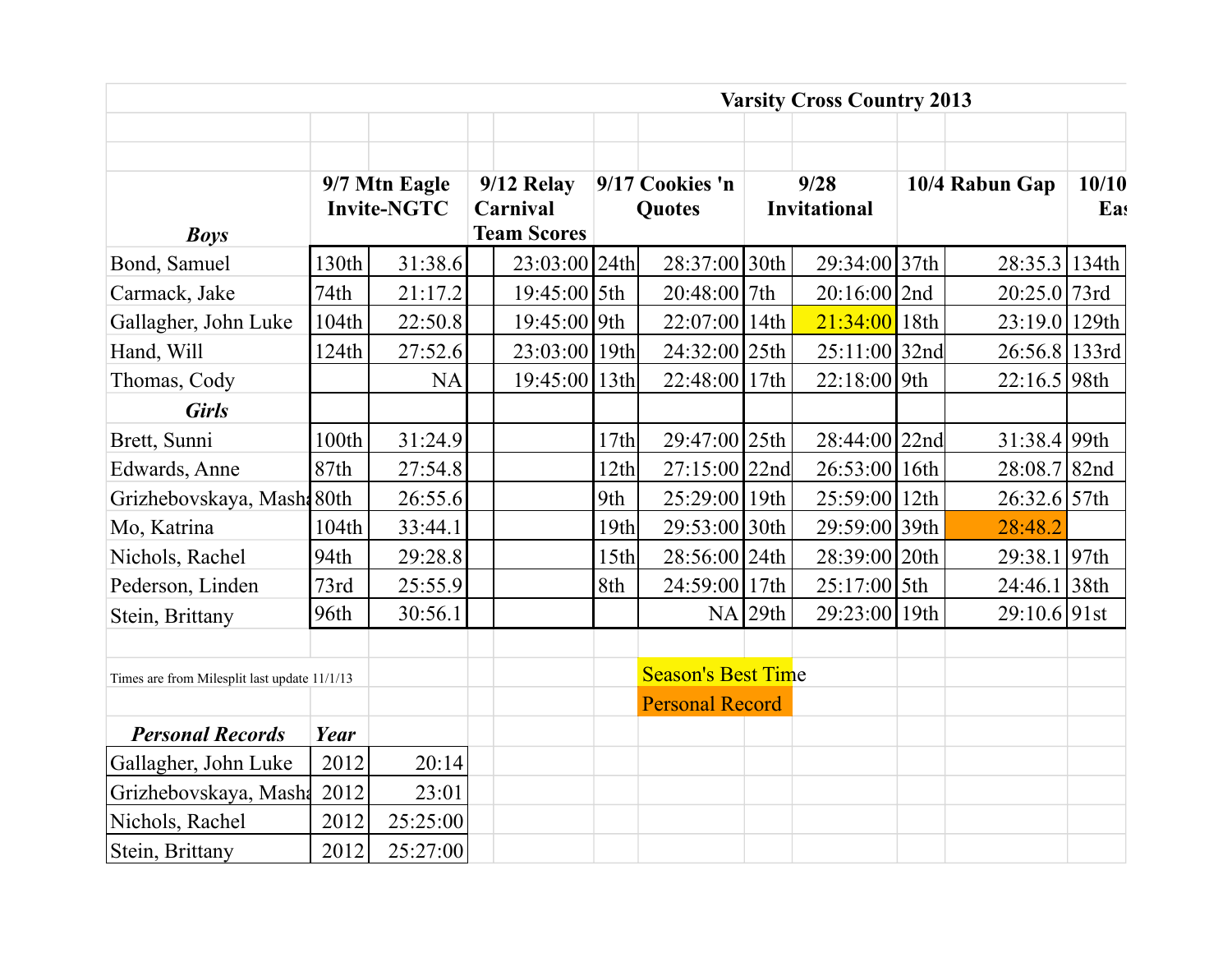| <b>Bob Roller-</b><br>st Jackson |            | 10/17 Harrier<br><b>Harvest</b> |      | 10/31 Area A<br><b>Athens Christian</b> |
|----------------------------------|------------|---------------------------------|------|-----------------------------------------|
| $25:11.6$ 28th                   |            | 27:14.0 58th                    |      | 26:16.06                                |
| $19:15.4$ 5th                    |            | 20:37.0 28th                    |      | 19:51.88                                |
| 22:17.0 10th                     |            | 21:40.0 52nd                    |      | 22:04.42                                |
| $23:44.7$ 20th                   |            | 23:48.0                         |      | III                                     |
| $20:21.0$ 11th                   |            | 22:06.0                         | 53rd | 22:20.27                                |
|                                  |            |                                 |      |                                         |
| 29:03.9 26th                     |            | 29:17.0 48th                    |      | 28:14.98                                |
| $26:20.4$ 18th                   |            | 27:59.0 45th                    |      | 27:23.06                                |
| $25:05.6$ 5th                    |            | $24:41.0$ 40th                  |      | 25:40.63                                |
|                                  | $NA$  25th | 29:02.0 51st                    |      | 29:50.98                                |
| 28:37.0 19th                     |            | 28:09.0 47th                    |      | 27:30.81                                |
| $23:38.3$ 8th                    |            | 25:47.0 37th                    |      | 24:56.08                                |
| $27:36.5$ 20th                   |            | 28:34.0 46th                    |      | 27:29.27                                |
|                                  |            |                                 |      |                                         |
|                                  |            |                                 |      |                                         |
|                                  |            |                                 |      |                                         |
|                                  |            |                                 |      |                                         |
|                                  |            |                                 |      |                                         |
|                                  |            |                                 |      |                                         |
|                                  |            |                                 |      |                                         |
|                                  |            |                                 |      |                                         |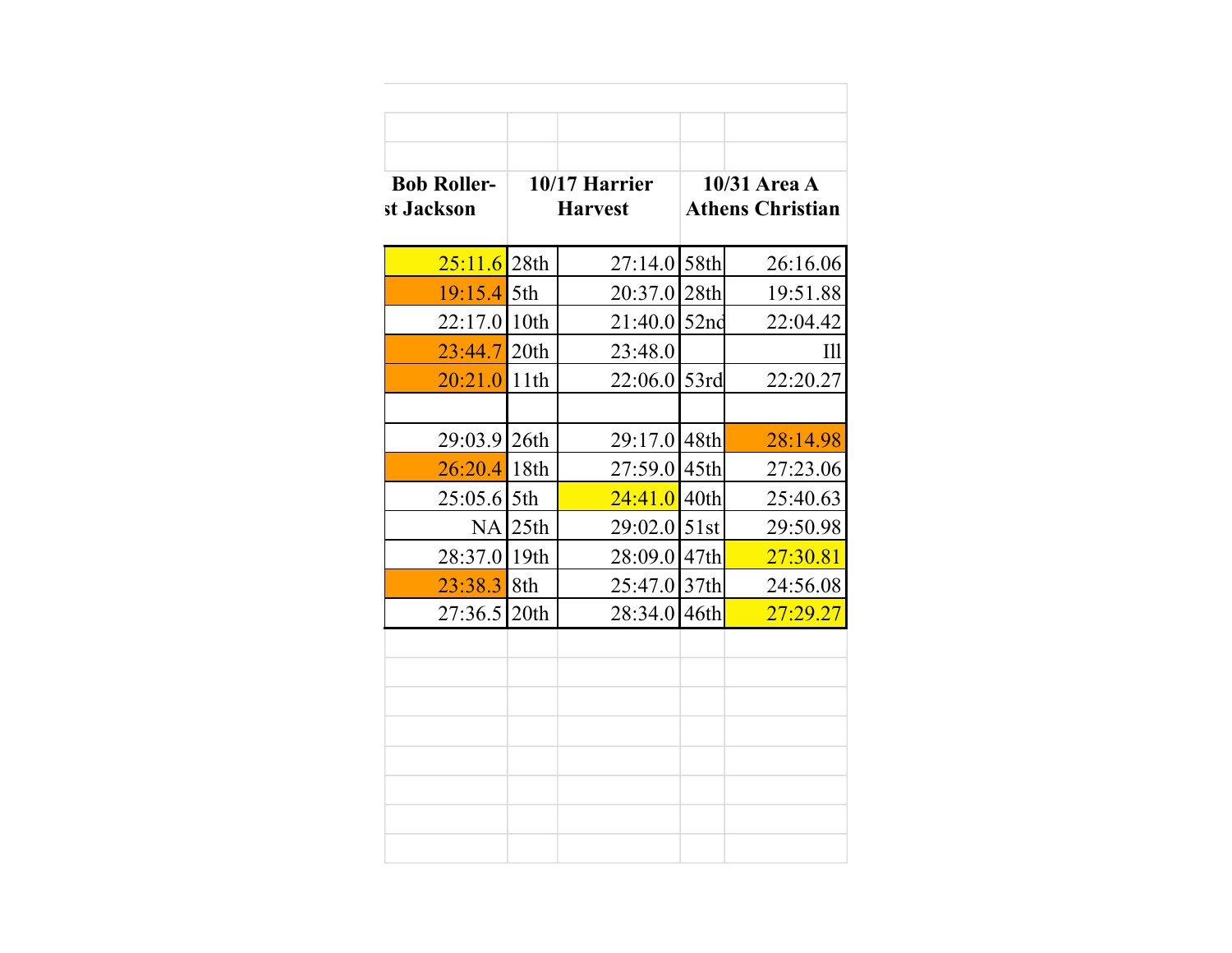|                             |                            |                                |                   | Tallulah Falls School Varsity Cross Country 2012 |                     |                                  |                              |
|-----------------------------|----------------------------|--------------------------------|-------------------|--------------------------------------------------|---------------------|----------------------------------|------------------------------|
| <b>Boys</b>                 | <b>Mtn Eagle</b><br>9/8/12 | <b>Eagle Inv</b><br>9/15/12    | C'NO<br>9/20/12   | $\text{Hm} \text{ Mt} \#2$<br>9/24/12            | Mtn Inv<br>10/4     | Hm Mt $#3$<br>10/18/12           | Area A<br>Champ<br>10/25/12  |
| <b>Braham, Hunter</b>       | 23:42<br>144 of 176        | 19:17<br>86 of 166             | 0:42<br>3 of 14   | 25:55<br>18 of 20                                | 19:20<br>114 of 199 | 0:08<br>4 of 30                  | 21:16<br>45 of 61            |
| <b>Brown, Connor</b>        | 27:57<br>95 of 126         | 24:22<br>164 of 166            | 25:24<br>13 of 14 | 23:43<br>$15$ of $20$                            | 23:57<br>183 of 230 | 23:54<br>21 of 30                | Illness                      |
| Carmack, Jake               | 22:04<br>103 of 176        | 19:47<br>$102 \text{ of } 166$ | 21:16<br>4 of 14  | 21:13<br>6 of 20                                 | 20:13<br>155 of 199 | 20:36<br>5 of 30                 | 20:35<br>39 of 61            |
| <b>Gallagher, John Luke</b> | 24:56<br>157 of 176        | 20:43<br>137 of 166            | 21:50<br>7 of 14  | 22:35<br>12 of 20                                | 20:14<br>156 of 199 | 21:24<br>11 of 30                | 22:11<br>50 of 61            |
| Grimsley, Will              | 20:09<br>40 of 176         | 18:46<br>63 of 166             | 9:56<br>1 of 14   | 19:47<br>2 of 20                                 | 19:17<br>110 of 199 | 19:46<br>1 of 30                 | 20:01<br>34 of 61            |
| Hand, Will                  | Injury                     | Injury                         | Injury            | Injury                                           | 26:15<br>215 of 230 | 27:41<br>28 of 30                | 26:00<br>$42 \text{ of } 48$ |
| Hilario, Lito               | 25:26<br>165 of 176        | 23:19<br>161 of 166            | 24:15<br>11 of 14 | 23:44<br>16 of 20                                | 22:27<br>186 of 199 | 24:16<br>22 of 30                | 22:54<br>53 of 61            |
| Thomas, Cody                | 27:44<br>94 of 126         | 22:52<br>158 of 166            | 24:27<br>12 of 14 | 23:08<br>14 of 20                                | 22:38<br>189 of 199 | 23:05<br>19 of 30                | Illness                      |
|                             | <b>Mtn Eagle</b>           | <b>Eagle Inv</b>               | C'NO              | Hm Mt #2                                         | Mtn Inv             | Hm Mt $#3$                       | Area A                       |
| <b>Girls</b>                | 9/8/12                     | 9/15/12                        | 9/20/12           | 9/24/12                                          | 10/4                | 10/18/12                         | Champ<br>10/25/12            |
| <b>Brubeck, Calli</b>       | 31:44<br>30 of 69          | 28:18<br>114 of 131            | 29:16<br>14 of 17 | 30:24<br>$10$ of $15$                            | 28:19<br>69 of 117  | 31:32<br>18 of 20                | 29:03<br>14 of 34            |
| Freeman, Simeone            | NA                         | 45:53<br>88 of 89              | <b>NA</b>         | 40:57<br>$15$ of $15$                            | <b>NA</b>           | 41:53<br>20 of 20                | 41:20<br>34 of 34            |
| Grizhebovskaya, Mash26:28   | 47 of 122                  | 23:46<br>44 of 131             | 24:58<br>2 of 17  | 24:15<br>$2$ of 15                               | 23:01<br>66 of 169  | 23:31<br>1 of 20                 | 24:22<br>28 of 52            |
| <b>Mungin, Precious</b>     | 31:14<br>$26$ of 69        | 24:45<br>62 of 131             | 27:11<br>8 of 17  | 26:04<br>4 of 15                                 | 24:59<br>66 of 169  | 26:06<br>5 of 20                 | 24:43<br>34 of 52            |
| Nichols, Rachel             | 28:17<br>76 of 122         | 25:25<br>72 of 131             | 27:35<br>10 of 17 | 28:07<br>6 of 15                                 | Injury              | Injury                           | Injury                       |
| Pederson, Linden            | 27:23<br>61 of 122         | 24:26<br>55 of 131             | 25:27<br>4 of 17  | 24:57<br>3 of 15                                 | 24:53<br>106 of 169 | 24:21<br>2 of 20                 | 23:55<br>$22$ of $52$        |
| Spain, Sarah                |                            | $NA$ 0:34<br>47 of 89          | 32:14<br>17 of 17 | 33:33<br>13 of 15                                |                     | NA <sub>31</sub> :49<br>19 of 20 | 32:06<br>30 of 34            |
| <b>Stein, Brittany</b>      | 27:55<br>70 of 122         | 25:27<br>74 of 131             | 27:39<br>11 of 17 | 28:25<br>7 of 15                                 | Illness             | 28:00<br>12 of 20                | 28:13<br>46 of 52            |
| <b>Stephens</b> , Ella      | 35:40<br>51 of 69          | <b>NA</b>                      | 31:55<br>16 of 17 | 29:58<br>$9$ of $15$                             | 27:36<br>61 of 117  | 28:38<br>$14$ of $20$            | 28:23<br>11 of 34            |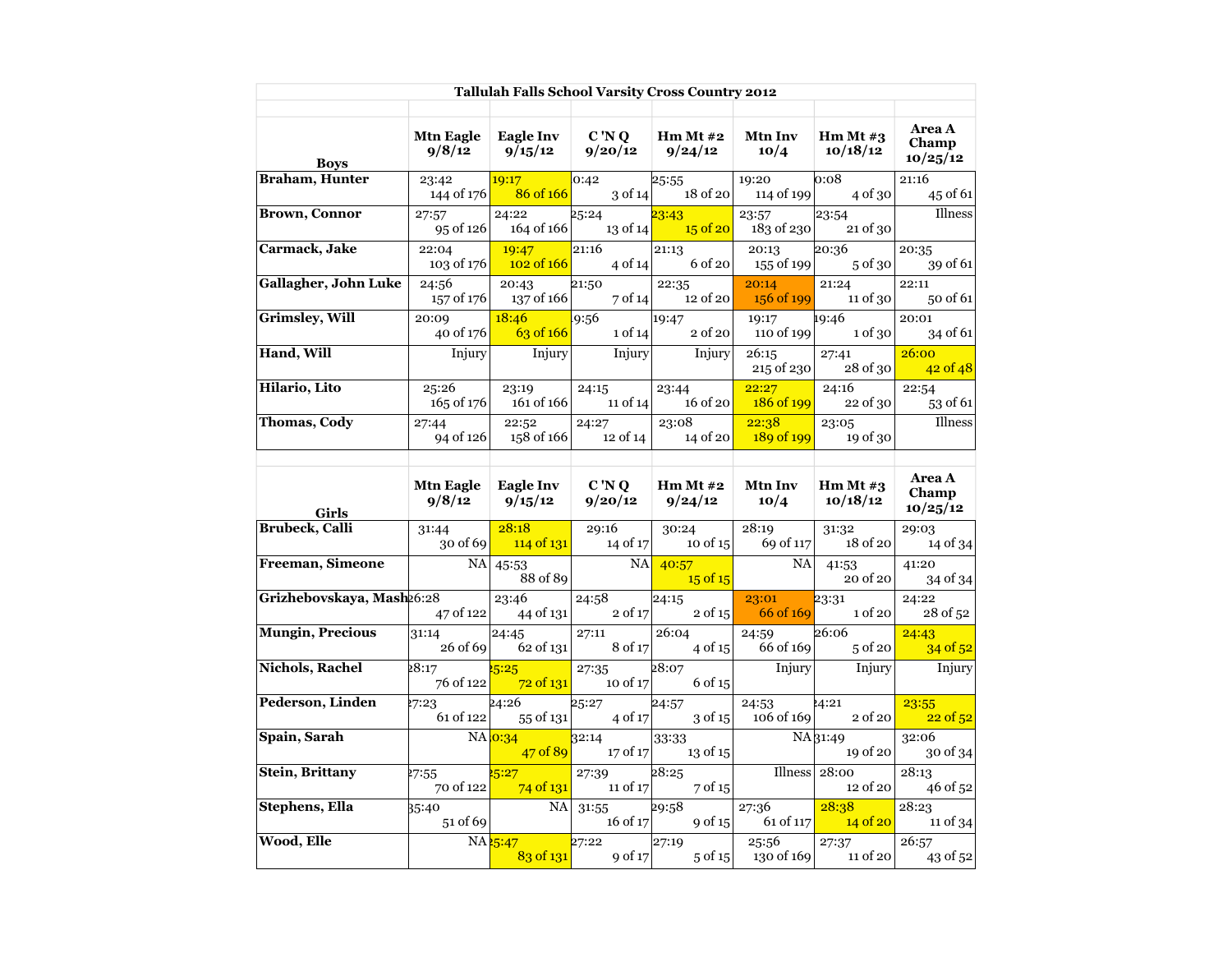| <b>Boys</b>                           | Gr              | 6/24 5k TT | 7/24 5k TT | 5k TT shortline     | 1 Mile    | <b>Relay Carnival</b> |      |              |
|---------------------------------------|-----------------|------------|------------|---------------------|-----------|-----------------------|------|--------------|
|                                       |                 | shortline  | shortline  |                     | <b>TT</b> | 1st                   | 2nd  | Time         |
|                                       |                 |            |            |                     |           |                       |      |              |
| <b>Augustine, Colton</b>              | 10              |            |            | 13:11/12:58=26:07   | 7:14      | 6:44                  | 6:47 | 13:31        |
| <b>Bailey, Walker</b>                 | 9               |            |            |                     | 7:03      | 7:40                  | 8:26 | 16:06        |
| <b>Bourlet</b> , Grey                 | 11              |            |            | 11:32/10:48=22:20   | 5:47      | 5:33                  | 5:27 | 11:00        |
| <b>Brooks, Canon</b>                  | 9               |            |            |                     | 6:30      | 6:11                  | 7:01 | 13:12        |
| <b>Cheng</b> , Haokun<br><b>David</b> | $\overline{12}$ |            |            |                     | 7:05      | 6:37                  | 7:19 | 13:56        |
| <b>Clouatre, Chathan</b>              | 11              |            |            | 12:07/10:50=22:57   | 5:58      | 6:17                  | 7:00 | 13:17        |
| <b>Corbett, Kale</b>                  | 11              |            |            | 11:45/11:48=23:33   | 6:08      | 5:54                  | 5:58 | 19:15        |
| Geiger, Chris                         | $\overline{12}$ |            |            | 11:32/10:49=22:21   | 5:35      | 5:15                  | 6:13 | 11:28        |
| He, Junyi Rick                        | 10              |            |            |                     | 9:26      | 7:17                  | 9:04 | 16:21        |
| <b>Kelly, Collin</b>                  | 11              |            |            | 12:07/12:08=24:15   | 6:10      | 6:00                  | 6:17 | 12:17        |
| <b>Mullis, Chaz</b>                   | $\overline{11}$ |            |            | 12:34/12:37=25:01   | 6:28      | 7:21                  | 7:01 | 14:22        |
| Prince, Evan                          | 10              |            |            | $9:22/9:35=18:57$   | 5:25      | 5:10                  | 5:35 | 10:45        |
| Sang, Jingan Jerry                    | 10              |            |            |                     | 8:51      | 8:16                  | 8:49 | 17:05        |
| Sang, Jingyi Jason                    | 10              |            |            |                     | 9:32      | 7:54                  | 9:07 | 17:01        |
| Sims, Eli                             | 11              |            |            |                     | 6:31      | 6:55                  | 7:18 | 14:13        |
| <b>Sims, Emery</b>                    | 9               |            |            |                     | 8:49      | 8:09                  | 8:01 | 16:10        |
| Wang, Zi "Shrek"                      | 10              |            |            |                     | 6:05      | 6:02                  | 6:47 | 12:49        |
| <b>Wanner</b> , Ethan                 | 10              |            |            |                     | 6:34      | 6:29                  | 6:41 | 13:10        |
| Xiong, Zhigao<br>Henrry               | 9               |            |            |                     | 8:45      | 5:55                  | 6:23 | 12:18        |
| Zheng, Haoling<br><b>Clarence</b>     | 10              |            |            |                     |           | 10:15                 | 8:50 | 19:05        |
|                                       |                 |            |            | 5k TT shortline     | 1 Mile    | Carnival              |      | <b>Total</b> |
| <b>Girls</b>                          |                 |            |            |                     |           |                       |      |              |
| Alexander, Lucy                       | 10              |            |            | 13:12/13:21=26:33   | 7:29      | 6:56                  | 6:51 | 13:47        |
| <b>Alexander, Sophie</b>              | 12              |            |            | $12:07/11:31=23:38$ | 6:33      | 6:41                  | 7:10 | 14:22        |
| <b>Edwards</b> , Sarah                | 12              |            |            |                     | 8:58      | 8:53                  | 9:03 | 17:56        |
| Herrera, Sophie                       | 10              |            |            |                     | 8:00      | 7:33                  | 7:57 | 15:30        |
| Jackson, Emma                         | 9               |            |            | 14:36/14:29=29:07   | 8:00      | 8:09                  | 9:10 | 17:19        |
| Murdock, Macy                         | 10              |            |            | $14:02/14:31=28:33$ | 7:17      | 6:45                  | 7:05 | 13:50        |
| Peacock, Maggie                       | 10              |            |            | 14:52/14:11=29:03   | 8:16      | 7:33                  | 8:11 | 15:44        |
| <b>Smith, Laurel</b>                  | 12              |            |            | 14:06/13:11=27:17   | 8:10      | 8:04                  | 9:43 | 17:47        |
| <b>Trotter, Kate</b>                  | 9               |            |            | 14:36/14:01=28:37   | 8:00      | 7:08                  | 7:33 | 14:41        |
| Whitson, Maria                        | 12              |            |            | $27:05$ (a) home    | 7:17      | 6:46                  | 7:17 | 14:03        |
| <b>Season best</b>                    | pr              |            |            | course best         |           |                       |      |              |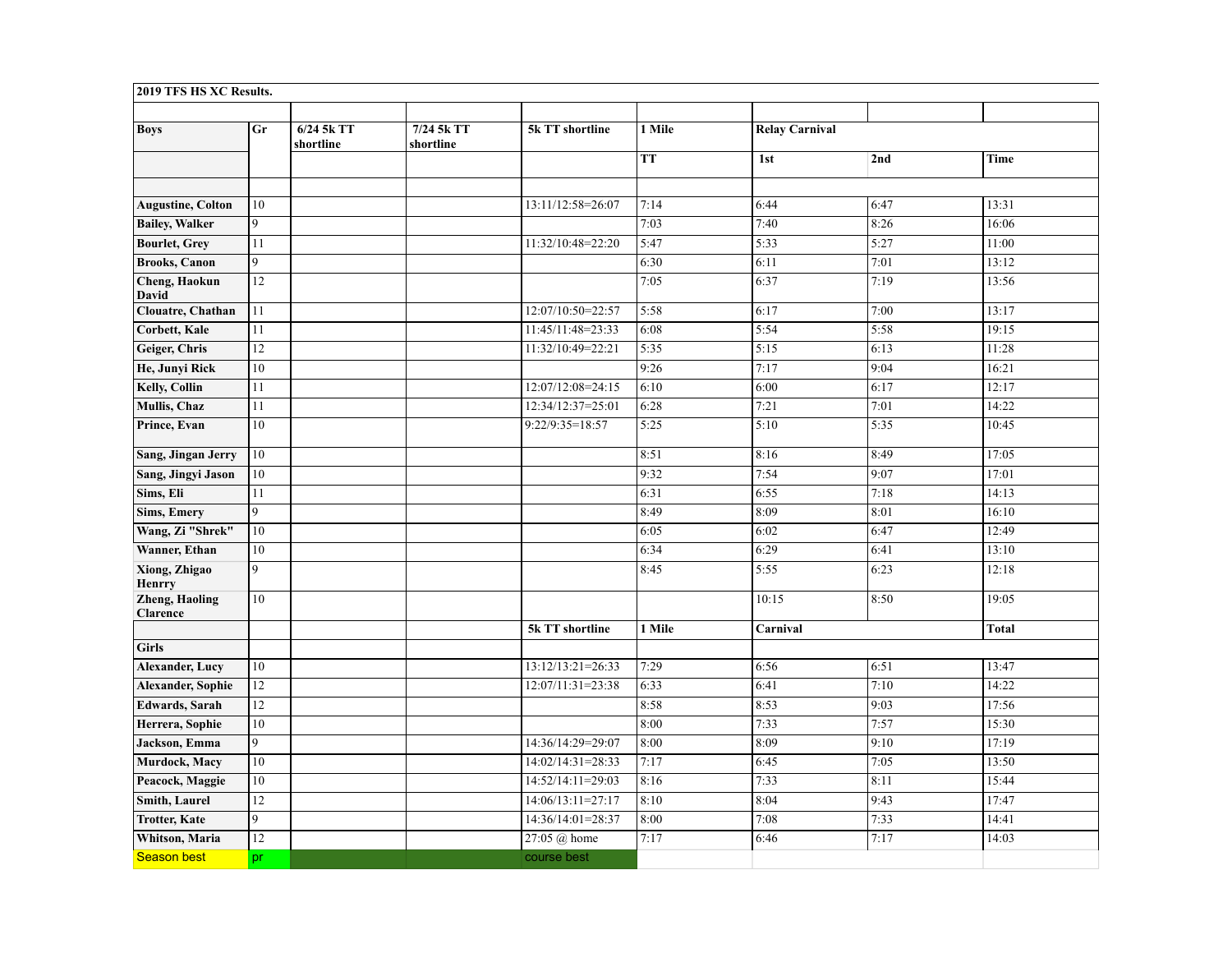|                    | 8/20 Spartan Ekiden(3K each) |                 |                |             |                            | <b>Boys</b>                              | Gr             | $\frac{8}{22}$ |
|--------------------|------------------------------|-----------------|----------------|-------------|----------------------------|------------------------------------------|----------------|----------------|
| $\overline{\#/JV}$ | place                        | Ind. Split/1 mi | Ind. Splits/3K | 1yr improve | time(6k with a<br>partner) |                                          |                | Ouad           |
| $117$ rnrs         |                              |                 |                |             |                            |                                          |                |                |
| JV                 | 59                           | 6:50            | 13:55          | 1:04        |                            | <b>Augustine, Colton</b>                 | 10             | 1:00:40        |
| JV                 | 63                           | 7:30            | 14:13          |             |                            | <b>Bailey, Walker</b>                    | $\overline{9}$ | 1:12:38        |
| $\overline{2}$     | 20                           | 5:31            | 10:34          | $(+0.04)$   | 23:53 Lucy                 | <b>Bourlet, Grey</b>                     | 11             | 0:52:19        |
| $\overline{8}$     |                              | 6:59            | 13:08          |             |                            | <b>Brooks, Canon</b>                     | 9              | 1:09:59        |
| JV                 | 34                           | 6:24            | 12:45          | 1:50        |                            | Cheng, Haokun<br>David                   | 12             | 1:06:48        |
| 5                  | 43                           | 5:44            | 11:41          |             | 26:51 Kate                 | Clouatre, Chathan                        | 11             | 0:58:20        |
| $\overline{4}$     | 31                           | 5:45            | 11:30          | 0:07        | 25:03 Macy                 | <b>Corbett, Kale</b>                     | 11             | <b>DNS</b>     |
| $\overline{3}$     | 24                           | 5:04            | 10:10          |             | 24:12 Maria                | Geiger, Chris                            | 12             | 0:57:33        |
| JV                 | 72                           | 7:25            | 14:36          |             |                            | He, Junyi Rick                           | 10             | 1:36:27        |
| 6                  |                              | 6:06            | 12:15          | $(+0:31)$   |                            | <b>Kelly, Collin</b>                     | 11             | 1:03:50        |
| JV                 | 31                           | 6:40            | 12:43          | 1:23        |                            | Mullis, Chaz                             | 11             | 1:17:48        |
| $\mathbf{1}$       | 7                            | 4:42?           | 9:14           |             | 22:02 Sophie               | Prince, Evan                             | 10             | 0:52:16        |
| JV                 | 89                           | 7:46            | 15:43          |             |                            | Sang, Jingan Jerry                       | 10             | 1:10:37        |
| JV                 | 83                           | 7:59            | 14:58          |             |                            | Sang, Jingyi Jason                       | 10             | 1:32:47        |
| JV                 | 33                           | 6:41            | 12:44          |             |                            | Sims, Eli                                | 11             | 1:06:49        |
| JV                 |                              | 8:20            | 16:08          |             |                            | Sims, Emery                              | 9              | 1:18:02        |
| 9                  | 44                           | 5:49            | 11:50          | 2:30        | 27:03 Laurel               | Wang, Zi "Shrek"                         | 10             | 1:06:50        |
| 10                 | 66                           | 6:15            | 12:22          | 2:38        | 30:20 Sarah                | Wanner, Ethan                            | 10             | 1:10:03        |
| $\overline{7}$     | 56                           | 6:04            | 11:45          |             |                            | Xiong, Zhigao<br>Henrry                  | 9              | 1:36:52        |
| JV                 | 87                           | 7:44            | 15:41          |             |                            | <b>Zheng, Haoling</b><br><b>Clarence</b> | 10             | 1:24:14        |
|                    | 8/20 Spartan Ekiden(3K each) |                 |                |             |                            |                                          |                | 8/22           |
|                    |                              |                 |                |             |                            | <b>Girls</b>                             |                |                |
| $\overline{2}$     |                              | 6:52            | 13:19          | 1:17        |                            | <b>Alexander, Lucy</b>                   | 10             | 1:07:17        |
| $\vert$ 1          |                              | 6:38            | 12:48          | 2:10        |                            | <b>Alexander, Sophie</b>                 | 12             | 1:19:00        |
| 10                 |                              | 8:52            | 17:58          | $(+0:46)$   |                            | <b>Edwards</b> , Sarah                   | 12             | 1:32:22        |
| 6                  |                              | 8:00            | 15:10          | 1:17        |                            | Herrera, Sophie                          | 10             | 1:39:29        |
| Injury             |                              |                 |                |             |                            | Jackson, Emma                            | $\overline{9}$ | DNF            |
| $\overline{4}$     |                              | 7:03            | 13:33          |             |                            | Murdock, Macy                            | 10             | 1:30:20        |
| $\overline{7}$     |                              | 8:30            | 16:42          |             |                            | Peacock, Maggie                          | 10             | 1:25:46        |
| $\overline{9}$     |                              | 7:57            | 15:13          | 1:14        |                            | <b>Smith, Laurel</b>                     | 12             | 1:30:23        |
| $\overline{5}$     |                              | 7:59            | 15:10          |             |                            | <b>Trotter, Kate</b>                     | 9              | 1:39:29        |
| $\overline{3}$     |                              | 7:03            | 14:03          | 1:22        |                            | Whitson, Maria                           | 12             | 1:30:20        |
|                    |                              |                 |                |             |                            | <b>Season best</b>                       | pr             | course best    |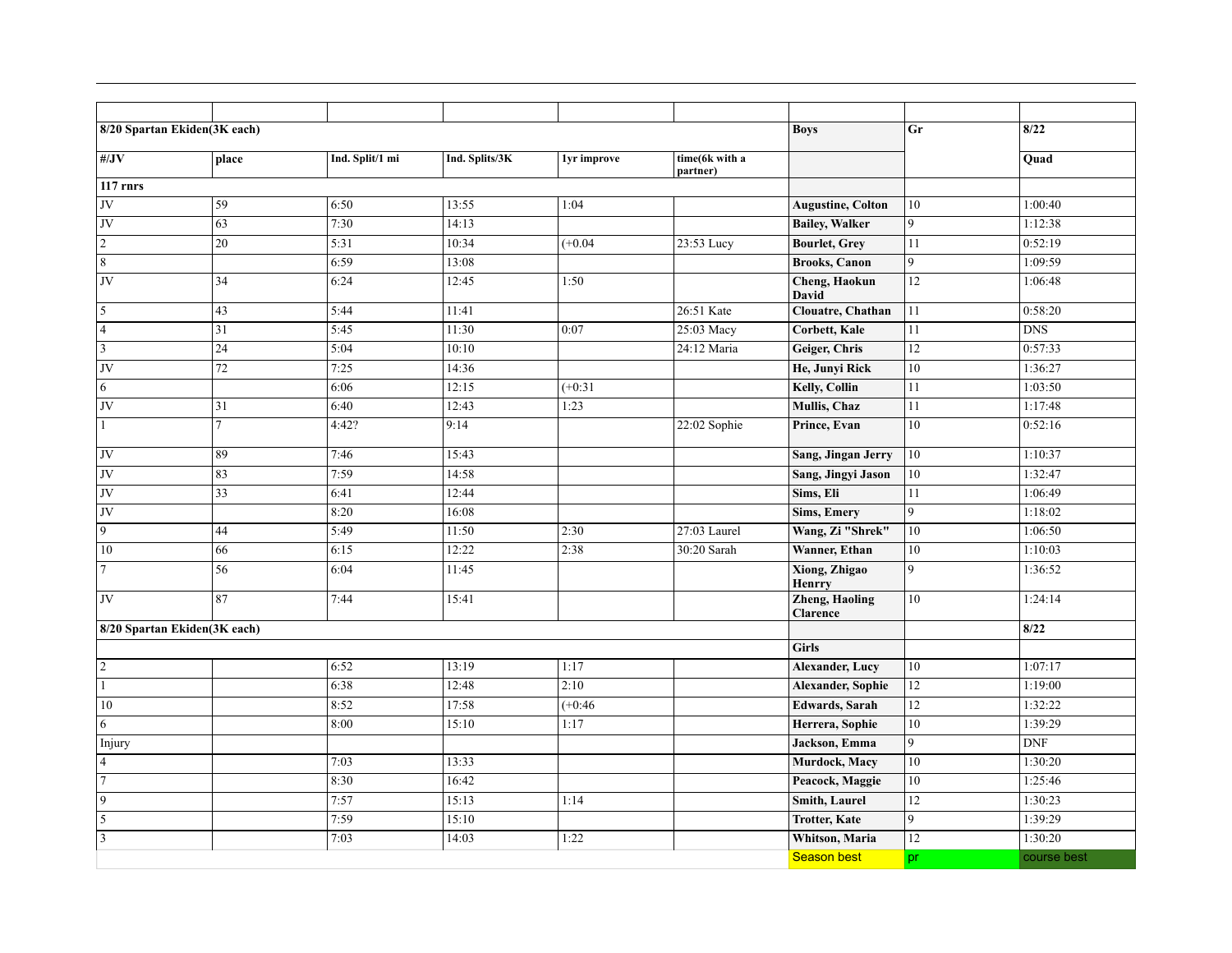| 8/29 Chestatee    |            |            |            |                             | 9/5 North Hall    |            |            |            |
|-------------------|------------|------------|------------|-----------------------------|-------------------|------------|------------|------------|
| <b>JV/V/Place</b> | 1 Mi       | $2$ Mi     | $3rd+Mi$   | 5K Time                     | <b>JV/V/Place</b> | 1 Mi       | 2 Mi       | 5K Time    |
|                   |            |            |            |                             |                   |            |            |            |
| JV 79/184         | 7:38       | 8:47       | 8:34       | 24:59.90                    | jv 177/238        | 7:12       | 8:11       | 26:40.70   |
| JV 74/184         | 8:14       | 8:30       | 8:05       | 24:50.00                    | jv 77/238         | 7:00       | 7:48       | 23:13.40   |
| <b>DNR</b>        | <b>DNR</b> | <b>DNR</b> |            | <b>DNR</b>                  | v 88/151          | 5:47       | 6:53       | 20:12.10   |
| JV 41/184         | 7:01       | 8:23       | 8:06       | 23:30.79                    | iv 70/238         | 7:00       | 7:48       | 22:53.10   |
| <b>DNR</b>        | <b>DNR</b> | <b>DNR</b> |            | <b>DNR</b>                  | iv 81/238         | 7:15       | 8:02       | 23:28.10   |
| V 84/179          | 6:15       | 7:05       | 7:50       | 21:10.20                    | v 117/151         | 6:15       | 7:25       | 21:20.40   |
| V 127/179         | 6:29       | 7:35       | 8:35       | 22:39.60                    | v 127/151         | 6:35       | 7:20       | 21:50.90   |
| V 23/179          | 5:50       | 5:59       | 7:00       | 18:49.50                    | v 25/151          | 5:30       | 6:15       | 18:22.70   |
| JV 128/184        | 8:21       | 9:46       | 9:07       | 27:14.60                    | iv 165/238        | 7:25       | 8:49       | 26:03.80   |
| V 120/179         | 7:13       | 7:14       | 7:50       | 22:17.70                    | v 134/151         | 6:42       | 7:23       | 22:11.20   |
| JV 63/184         | 7:25       | 8:25       | 8:28       | 24:19.50                    | jv 111/238        | 7:17       | 8:11       | 24:13.10   |
| V 3/184           | 5:14       | 5:20       | 6:29       | 17:02.90                    | v 5/151           | 4:53       | 5:47       | 16:58.50   |
| JV 149/184        | 8:36       | 9:58       | 9:43       | 28:17:10                    | jv 187/238        | 7:58       | 9:33       | 27:25.70   |
| JV 147/184        | 8:20       | 10:28      | 9:24       | 28:12:60                    | jv 203/238        | 8:07       | 7:58       | 28:21.80   |
| JV 42/184         | 7:23       | 8:14       | 7:55       | 23:32.90                    | iv 87/238         | 7:13       | 8:01       | 23:37.70   |
| JV                | 8:43       | 10:20      | 9:51       | 28:54:00                    | jv 210/238        | 8:26       | 9:41       | 28:39.80   |
| V 113/179         | 6:30       | 7:10       | 8:18       | 21:58.50                    | iv 47/238         | 6:25       | 7:35       | 22:18.30   |
| JV 43/184         | 7:24       | 8:10       | 8:00       | 23:35.60                    | iv 99/238         | 7:12       | 8:02       | 23:54.40   |
| V 98/179          | 7:09       | 7:36       | 6:45       | 21:29.60                    | v 119/151         | 6:30       | 7:16       | 21:22.70   |
| JV 181/184        | 8:27       | 12:36      | 12:47      | 33:50.40                    | iv 235/238        | 9:17       | 11:38      | 34:24.50   |
| 8/29 Chestatee    |            |            |            |                             | 9/5 North Hall    |            |            |            |
|                   |            |            |            |                             |                   |            |            |            |
| V 11/113          | 7:08       | 7:57       | 8:39       | 23:44.00                    | v 28/133          | 7:03       | 8:13       | 23:48.70   |
| V 10/113          | 7:01       | 7:44       | 8:20       | 23:04.90                    | v 16/133          | 6:40       | 7:44       | 22:40.20   |
| V 100/113         | 8:51       | 11:00      | 10:30      | 30:20.80                    | iv 44/117         | 8:43       | 10:21      | 30:26.90   |
| V 59/113          | 8:12       | 9:20       | 9:33       | 27:04.70                    | v 89/133          | 8:40       | 8:10       | 26:28.60   |
| V 54/113          | 8:15       | 8:42       | 9:42       | 26:40:00                    | v 74/133          | 7:44       | 8:43       | 26:03.20   |
| V/DNF             | 7:33       | <b>DNF</b> | <b>DNF</b> | <b>DNF</b>                  | v 50/133          | 7:44       | 8:18       | 24:56.80   |
| V 85/113          | 8:35       | 10:06      | 10:15      | 28:55.80                    | iv 18/117         | 8:40       | 9:30       | 28:10.90   |
| $V$ 63/113        | 8:22       | 9:15       | 9:49       | 27:25.10                    | jv 22/117         | 8:32       | 9:44       | 28:30.90   |
| V 43/113          | 8:10       | 8:38       | 9:09       | 25:57.00                    | v 65/133          | 7:44       | 8:29       | 25:35.80   |
| V/DNF             | 7:33       | <b>DNF</b> | <b>DNF</b> | $\ensuremath{\mathsf{DNF}}$ | <b>DNR</b>        | <b>DNR</b> | <b>DNR</b> | <b>DNR</b> |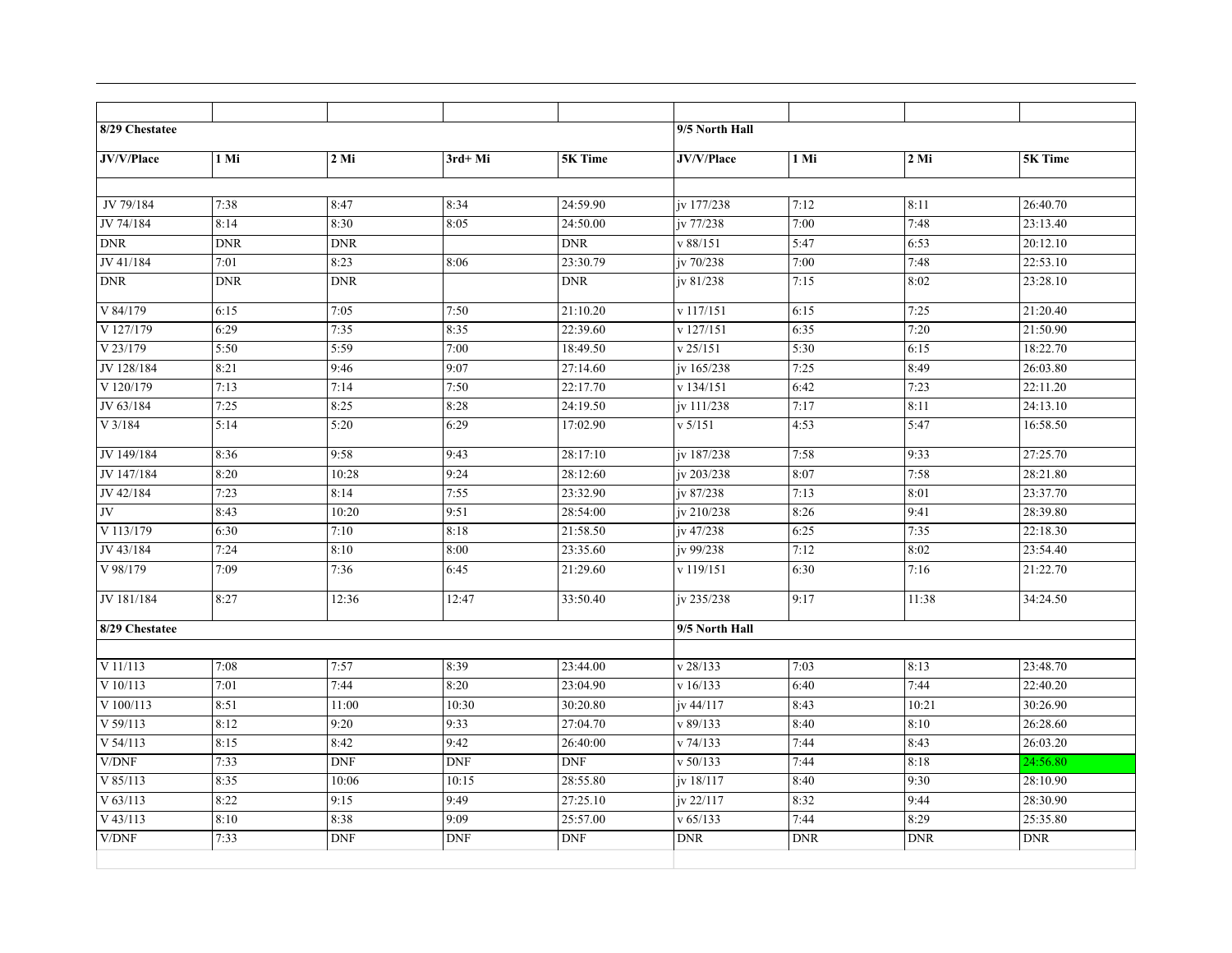| <b>Boys</b>                       | Gr | $9/10$ CnQ   |            |                      |            | 9/21 Heroes Inv. |            |                 |
|-----------------------------------|----|--------------|------------|----------------------|------------|------------------|------------|-----------------|
|                                   |    | 1 Mi         | 2 Mi       | 5K                   | Place      | Place            | Mi1        | Mi <sub>2</sub> |
|                                   |    |              |            |                      |            |                  |            |                 |
| <b>Augustine, Colton</b>          | 10 | 7:00         | 10:06      | 28:10.90             | 38/85 JV   | $18/33$ JV       | 6:47       | 8:37            |
| <b>Bailey, Walker</b>             | 9  | 7:25         | 7:25       | 23:24.04             | 82/119 V   | 10/33 JV         | 6:26       | 7:54            |
| <b>Bourlet</b> , Grey             | 11 | 5:39         | 7:01       | 19:35.58             | 15/119 V   | 10/48 V          | 5:45       | 6:48            |
| <b>Brooks, Canon</b>              | 9  | 7:25         | 7:25       | 23:21.48             | 81/119 V   | $15/33$ JV       | 6:40       | 8:25            |
| Cheng, Haokun<br>David            | 12 | 6:50         | 8:03       | 23:38.27             | 7/85 JV    | <b>DNR</b>       | <b>DNR</b> | <b>DNR</b>      |
| Clouatre, Chathan                 | 11 | 5:48         | 8:06       | 22:11.13             | 56/119 V   | 21/48 V          | 6:06       | 7:15            |
| <b>Corbett, Kale</b>              | 11 | 6:23         | 7:53       | 22:09.56             | 55/119 V   | 27/48V           | 6:28       | 7:25            |
| Geiger, Chris                     | 12 | 5:23         | <b>DNF</b> |                      | <b>DNF</b> | 12/48V           | 5:35       | 6:45            |
| He, Junyi Rick                    | 10 | 7:15         | 9:51       | 27:18.55             | 28/85 JV   | 21/33 JV         | 7:09       | 8:53            |
| <b>Kelly, Collin</b>              | 11 | 6:28         | 9:28       | 21:56.22             | 50/119 V   | 28/48 V          | 6:33       | 7:17            |
| Mullis, Chaz                      | 11 | 6:50         | 8:25       | 23:47.01             | 11/85 JV   | $7/33$ JV        | 6:38       | 7:46            |
| Prince, Evan                      | 10 | 4:56         | 6:09       | 17:26.73             | 2/119V     | $2/48$ V         | 5:06       | 5:50            |
| Sang, Jingan Jerry                | 10 | 7:46         | 10:26      | 29:09.01             | 46/85 JV   | 24/33 JV         | 7:40       | 9:12            |
| Sang, Jingyi Jason                | 10 | 7:30         | 9:57       | 28:56.36             | 44/85 V    | 23/33 JV         | 8:12       | 9:20            |
| Sims, Eli                         | 11 | 6:50         | 8:13       | 23:43.97             | 10/85 JV   | $14/33$ JV       | 6:40       | 8:07            |
| <b>Sims, Emery</b>                | 9  | 7:59         | 10:35      | 29:58.45             | 54/85 JV   | 28/33 JV         | 7:58       | 9:03            |
| Wang, Zi "Shrek"                  | 10 | 6:23         | 8:04       | 22:35.58             | 65/119 V   | 22/48 V          | 6:07       | 7:06            |
| Wanner, Ethan                     | 10 | 6:45         | 8:20       | 24:06.62             | 15/85 JV   | 8/33 JV          | 6:20       | 7:35            |
| Xiong, Zhigao<br>Henrry           | 9  | 5:57         | 7:35       | 21:11.40             | 35/119 V   | 24/48 V          | 6:05       | 7:13            |
| Zheng, Haoling<br><b>Clarence</b> | 10 | <b>DNR</b>   |            |                      | <b>DNR</b> | <b>DNR</b>       | <b>DNR</b> | <b>DNR</b>      |
|                                   |    | 9/10 CnQ     |            |                      |            | 9/21 Heroes Inv. |            |                 |
|                                   | 10 | 6:59         | 9:01       | 24:40.58             | 15/90 V    | $6/40$ V         | 6:48       | 8:11            |
| <b>Alexander, Lucy</b>            | 12 | 6:45         | 8:10       | 23:09.60             | 5/90 V     | 5/40V            | 6:38       | 8:12            |
| <b>Alexander, Sophie</b>          | 12 |              | 10:55      |                      | $66/90V$   | 34/40 V          | 8:05       | 10:11           |
| Edwards, Sarah                    | 10 | 8:37<br>7:41 | 9:51       | 30:36.48<br>27:28.25 | 38/90 V    | 26/40 V          | 7:37       | 9:13            |
| Herrera, Sophie                   | 9  |              | 9:20       |                      | 27/90 V    | 17/40V           | 7:14       | 8:46            |
| Jackson, Emma                     | 10 | 7:35         | 9:25       | 26:15.91             | 30/90 V    | 27/40V           | 7:18       | 9:32            |
| Murdock, Macv                     |    | 7:28         |            | 26:28.15             |            |                  |            |                 |
| Peacock, Maggie                   | 10 | 8:37         | 10:40      | 30:20.13             | 64/90V     | 33/40 V          | 8:05       | 10:11           |
| <b>Smith, Laurel</b>              | 12 | 8:34         | 10:20      | 29:22.15             | 55/90 V    | 28/40 V          | 8:02       | 9:50            |
| <b>Trotter, Kate</b>              | 9  | 7:35         | 9:20       | 26:12.41             | 26/90 V    | 14/40 V          | 7:14       | 8:37            |
| Whitson, Maria                    | 12 | 7:28         | 9:27       | 26:28.31             | 31/90 V    | 15/40 V          | 7:18       | 8:34            |
| <b>Season best</b>                | pr | course best  |            |                      |            |                  |            |                 |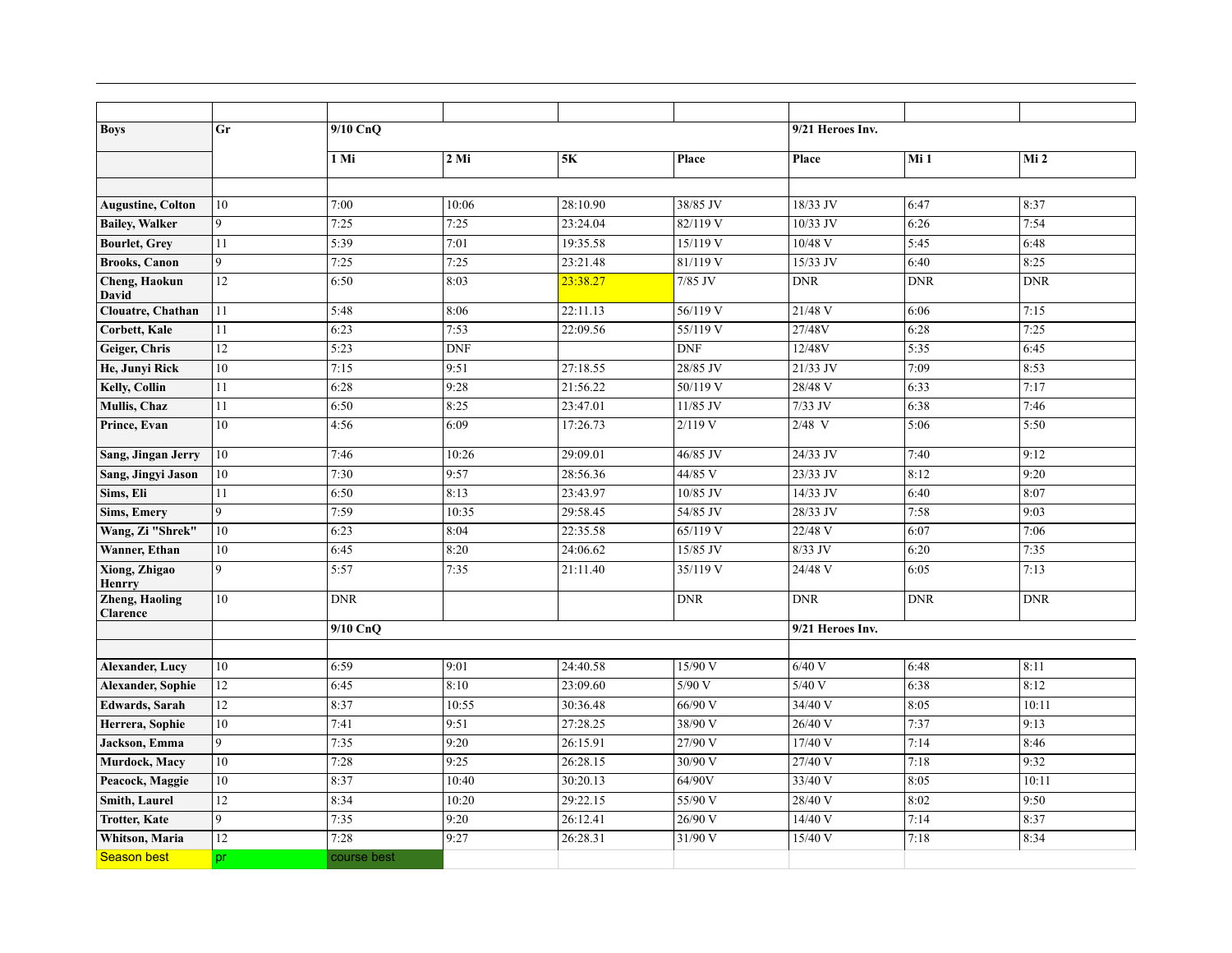|            | <b>Bob Roller Inv</b> | <b>Boys</b>                    | Gr              | 10/3 Mtn Invite     |            |            |            |             |
|------------|-----------------------|--------------------------------|-----------------|---------------------|------------|------------|------------|-------------|
|            |                       |                                |                 |                     |            |            |            |             |
| 5k Time    | 5K                    |                                |                 | JV/V                | 1 Mi       | 2 Mi       | Place      | Time        |
|            |                       |                                |                 | whole team improved |            |            |            |             |
| 24:54.55   |                       | <b>Augustine, Colton</b>       | 10              |                     | 6:49       | 7:38       | 144/313    | 22:46.70    |
| 22:25.83   |                       | <b>Bailey, Walker</b>          | $\Omega$        | iv                  | 7:11       | 7:33       | 132/313    | 22:28.60    |
| 19:27.38   |                       | <b>Bourlet, Grey</b>           | 11              |                     | 5:49       | 6:11       | 86/212     | 18:40.00    |
| 23:36.09   |                       | <b>Brooks, Canon</b>           | 9               | iv                  | 7:11       | 7:31       | 133/313    | 22:29.30    |
| <b>DNR</b> |                       | Cheng, Haokun<br>David         | 12              |                     |            |            | <b>DNR</b> | <b>DNR</b>  |
| 20:37.56   |                       | <b>Clouatre, Chathan</b>       | 11              |                     | 6:00       | 6:24       | 118/212    | 19:25.50    |
| 21:30.58   |                       | Corbett, Kale                  | 11              |                     | 6:48       | 6:59       | 176/212    | 20:54.90    |
| 19:32.19   |                       | Geiger, Chris                  | 12              |                     | 5:44       | 5:56       | 55/212     | 17:54.70    |
| 26:33.51   |                       | He, Junyi Rick                 | 10              |                     |            |            | <b>DNR</b> | <b>DNR</b>  |
| 21:30.63   |                       | <b>Kelly, Collin</b>           | 11              | iv                  | 6:42       | 6:49       | 11/323     | 21:01.20    |
| 22:15.49   |                       | Mullis, Chaz                   | 11              | iv                  | 6:50       | 7:16       | 100/323    | 21:52.30    |
| 17:03.68   | 0:16:34               | Prince, Evan                   | 10              |                     | 5:01       | 5:18       | 5/212 SR   | 16:14.70 SR |
| 27:05.95   |                       | Sang, Jingan Jerry             | 10              | iv                  | 7:55       | 9:01       | 250/313    | 25:32.50    |
| 26:44.93   |                       | Sang, Jingyi Jason             | 10              | iv                  | 8:15       | 9:13       | 265/313    | 26:31.90    |
| 23:34.83   |                       | Sims, Eli                      | 11              | iv                  | 6:54       | 7:23       | 108/313    | 22:00.80    |
| 27:48.40   |                       | Sims, Emery                    | $\mathbf Q$     | iv                  | 7:50       | 8:35       | 259/313    | 26:22.40    |
| 20:39.22   |                       | Wang, Zi "Shrek"               | 10              |                     | 6:15       | 7:05       | 168/212    | 20:35.30    |
| 22:18.34   |                       | Wanner, Ethan                  | 10              | iv                  | 6:48       | 7:14       | 110/313    | 22:02.70    |
| 21:11.34   |                       | Xiong, Zhigao<br><b>Henrry</b> | 9               |                     | 6:10       | 6:24       | 151/212    | 20:14.20    |
|            |                       | Zheng, Haoling<br>Clarence     | 10              | iv                  | 8:29       | 9:06       | 279/313    | 27:05.60    |
|            |                       |                                |                 | 10/3 Mtn Invite     |            |            |            |             |
|            |                       | <b>Girls</b>                   |                 | whole team improved |            |            |            |             |
| 0:23:33    |                       | <b>Alexander, Lucy</b>         | 10              |                     | 7:02       | 7:27       | 44/177     | 22:37.70    |
| 0:23:16    |                       | <b>Alexander, Sophie</b>       | 12              |                     | 6:37       | 6:56       | 18/177     | 21:22.60    |
| 0:29:14    |                       | <b>Edwards</b> , Sarah         | $\overline{12}$ | iv                  | 8:26       | 8:56       | 57/151     | 27:44.50    |
| 0:27:02    |                       | Herrera, Sophie                | 10              |                     | 7:27       | 8:32       | 133/177    | 25:38.30    |
| 0:25:22    |                       | Jackson, Emma                  | $\Omega$        |                     | 7:21       | 7:49       | 85/177     | 23:56.20    |
| 0:27:25    |                       | Murdock, Macy                  | 10              |                     | <b>DNR</b> | <b>DNR</b> | <b>DNR</b> | <b>DNR</b>  |
| 0:29:04    |                       | Peacock, Maggie                | 10              | iv                  | 8:24       | 8:56       | 44/151     | 26:55.90    |
| 0:27:47    |                       | <b>Smith, Laurel</b>           | 12              | iv                  | 8:21       | 9:00       | 43/151     | 26:52.00    |
| 0:25:04    |                       | <b>Trotter, Kate</b>           | 9               |                     | 7:20       | 7:50       | 84/177     | 23:54.00    |
| 0:25:13    |                       | Whitson, Maria                 | 12              |                     | 7:22       | 8:13       | 117/177    | 24:44.70    |
|            |                       | <b>Season best</b>             | pr              | course best         |            |            |            |             |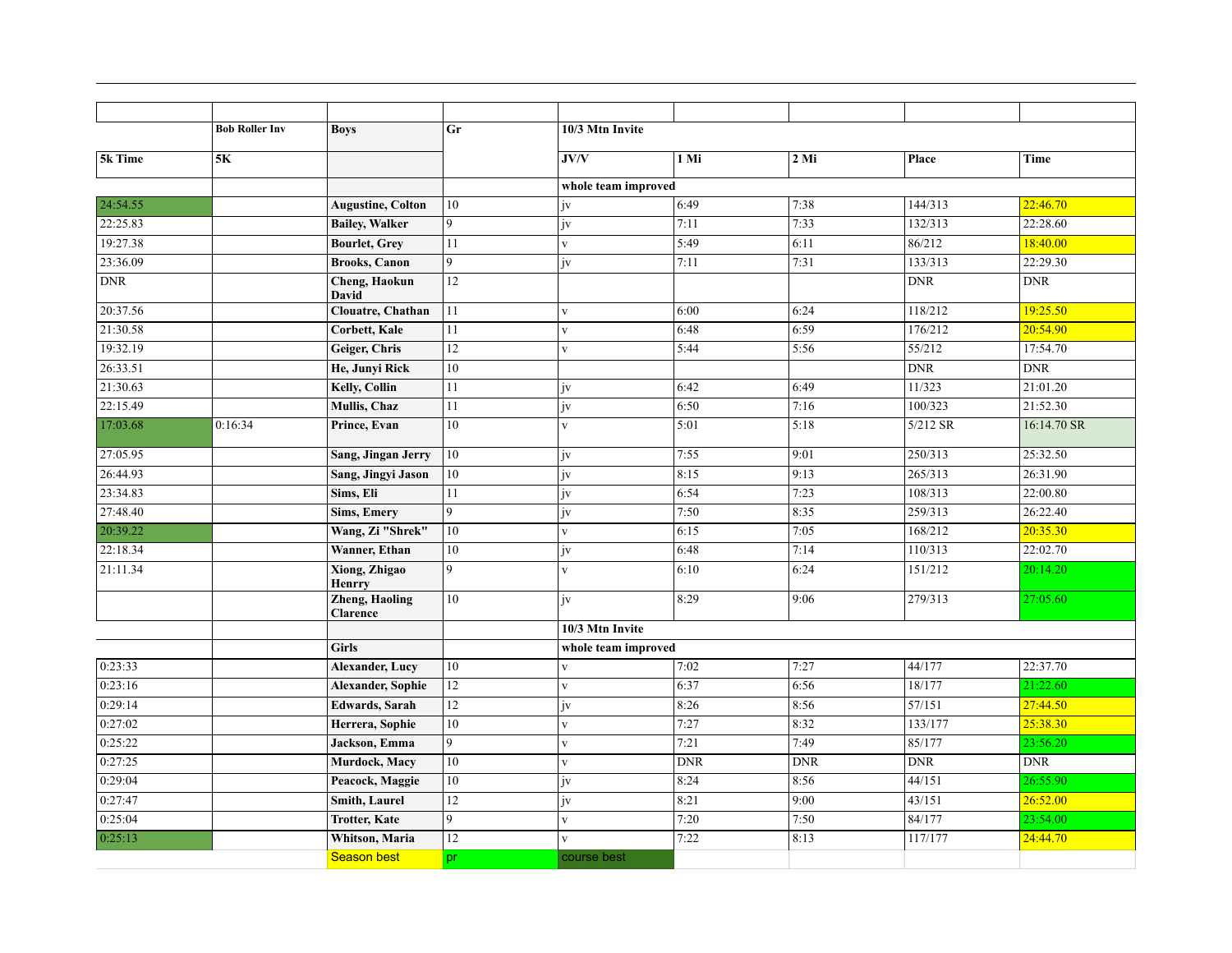| 10/9 Weslevan |                         |            |                 |            | <b>Boys</b>                               | Gr              | 10/15 Harrier Harvest |                  |
|---------------|-------------------------|------------|-----------------|------------|-------------------------------------------|-----------------|-----------------------|------------------|
|               |                         |            |                 |            |                                           |                 |                       |                  |
| Place         | JV/V                    | Mi 1       | Mi <sub>2</sub> | 5k time    |                                           |                 | Place                 | Mi 1             |
|               |                         |            |                 |            |                                           |                 |                       |                  |
| 68/132        | JV                      | 7:16       | 8:40            | 25:11.60   | <b>Augustine, Colton</b>                  | 10              | <b>DNR</b>            | 10th             |
| 18/132        | JV                      | 6:33       | 7:17            | 21:51.52   | <b>Bailey, Walker</b>                     | 9               | $8/57$ JV             | 6:18             |
| 15/65         | V                       | 6:05       | 6:42            | 19:37.85   | <b>Bourlet, Grey</b>                      | 11              | 22/119 V              | 5:46             |
| 16/132        | JV                      | 6:33       | 7:26            | 21:45.55   | <b>Brooks, Canon</b>                      | 9               | $7/57$ JV             | 6:25             |
| <b>DNR</b>    | <b>DNR</b>              | <b>DNR</b> | <b>DNR</b>      | <b>DNR</b> | Cheng, Haokun<br>David                    | 12              | 27/57 JV              | 6:48             |
| 44/65         | V                       | 6:12       | 7:18            | 21:20.74   | Clouatre, Chathan                         | 11              | 46/119 V              | 5:57             |
| 36/65         | V                       | 6:32       | 7:18            | 21:02.01   | Corbett, Kale                             | 11              | 64/119 V              | 6:20             |
| 6/65          | V                       | 5:46       | 6:24            | 18:48.40   | Geiger, Chris                             | $\overline{12}$ | 15/119 V              | 5:38             |
| 69/132        | JV                      |            | 8:46            | 25:19.23   | He, Junyi Rick                            | 10              | <b>DNR</b>            | 10th             |
| 37/65         | V                       | 6:29       | 6:56            | 21:02.94   | <b>Kelly, Collin</b>                      | 11              | $70/119$ V            | 6:20             |
| 24/132        | JV                      | 6:35       | 7:22            | 22:06.87   | <b>Mullis</b> , Chaz                      | 11              | $10/57$ JV            | 6:28             |
| <b>DNR</b>    | <b>DNR</b>              | <b>DNR</b> | <b>DNR</b>      | <b>DNR</b> | Prince, Evan - Sch<br>Rec                 | 10              | 2/119V                | 5:05             |
| 70/132        | JV                      | 7:45       | 8:44            | 25:28.10   | <b>Sang, Jingan Jerry</b>                 | 10              | <b>DNR</b>            | 10th             |
| 96/132        | JV                      | 8:36       | 9:08            | 27:08.52   | Sang, Jingyi Jason                        | 10              | <b>DNR</b>            | 10th             |
| 19/132        | JV                      | 6:41       | 7:15            | 21:55.10   | Sims, Eli                                 | 11              | $15/57$ JV            | 6:43             |
| 82/132        | JV                      | 7:43       | 8:50            | 26:01.91   | Sims, Emery                               | 9               | 44/57 JV              | 7:19             |
| 45/65         | V                       | 6:25       | 7:12            | 21:28.90   | Wang, Zi "Shrek"                          | 10              | <b>DNR</b>            | 10th             |
| 30/132        | JV                      | 6:32       | 7:40            | 22:31.94   | <b>Wanner</b> , Ethan                     | 10              | <b>DNR</b>            | 10th             |
| 38/65         | V                       | 6:20       | 6:55            | 21:05.79   | Xiong, Zhigao<br>Henrry                   | 9               | 53/119 V              | 6:00             |
| 106/132       | <b>IV</b>               | 7:51       | 10:45           | 28:56.54   | <b>Zheng</b> , Haoling<br><b>Clarence</b> | 10              | <b>DNR</b>            | 10 <sub>th</sub> |
| 10/9 Wesleyan |                         |            |                 |            |                                           |                 | 10/15 Harrier Harvest |                  |
|               |                         |            |                 |            | <b>Girls</b>                              |                 |                       |                  |
| 10/46         | $\overline{\mathsf{V}}$ | 7:22       | 8:23            | 24:28.25   | <b>Alexander, Lucy</b>                    | 10              | <b>DNR</b>            | 10th             |
| 2/46          | V                       | 6:54       | 8:05            | 23:11.09   | <b>Alexander, Sophie</b>                  | 12              | $9/76$ V              | 6:36             |
| 40/46         | V                       | 8:24       | 9:46            | 29:08.07   | <b>Edwards</b> , Sarah                    | 12              | 56/76 V               | 8:08             |
| 34/46         | $\overline{V}$          | 7:41       | 9:20            | 27:19.91   | Herrera, Sophie                           | 10              | <b>DNR</b>            | 10th             |
| 25/46         | V                       | 7:40       | 9:00            | 26:05.72   | Jackson, Emma                             | 9               | 22/76 V               | 7:10             |
| <b>DNR</b>    | <b>DNR</b>              | <b>DNR</b> | <b>DNR</b>      | <b>DNR</b> | Murdock, Macy                             | 10              | <b>DNR</b>            | 10 <sub>th</sub> |
| 39/46         | $\overline{\mathbf{V}}$ | 8:24       | 9:46            | 28:28.77   | Peacock, Maggie                           | 10              | <b>DNR</b>            | 10th             |
| 37/46         | $\overline{\mathsf{V}}$ | 8:18       | 9:36            | 27:51.33   | Smith, Laurel                             | 12              | 47/76 V               | 8:05             |
| 23/46         | V                       | 7:40       | 9:00            | 26:00.14   | <b>Trotter, Kate</b>                      | 9               | $18/76$ V             | 7:10             |
| <b>DNR</b>    | <b>DNR</b>              | <b>DNR</b> | <b>DNR</b>      | <b>DNR</b> | Whitson, Maria                            | 12              | 20/76 V               | 7:10             |
|               |                         |            |                 |            | <b>Season best</b>                        | pr              | course best           |                  |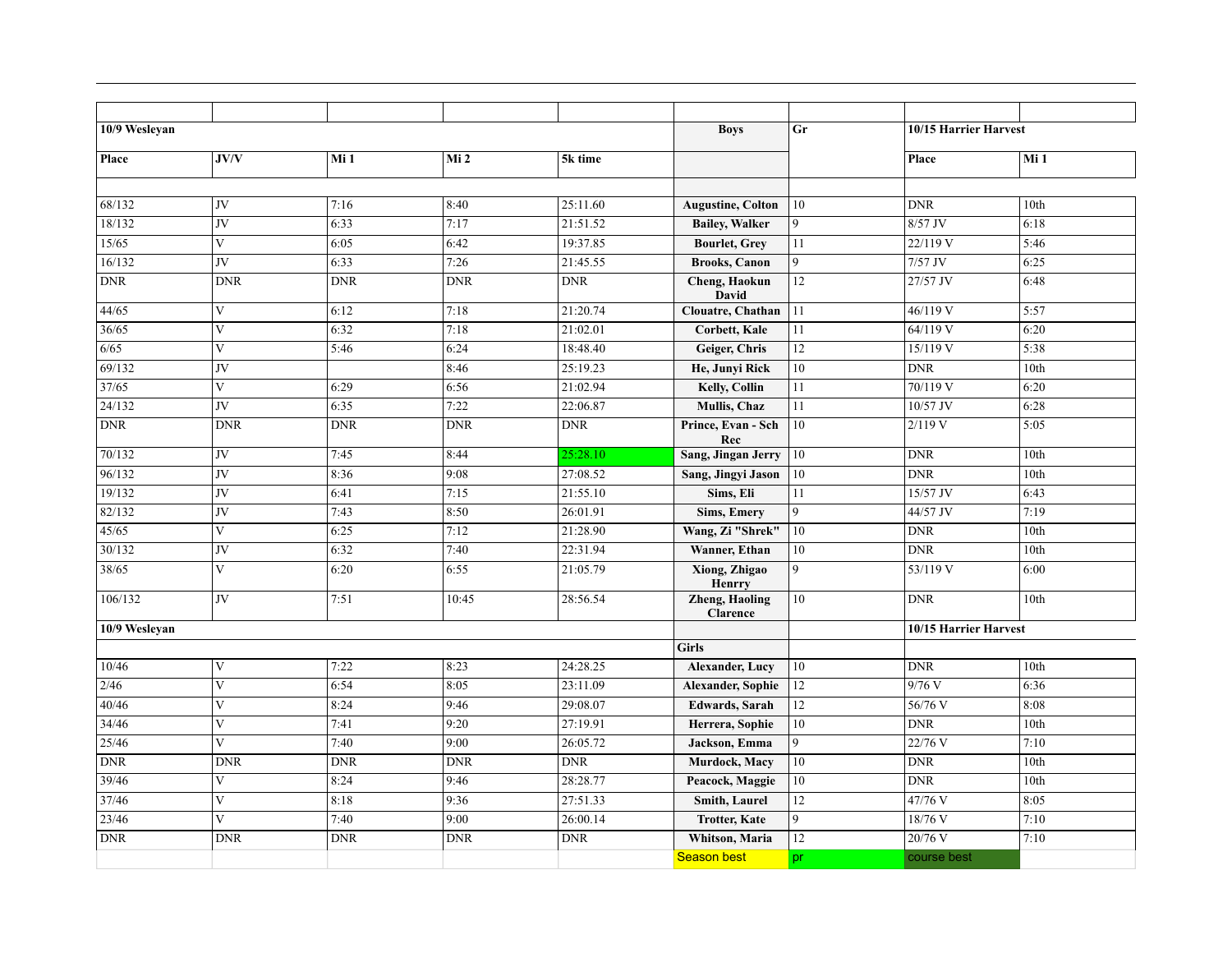|                 |             |                    |            |            |                |                |            | Region 8-A                |
|-----------------|-------------|--------------------|------------|------------|----------------|----------------|------------|---------------------------|
|                 |             | 10/24 Area 2 @ TFS |            |            |                | Improve        | Improve    | <b>Region 8-A Ranking</b> |
| Mi <sub>2</sub> | 5k Time     | Place              | Mi 1       | Mi 2       | 5k Time        |                |            |                           |
|                 |             | home course        |            |            |                | Overall        |            |                           |
| <b>GRADE</b>    | <b>TRIP</b> | 57/75 JV           | 7:19       | 8:45       | 25:10.94       | $-3:00$        | $-2:13$    | 164th                     |
| 7:22            | 21:40.77    | 17/75 JV           | 5:57       | 7:20       | 21:06.41       | $-2:18$        | $-3:44$    | 115th                     |
| 6:33            | 19:05.11    | <b>DNR</b>         | <b>DNR</b> | <b>DNR</b> | <b>DNR</b>     | $-0:30$        | $-1:32$    | 35th                      |
| 7:26            | 21:31.85    | 54/74 V            | 6:24       | 7:30       | 21:31.70       | $-1:50$        | $-1:59$    | 127th                     |
| 8:16            | 24:08.08    | Did                | not        | finish     | season         | $(+0:40)$      | $-0:00.17$ | 192 <sub>nd</sub>         |
| 7:14            | 20:31.03    | 38/74 V            | 5:47       | 7:13       | 20:28.05       | $-1:43$        | $-1:45$    | 61st                      |
| 7:09            | 20:59.27    | 48/74 V            | 5:54       | 7:28       | 20:56.84       | $-1:13$        | $-1:45$    | 112nd                     |
| 6:24            | 18:46.22    | $5/74$ V           | 5:17       | 6:36       | 18:13.96       | $-1:19$        | $-0:55$    | 18th                      |
| <b>GRADE</b>    | <b>TRIP</b> | 55/75 JV           | 6:55       | 8:33       | 24:45.60       | $-2:33$        | $-2:29$    | 217th                     |
| 7:15            | 21:23.12    | 47/74V             | 6:14       | 7:00       | 20:49.90       | $-1:07$        | $-1:28$    | 111st                     |
| 7:32            | 22:00:46    | $26/75$ V          | 6:15       | 7:27       | 21:50.12       | $-1:57$        | $-2:29$    | 136th                     |
| 5:45            | 17:07.65    | $3/74$ V           | 4:54       | 5:58       | 17:21.82       | $-0:05$        | $-0:48$    | 4th                       |
| <b>GRADE</b>    | <b>TRIP</b> | 60/75 JV           | 7:13       | 8:51       | 25:30.92       | $-3:39$        | $-2:49$    | 237th                     |
| <b>GRADE</b>    | <b>TRIP</b> | 62/75 JV           | 7:30       | 9:02       | 25:37.63       | $-3:19$        | $-2:35$    | 241st                     |
| 7:34            | 22:22.04    | 24/75 JV           | 6:15       | 7:27       | 21:33.74       | $-2:10$        | $-1:59$    | 128th                     |
| 9:01            | 26:17.69    | $63/75$ JV         | 7:31       | 8:42       | 25:41.01       | $-4:17$        | $-3:13$    | 243rd                     |
| <b>GRADE</b>    | TRIP        | 19/75 JV           | 5:59       | 7:18       | 21:11.76       | $-1:24$        | $-1:23$    | 103rd                     |
| <b>GRADE</b>    | <b>TRIP</b> | 22/75 JV           | 6:10       | 7:12       | 21:19.79       | $-2:47$        | $-2:16$    | 121st                     |
| 7:02            | 20:42.58    | $39/74$ V          | 5:55       | 7:01       | 20:35.47       | $-0:36$        | $-1:15$    | 93rd                      |
| <b>GRADE</b>    | <b>TRIP</b> | 70/75 JV           | 7:41       | 10:05      | 28:23.61       | $\overline{0}$ | $-6:45$    | 259th                     |
|                 |             | 10/24 Area 2 @ TFS |            |            |                |                |            |                           |
|                 |             | home course        |            |            |                | Overall        |            |                           |
| Soph            | Trip        | $15/56$ V          | 6:46       | 8:10       | 23:10.90       | $-1:30$        | $-1:07$    | 28th                      |
| 7:53            | 23:03.34    | $9/56$ V           | 6:31       | 7:44       | 22:39.10       | $-0:30$        | $-1:42$    | 14th                      |
| 9:52            | 28:33.51    | $20/37$ JV         | 7:59       | 9:37       | 28:00.66       | $-2:36$        | $-2:36$    | 109th                     |
| <b>GRADE</b>    | <b>TRIP</b> | 47/56 V            | 7:33       | 9:47       | 27:10.00       | $-0:18$        | $-1:26$    | 77th                      |
| 8:53            | 25:12.21    | 27/56V             | 6:58       | 8:37       | 24:37.10       | $-1:38$        | $-2:44$    | 44th                      |
| <b>GRADE</b>    | TRIP        | <b>DNR</b>         | <b>DNR</b> | <b>DNR</b> | <b>DNR INJ</b> | $(+0:57)$      | $(+2:29)$  | 61st                      |
| <b>GRADE</b>    | <b>TRIP</b> | 19/37 JV           | 7:59       | 9:37       | 28:00.50       | $-2:20$        | $-2:00$    | 101st                     |
| 9:30            | 27:26.17    | 48/56 V            | 7:44       | 9:40       | 27:20.60       | $-2:02$        | $-0:33$    | 100th                     |
| 8:53            | 25:02.32    | $28/56$ V          | 6:58       | 8:37       | 24:38.00       | $-1:34$        | $-2:03$    | 43rd                      |
| 8:44            | 25:08.63    | 39/56 V            | 7:17       | 8:48       | 25:45.50       | $-0:43$        | $-1:44$    | 59th                      |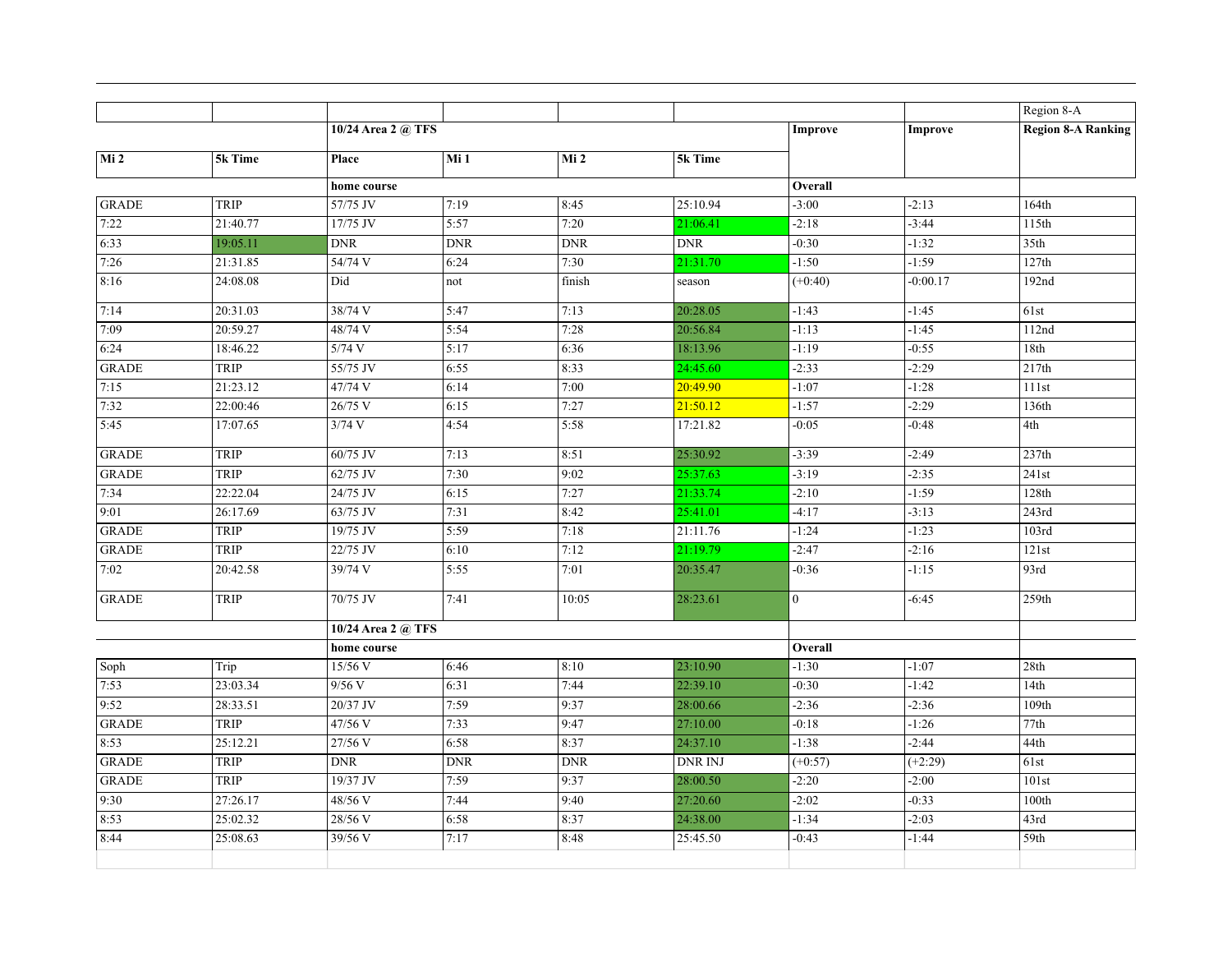| A-Pvt                |                                  |                      |                                               |                |          |
|----------------------|----------------------------------|----------------------|-----------------------------------------------|----------------|----------|
| <b>A-Pvt Ranking</b> |                                  |                      |                                               |                |          |
|                      | <b>Boys</b>                      |                      | GHSA State Cross Country Championships (11/2) |                |          |
|                      |                                  | place                | 1 <sub>m</sub>                                | 2 <sub>m</sub> | final    |
| 505th                | <b>Bailey, Walker</b>            | alt                  | dnr                                           | dnr            | dnr      |
| 331st                | <b>Bourlet, Grey</b>             | 66/117               | 5:40                                          | 6:47           | 19:23.92 |
| 105th                | <b>Brooks, Canon</b>             | $\operatorname{alt}$ | dnr                                           | dnr            | dnr      |
| 380th                | Clouatre, Chathan                | 87/117               | 5:50                                          | 7:10           | 20:16.21 |
| 575th                | Corbett, Kale                    | 107/117              | 6:07                                          | 7:28           | 21:34.44 |
| 162nd                | <b>Geiger, Chris 214/1463 St</b> | 14/117               | 5:13                                          | 6:14           | 17:46.01 |
| 311st                | Kelly, Collin                    | 90/117               | 6:11                                          | 6:59           | 20:20.16 |
| 60th                 | Prince, Evan 53/1463 Sta         | 5/117                | 4:56                                          | 5:58           | 16:53.55 |
| 657th                | Xiong, Zhigao Henrry             | 109/117              | 5:52                                          | 7:38           | 21:39.21 |
| 305th                | Boys 9th / 16 teams w/ 247 pts   |                      |                                               |                |          |
| 413rd                | <b>GIRLS</b>                     |                      |                                               |                |          |
| 8th                  | Alexander, Lucy                  | 36/109               | 6:27                                          | 8:03           | 22:15.46 |
| 692nd                | Alexander, Sophie                | 38/109               | 6:23                                          | 7:52           | 22:19.03 |
| 699th                | Herrera, Sophie                  | 104/109              | 7:25                                          | 9:35           | 27:01.56 |
| 386th                | Jackson, Emma                    | 75/109               | 7:00                                          | 8:41           | 24:45.25 |
| 705th                | <b>Trotter, Kate</b>             | 74/109               | 7:00                                          | 8:41           | 24:44.59 |
| 278th                | Girls 12th/16 w/ 314 pts         |                      |                                               |                |          |
| 355th                |                                  |                      |                                               |                |          |
| 249th                |                                  |                      |                                               |                |          |
| 749th                |                                  |                      |                                               |                |          |
|                      |                                  |                      |                                               |                |          |
| 86th                 |                                  |                      |                                               |                |          |
| 45th                 |                                  |                      |                                               |                |          |
| 336th                |                                  |                      |                                               |                |          |
| 236th                |                                  |                      |                                               |                |          |
| 146th                |                                  |                      |                                               |                |          |
| 194th                |                                  |                      |                                               |                |          |
| 298th                |                                  |                      |                                               |                |          |
| 296th                |                                  |                      |                                               |                |          |
| 142nd                |                                  |                      |                                               |                |          |
| 185th                |                                  |                      |                                               |                |          |
|                      |                                  |                      |                                               |                |          |
|                      |                                  |                      |                                               |                |          |